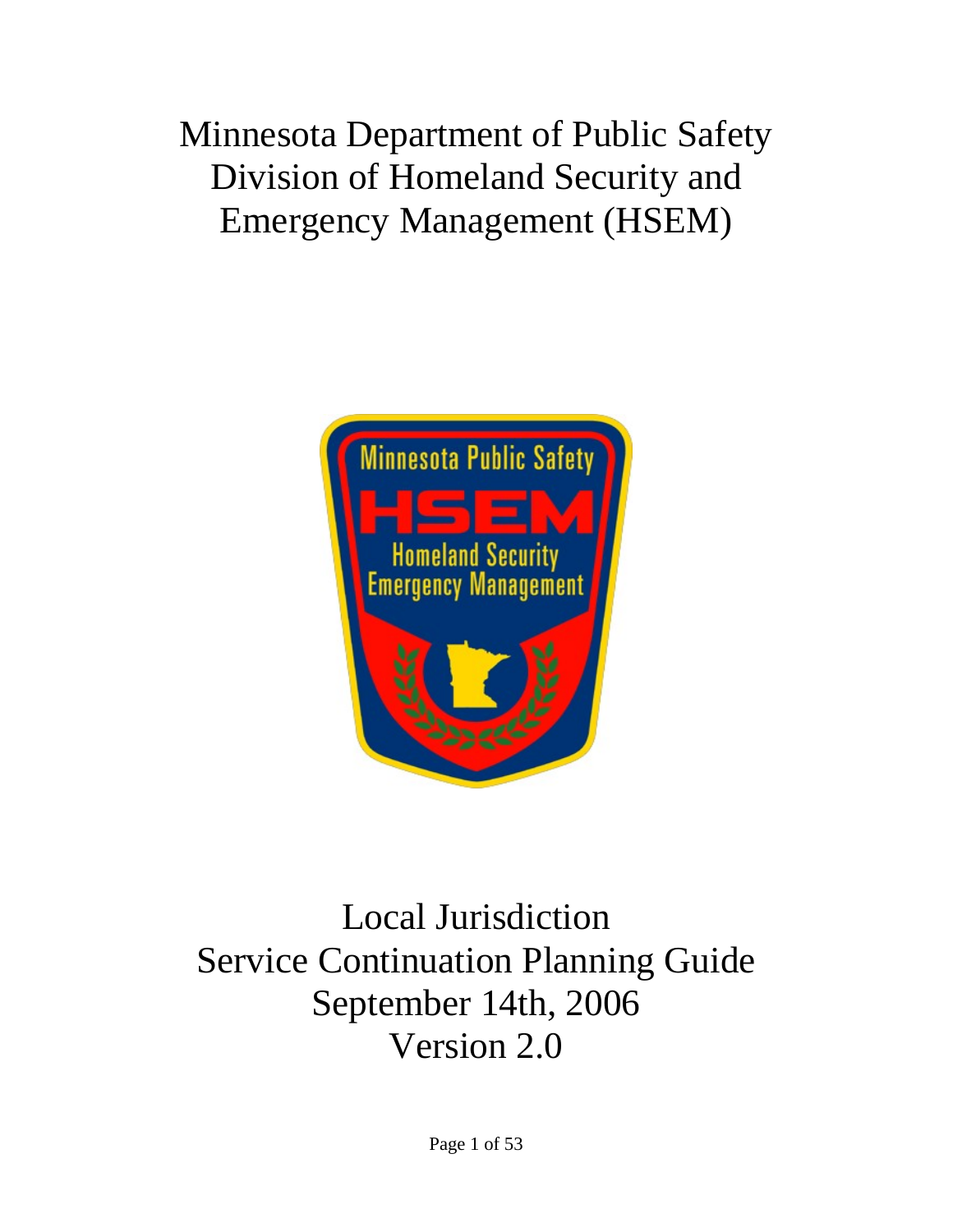## **Table of Contents**

| $\mathbf{L}$ |                                                                             |  |
|--------------|-----------------------------------------------------------------------------|--|
| II.          |                                                                             |  |
|              |                                                                             |  |
|              |                                                                             |  |
| $\mathbf{I}$ |                                                                             |  |
| $\Pi$ .      |                                                                             |  |
|              | <b>Chapter Three - Department Pandemic Flu Coordinator Requirements  16</b> |  |
| L.           |                                                                             |  |
|              |                                                                             |  |
| L.           |                                                                             |  |
| II.          |                                                                             |  |
| III.         |                                                                             |  |
|              |                                                                             |  |
| $\mathbf{I}$ |                                                                             |  |
|              |                                                                             |  |
| I.           |                                                                             |  |
|              |                                                                             |  |
| I.           |                                                                             |  |
|              |                                                                             |  |
| $\mathbf{L}$ |                                                                             |  |
| II.          |                                                                             |  |
| HI.          |                                                                             |  |
|              |                                                                             |  |
| V.           |                                                                             |  |
| VI.          |                                                                             |  |
|              |                                                                             |  |
|              |                                                                             |  |
|              |                                                                             |  |
| X.           |                                                                             |  |
|              |                                                                             |  |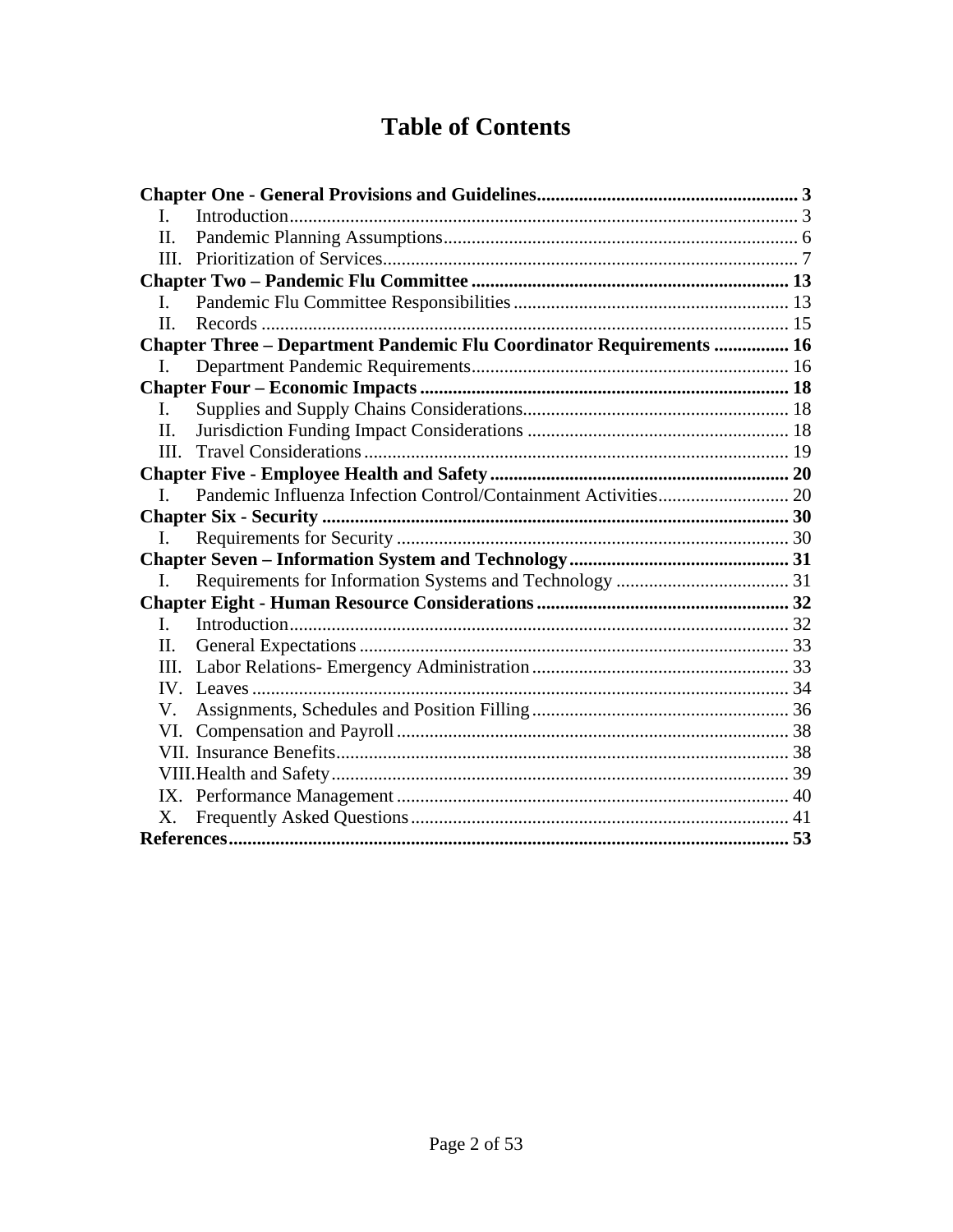### <span id="page-2-0"></span>**Chapter One - General Provisions and Guidelines**

The State of Minnesota explored incorporating pandemic planning into current Continuity of Operations plans. It was determined that pandemic planning presents unique differences from current Continuity of Operations templates. Instead of loss of physical structures, we are faced with reduction of workforce and significant human health concerns in the workplace environment. Due to these particular circumstances, the State of Minnesota developed the concept of "Service Continuation." This document describes this approach.

### I. Introduction

A pandemic occurs when a disease spreads rapidly, affecting most countries and regions of the world. Influenza pandemics have occurred periodically throughout history, including a major pandemic in 1918, and smaller pandemics in 1957 and 1968. The symptoms of pandemic influenza are similar to those of seasonal influenza, but are usually more severe.

Influenza viruses are constantly changing, producing new strains. Influenza pandemics occur when a virus emerges that is so different from previous strains that few, if any, people have any immunity to it. This difference allows the new virus to spread widely and rapidly, potentially affecting millions of people worldwide. The new virus may be the result of an animal virus, usually from a bird, mutating so that it can infect humans or re-assort with a human virus to produce a new strain.

There are differences between pandemic influenza and seasonal influenza.

#### **A. Seasonal Influenza**

- Occurs every year from October to April.
- Affects up to about 10% of the population.
- For most previously healthy people, seasonal influenza is an unpleasant but not life-threatening infection.
- The very young, the very old, and people with certain chronic illnesses are most at risk for serious illness.
- Annual vaccination is available.
- Antiviral drugs are available to treat those at special risk.

#### **B. Pandemic Influenza**

- Has occurred three times in the last 90 years.
- Can occur at any time of the year.
- Is typically a more serious infection for everyone.
- People of every age may be at risk of serious illness.
- A vaccine probably won't be available until four to seven months after a pandemic starts.When a vaccine does become available, the aim will be to immunize people as rapidly as possible as vaccine supplies become available.
- Antiviral drugs are likely to be in limited supply.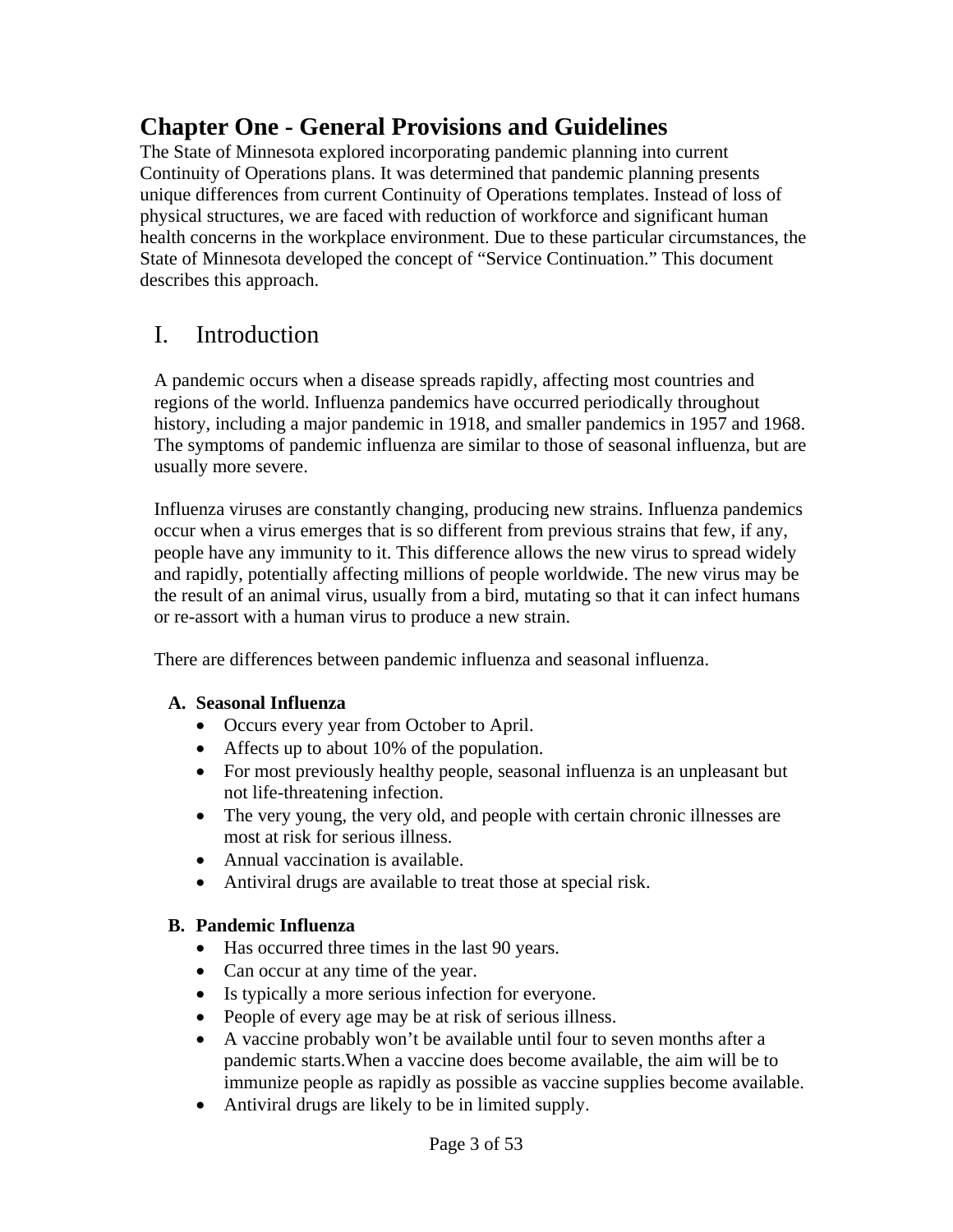Vaccination against seasonal influenza will not protect against pandemic influenza. However, getting your annual flu shot is one of several things you can do to keep yourself healthy, and may help you fight off the pandemic virus.

In 1918, pandemic influenza spread across the country in less than a month. Now, in the era of international air travel, a pandemic will probably spread even faster. As a result:

- Many people will get sick with influenza.
- There will be a huge demand for health care services.
- Many aspects of daily life will be disrupted.
- The overall workforce available will be reduced due to illness

The World Health Organization (WHO), Department of Health and Human Services (HHS), the Centers for Disease Control and Prevention (CDC), and the Minnesota Department of Health (MDH) are watching for the first signs of an emerging pandemic.

The WHO has established six phases of pandemic alert as a system for informing the world of the seriousness of the threat and of the need to launch progressively more intense preparedness activities. These phases are:

| <b>Phase</b>                 | <b>Description</b>                                                                                                                                         | <b>Strategy</b>                                                                                                                                                                                  |
|------------------------------|------------------------------------------------------------------------------------------------------------------------------------------------------------|--------------------------------------------------------------------------------------------------------------------------------------------------------------------------------------------------|
| Inter-pandemic               | Normal conditions (period of<br>time between pandemics)                                                                                                    | General preparedness.<br>Seasonal influenza<br>vaccine.                                                                                                                                          |
| <b>Phase 1</b>               | No new influenza virus subtypes<br>have been detected. If present in<br>animals, the risk of human<br>infection or disease is considered<br>to be low.     | Strengthen preparedness.                                                                                                                                                                         |
| <b>Phase 2</b>               | No new influenza virus subtypes<br>have been detected in humans.<br>However, a circulating animal<br>subtype poses a substantial risk of<br>human disease. | Minimize the risk.                                                                                                                                                                               |
| <b>Pandemic Alert Period</b> |                                                                                                                                                            |                                                                                                                                                                                                  |
| Phase 3<br>(Current Phase)   | Human infection(s) with a new<br>subtype, but no human-to-human<br>spread, or at most rare instances<br>of spread to a close contact.                      | The WHO recommends<br>that unaffected geographic<br>locations limit, wherever<br>possible, the entry of<br>affected poultry and wild<br>birds.<br>Early detection,<br>notification and response. |

**Table 1. WHO Pandemic Phases and Corresponding Management Strategies**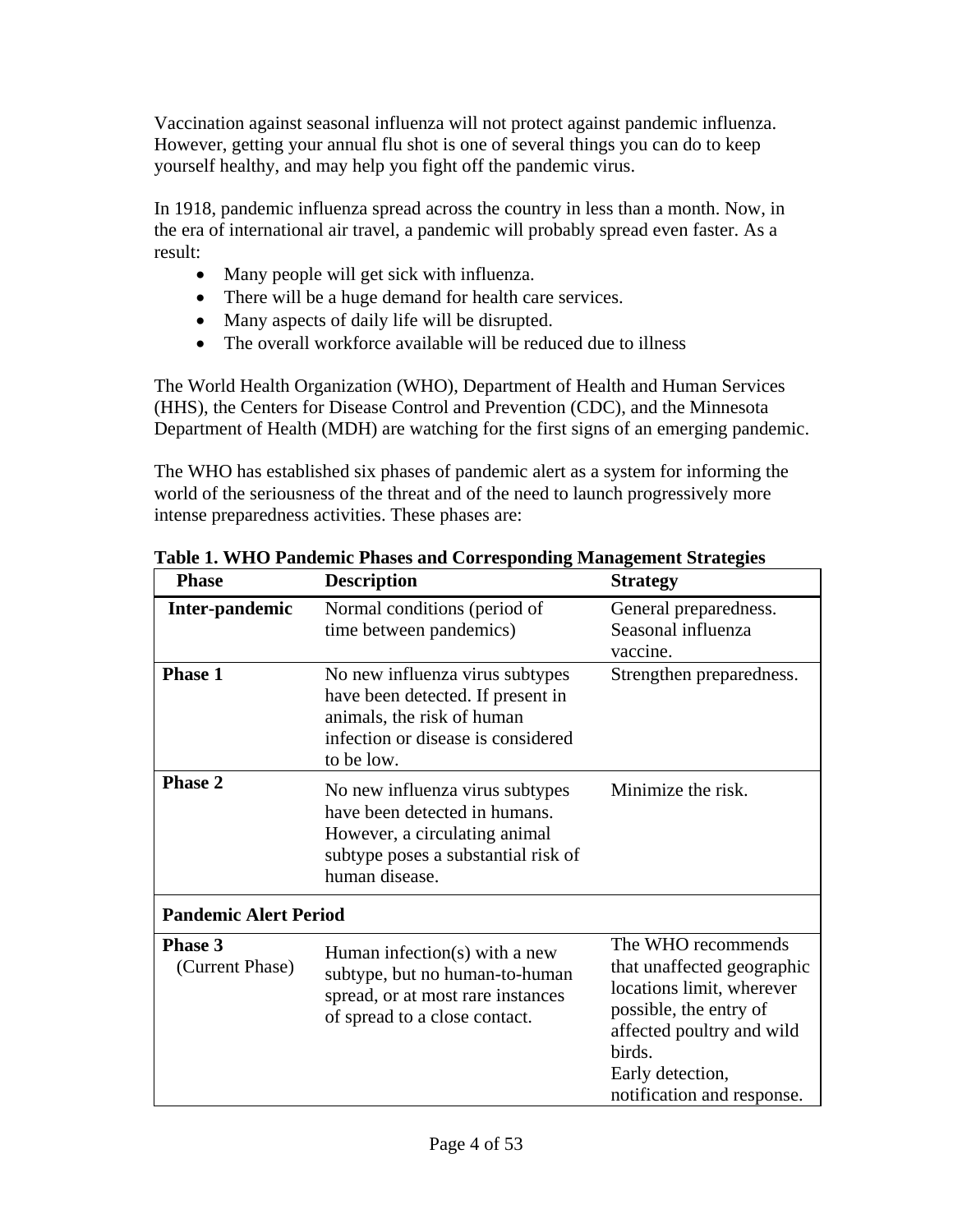| Phase 4                         | Small cluster(s) with limited<br>human-to-human transmission, but<br>spread is highly localized,<br>suggesting that the virus is not well<br>adapted to humans.                                                                   | Containment.                                 |
|---------------------------------|-----------------------------------------------------------------------------------------------------------------------------------------------------------------------------------------------------------------------------------|----------------------------------------------|
| <b>Phase 5</b>                  | Larger cluster(s) but human-to-<br>human spread still localized,<br>suggesting that the virus is<br>becoming increasingly better<br>adapted to humans, but may not yet<br>be fully transmissible (substantial)<br>pandemic risk). | Gain time to implement<br>response measures. |
| Phase 6                         | Pandemic: increased and sustained<br>transmission in general population.                                                                                                                                                          | Minimize pandemic<br>impact.                 |
| <b>Post-Pandemic Continuity</b> | Recovery.                                                                                                                                                                                                                         |                                              |

© Public Health Agency of Canada, 2005

The State of Minnesota has taken the WHO's Pandemic Phases and developed corresponding Minnesota Response Phases. Each Minnesota Response Phase has a Lead Technical Agency which leads the state's response efforts.

#### **Table 2. Lead Technical Agencies by Minnesota Response Phase**

| <b>Minnesota</b><br><b>Response Phase</b> | <b>Type of Transmission</b>                                 | <b>Lead Technical Agency</b>                                                                         |
|-------------------------------------------|-------------------------------------------------------------|------------------------------------------------------------------------------------------------------|
|                                           |                                                             | <b>Inter-Pandemic Period (period of time between pandemics)</b>                                      |
|                                           | Avian to avian                                              | <b>Board of Animal Health</b><br>Department of Agriculture<br>Department of Natural Resources        |
| 2                                         | Avian to avian                                              | <b>Board of Animal Health</b><br>Department of Agriculture<br><b>Department of Natural Resources</b> |
|                                           | <b>Pandemic Alert Period</b>                                |                                                                                                      |
| 3                                         | Limited human<br>infection but not spread<br>human to human | Minnesota Department of Health                                                                       |
| 4                                         | Limited human-to-<br>human transmission                     | Minnesota Department of Health                                                                       |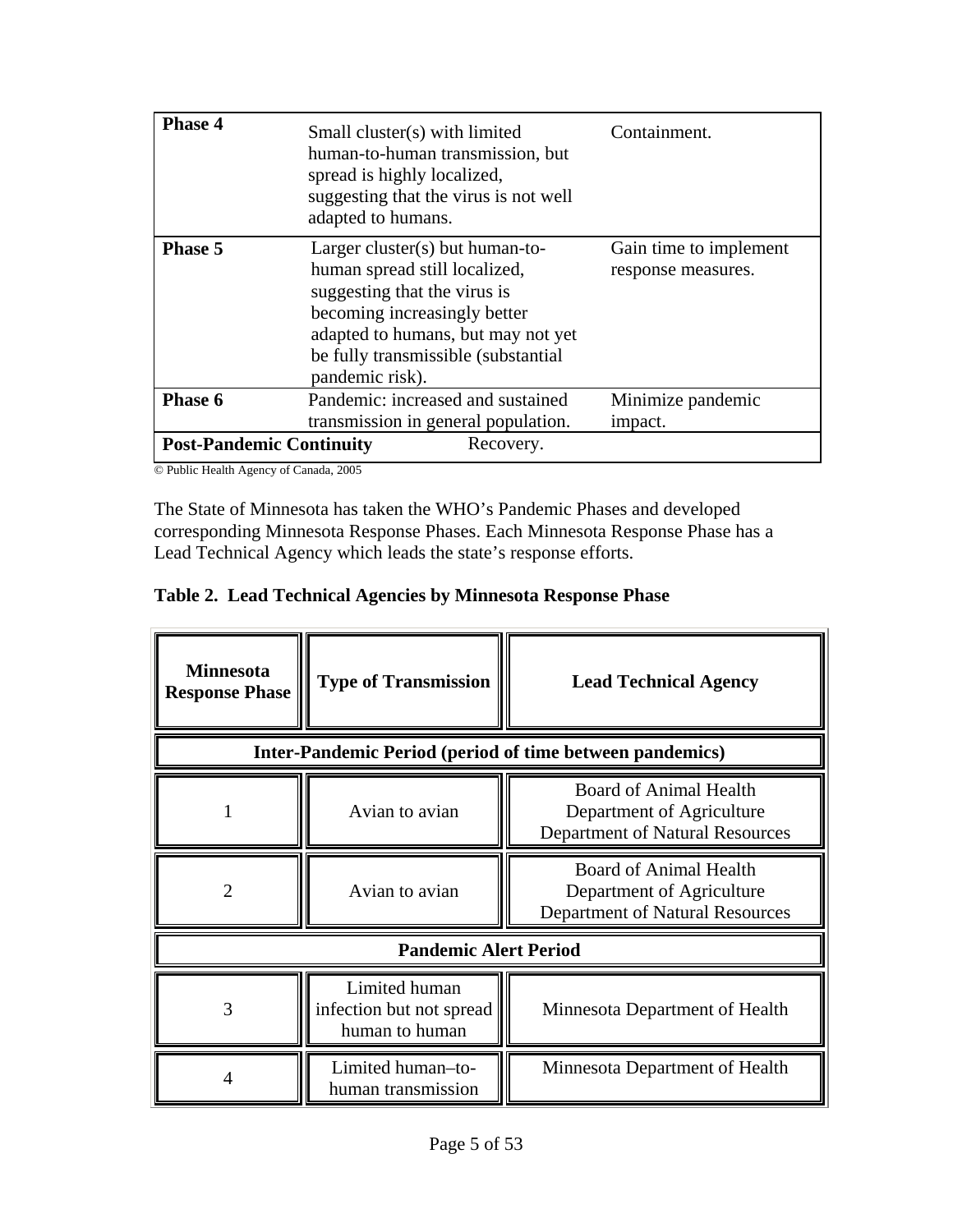<span id="page-5-0"></span>

| Significant human-to-<br>human transmission | Minnesota Department of Health |  |  |  |  |  |  |
|---------------------------------------------|--------------------------------|--|--|--|--|--|--|
| <b>Pandemic Period</b>                      |                                |  |  |  |  |  |  |
| Sustained human-to-<br>human transmission   | Minnesota Department of Health |  |  |  |  |  |  |

### II. Pandemic Planning Assumptions

The assumptions listed below should be used when developing the Local Jurisdiction Pandemic Service Continuation Plan.

- A. A pandemic could last 6-8 weeks and include several waves over the course of a year.
- B. Up to 30 percent of the workforce could be out sick during a pandemic. Absenteeism could reach 40 percent during the peak of a pandemic. People may decide to stay home to care for family members or for children when schools are closed. Fear of exposure may lead to lower rates of absenteeism before an actual outbreak begins.
- C. Employer flexibility will be necessary and might include staggered shifts, expansion of physical space between work stations, or allowing employees to work from home.
- D. Leave policies may need to be flexible.
- E. Employees may need personal protective equipment (PPE) to maintain priority service functions. This requires implementation of PPE policies and procedures and ensuring the required training and fit testing is done.
- F. Availability of supplies will be limited because of hoarding, combined with limited production and transportation limits.
- G. Administrative rule waivers and alternate service delivery systems may be necessary to maintain priority service functions. Local jurisdictions should develop policies for reduced service delivery.
- H. Community buildings may need to be used as alternate care facilities and standards of care may need to be adjusted when hospitals are overwhelmed. Local jurisdictions need to make sure they can staff existing health care facilities before establishing alternate health care facilities. (Ensure that these alternate sites can be staffed locally prior to opening. Make sure that the facility owners/operators know they are in the local plan.)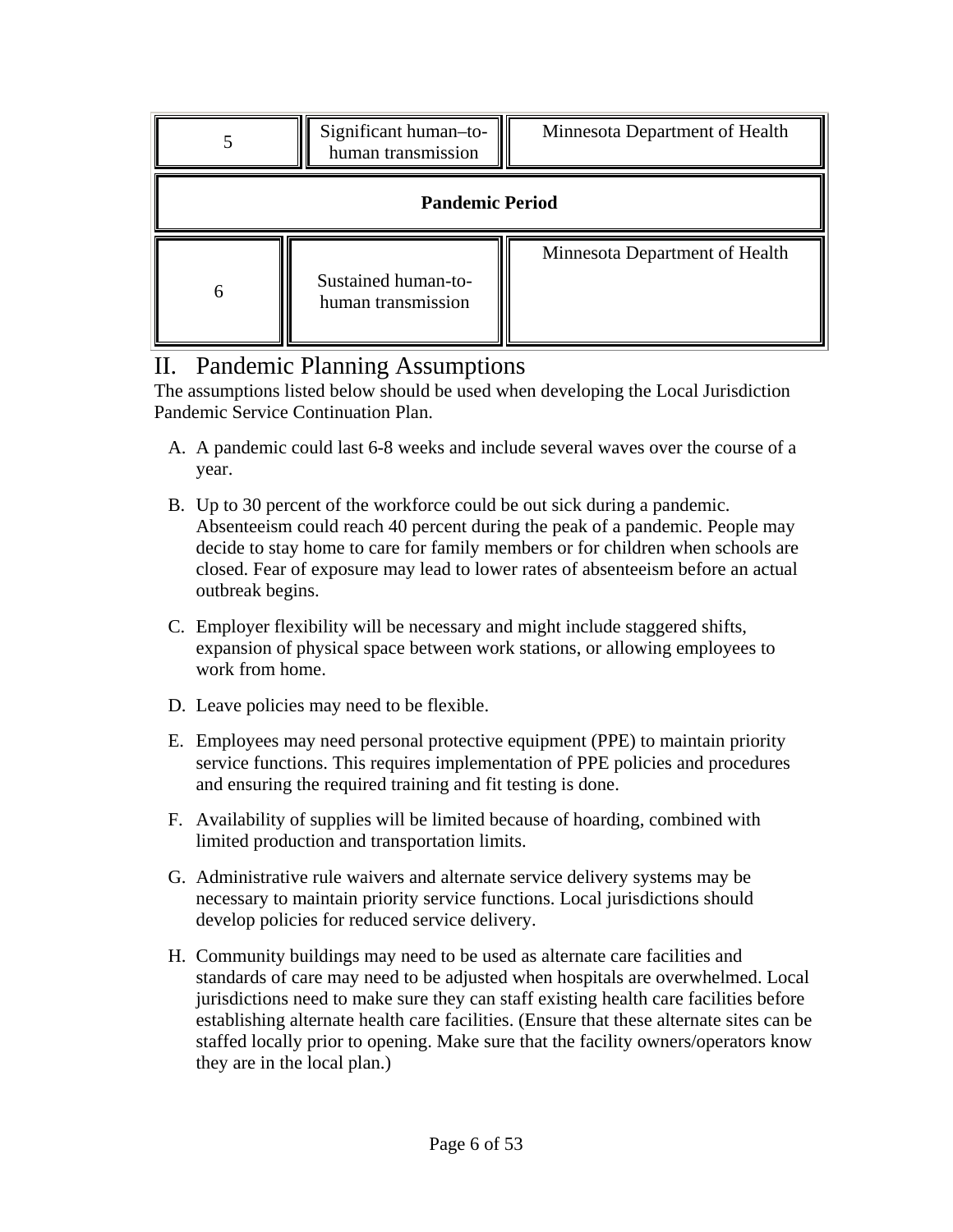- <span id="page-6-0"></span>I. Up to two percent of the 30 percent who fall ill may die. This rate could overwhelm mortuary and burial services. Local jurisdictions may need to assist local mortuary services.
- J. Assistance from outside organizations, county, state and federal government will be limited.

### III. Prioritization of Services

The ability of local jurisdictions to provide services will be impacted during a pandemic and demand for those services will increase. It is necessary for local jurisdictions to clearly identify the level of service they intend to provide throughout the Minnesota Response Phases. Those phases are outlined above in Table 2 and discussed more in depth in the State of Minnesota's Emergency Operations Plan (MEOP) Avian and Pandemic Influenza Supplement.

Local jurisdictions should consider the following factors when determining priority service levels:

- Health, welfare and safety of employees;
- Health, welfare and safety of citizens;
- Economic impact of not providing service;
- Impact of performing (or not performing) services;
- Ability to provide services during a pandemic; and
- Availability of alternate methods of delivering services.

Note: During a pandemic, the entire workforce is impaired and there will not be "extra help" readily available.

Using the "local priority service goals" and or mission statement that the Pandemic Flu Committee developed per Chapter Two, I.A. of this document, agencies should assign one of the following priority service levels to each of the services they provide:

**A. Priority Service One (Immediate threat to public health, safety or welfare)**  Activities that must remain uninterrupted. Generally, these would include agencies and facilities that operate 24 hours a day and/or 7 days a week. (If the service closes on a weekend or holiday, it is not a Priority Service One function.)

- Patient care at regional treatment centers or nursing care facilities
- Correctional facility operations and security
- Fire suppression
- Law enforcement; patrol
- Emergency medical operations
- Water treatment operations
- Emergency and disaster response functions
- Snow removal from roadways
- Emergency road repair
- Maintaining building HVAC systems
- Emergency Operations Center staffing
- Security
- All dispatch centers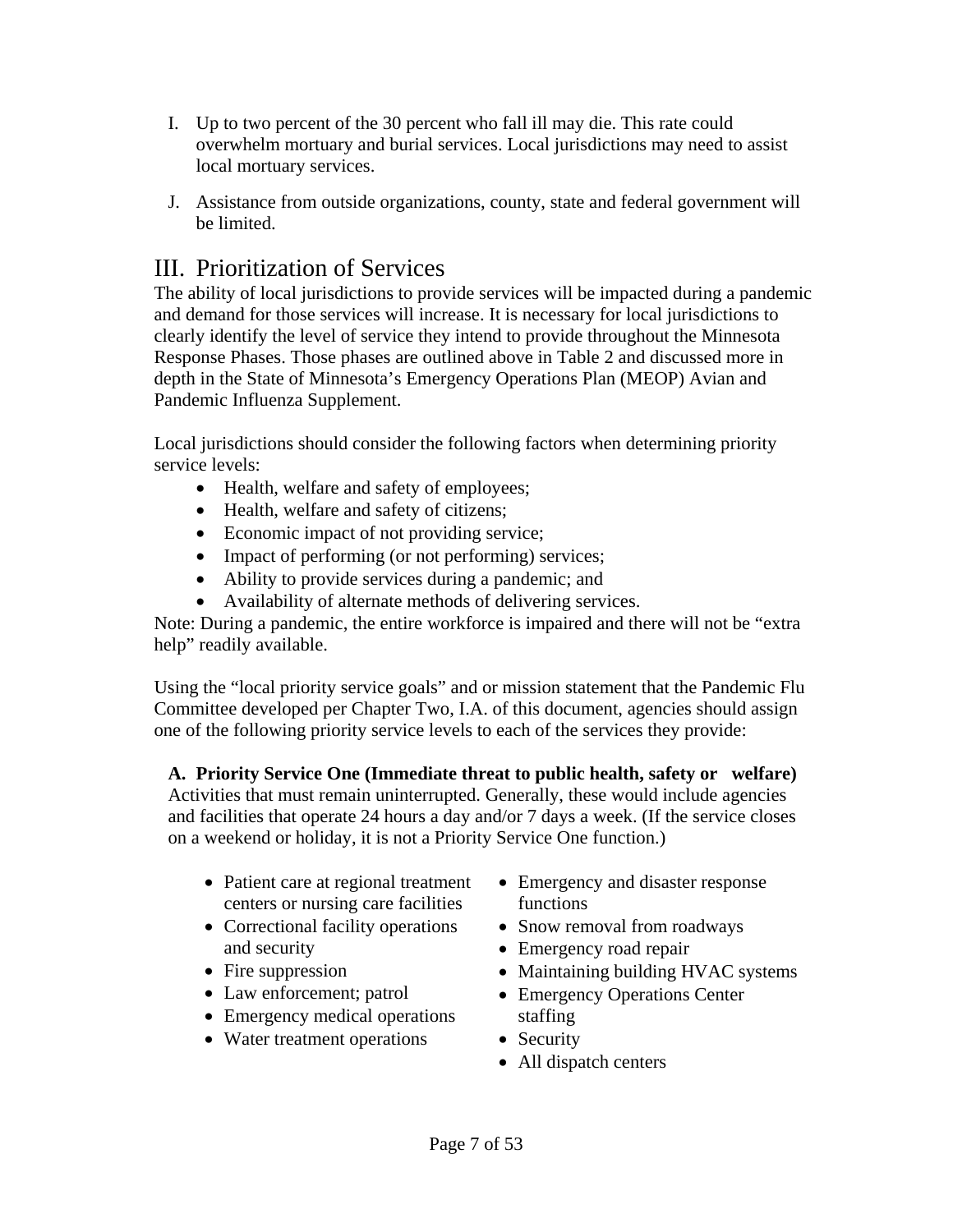**B. Priority Service Two (Direct economic impact, constitutionally or statutorily mandated time frames, or civil disorder maydevelop if not performed in a few days)** 

Activities that can be disrupted temporarily or might be periodic in nature, but must be re-established within a few days.

- Processing payroll
- Payment to vendors
- Benefit payment to individuals
- Workers compensation
- Legal services
- Phone and internet communication services
- City Council/County Commissioner meetings
- Emergency procurements and contracting
- Insurance payments
- Disaster recovery assistance
- Time sensitive inspections for construction activities
- Emergency equipment repair
- Cleaning and disinfecting facilities during a pandemic
- **C. Priority Service Three (Regulatory services required by law, rule or order that can be suspended or delayed by law or rule during an emergency)**

Activities that can be disrupted temporarily (a few days or weeks) but must be reestablished sometime before the pandemic wave is over (<6 weeks).

- Collective bargaining with labor unions
- License renewals
- Vehicle registration
- Recording land transactions
- Maintaining websites for information
- Employee right-to-know program Mail services
- Filling job vacancies
- General inspections services (not time sensitive)
- Project management
- Vehicle maintenance services
- Grant and contract management
- Shipping and receiving
- Investigation of complaints
- 
- Issuing building permits

#### **D. Priority Service Four (All other services that could be suspended during an emergency and are not required by law or rule)**

Activities that can be deferred for the duration of a pandemic influenza wave (6-8 weeks).

- Educational programs
- Training
- General maintenance programs
- Reception desks
- Internal audit
- Records retention
- Crime and fire prevention programs
- Grounds maintenance (lawn mowing)
- Youth service programs
- Financial analysis
- Research
- General education and outreach programs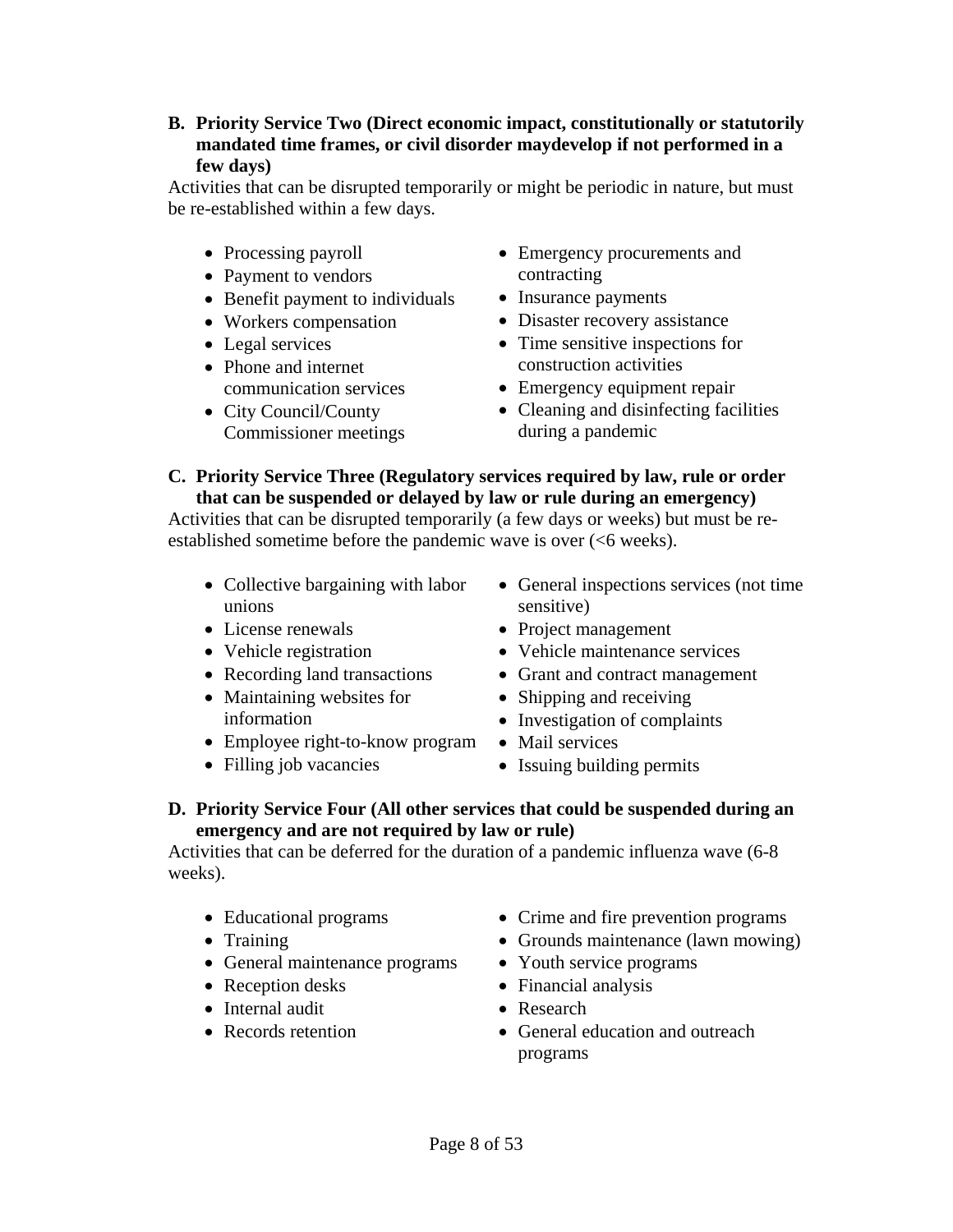

Page 9 of 53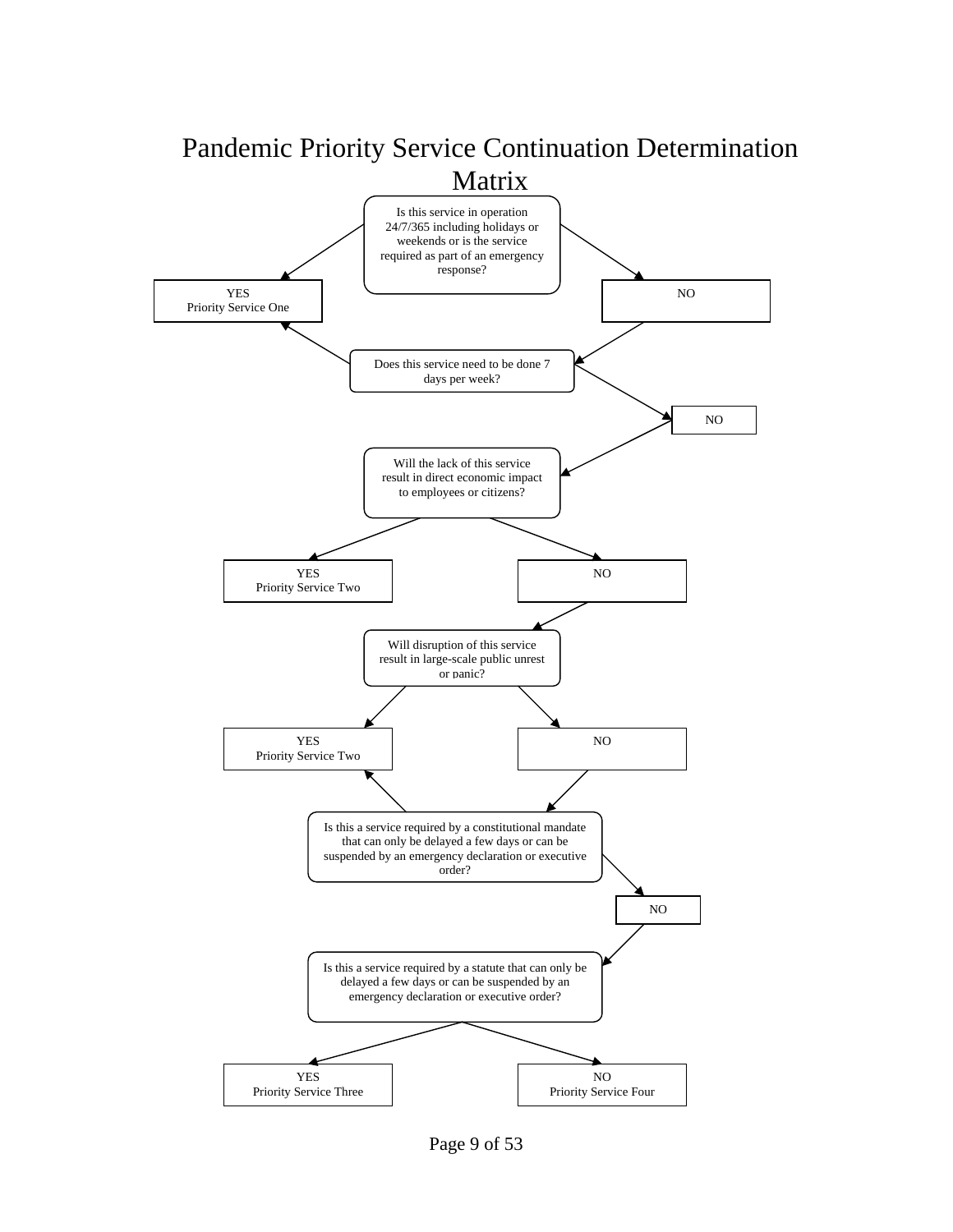### **Local Government Service Continuation Priorities Example Worksheet**

*Each Department of a jurisdiction should complete a priorities sheet that can be rolled up into an overall master priorities listing*

| <b>Priority</b> |                                                       | <b>Minimum</b>        | <b>Staff</b><br><b>Available</b> | <b>Outside</b><br><b>Assistance</b> | <b>Special</b><br><b>Skills</b> |
|-----------------|-------------------------------------------------------|-----------------------|----------------------------------|-------------------------------------|---------------------------------|
| Level           | <b>Service Description</b>                            | <b>Staff Req.</b>     | w/Reallocation                   | <b>Required</b>                     | <b>Required</b>                 |
| $\mathbf{1}$    | Fire uppression                                       | 8                     | 15                               | N <sub>o</sub>                      | Yes                             |
| $\mathbf{1}$    | 911 Communications Dispatching                        | 10                    | 4                                | Yes                                 | N <sub>o</sub>                  |
|                 | <b>Emergency Medical Service</b>                      |                       |                                  |                                     |                                 |
| $\mathbf{1}$    | Transportation                                        | 20                    | 1                                | Yes                                 | Yes                             |
| $\mathbf{1}$    | <b>Hospital Services</b>                              | $\mathbf{1}$          | $\overline{4}$                   | N <sub>o</sub>                      | Yes                             |
| $\mathbf{1}$    | <b>Jail Operations</b>                                | 30                    | 33                               | Maybe                               | Yes                             |
| $\mathbf{1}$    | <b>Water Treatment Operations</b>                     | 1                     | $\boldsymbol{0}$                 | Yes                                 | Yes                             |
| $\mathbf{1}$    | Roadway Snow Removal                                  | 6                     | $\overline{7}$                   | Yes                                 | Yes                             |
| $\mathbf{1}$    | <b>Emergency Operations Center</b><br><b>Staffing</b> | 10                    | 12                               | Maybe                               | Yes                             |
| $\overline{2}$  | Accounts Payable/Receivable                           | 8                     | 6                                | N <sub>o</sub>                      | Yes                             |
| $\overline{2}$  | <b>Insurance Payment and Claim</b><br>processing      | $\mathbf{2}$          | 5                                | Maybe                               | Yes                             |
| $\overline{2}$  | <b>Employee Payroll</b>                               | $\mathbf{1}$          | $\overline{2}$                   | N <sub>o</sub>                      | Yes                             |
| $\overline{2}$  | <b>Vendor Payments</b>                                | $\mathbf{1}$          | $\overline{2}$                   | Yes                                 | Yes                             |
| $\overline{2}$  | Time-Sensitive Inspections During<br>Construction.    | $\overline{2}$        | 5                                | Maybe                               | Yes                             |
| $\overline{2}$  | <b>Emergency Equipment Repairs</b>                    | $\overline{2}$        | $\overline{2}$                   | Yes                                 | Yes                             |
| $\overline{2}$  | <b>HVAC System Operations and</b><br>Repairs          | $\mathbf{1}$          | $\mathbf{1}$                     | Yes                                 | Yes                             |
| 3               | <b>Issuing Permits</b>                                |                       | N/A                              | N/A                                 | N/A                             |
| 3               | <b>Vehicle Maintenance Services</b>                   | $\overline{2}$        | N/A                              | N/A                                 | N/A                             |
| $\overline{3}$  | <b>Grant Reporting Requirements</b>                   | $\overline{2}$        | N/A                              | N/A                                 | N/A                             |
| $\overline{3}$  | <b>Mail Services</b>                                  |                       | N/A                              | N/A                                 | N/A                             |
| $\overline{4}$  | Training & Outreach Programs                          |                       | N/A                              | N/A                                 | N/A                             |
| $\overline{4}$  | <b>Internal Audits</b>                                | $\overline{2}$        |                                  |                                     | N/A                             |
| $\overline{4}$  | <b>Office Administration Support</b>                  | $\overline{4}$        | N/A                              | N/A                                 | N/A                             |
| 4               | Fire and Crime Prevention                             | $\overline{2}$        | N/A                              | N/A                                 | N/A                             |
|                 | Programs                                              |                       |                                  |                                     |                                 |
|                 | Services Required to be Provided by Others            |                       |                                  |                                     |                                 |
|                 | Fuel Deliveries for Vehicles and                      | Outside               |                                  |                                     |                                 |
| $\mathbf{1}$    | Heating.                                              | Dependency            | $\mathbf{0}$                     | Yes                                 | Yes                             |
| $\mathbf{1}$    | Web Connectivity and Internet<br>Connectivity         | $\mathbf{1}$          | $\mathbf{0}$                     | Yes                                 | Yes                             |
| $\mathbf{1}$    | <b>Chemical Deliveries for Water</b><br>Treatment     | Outside<br>Dependency | $\mathbf{0}$                     | Yes                                 | Yes                             |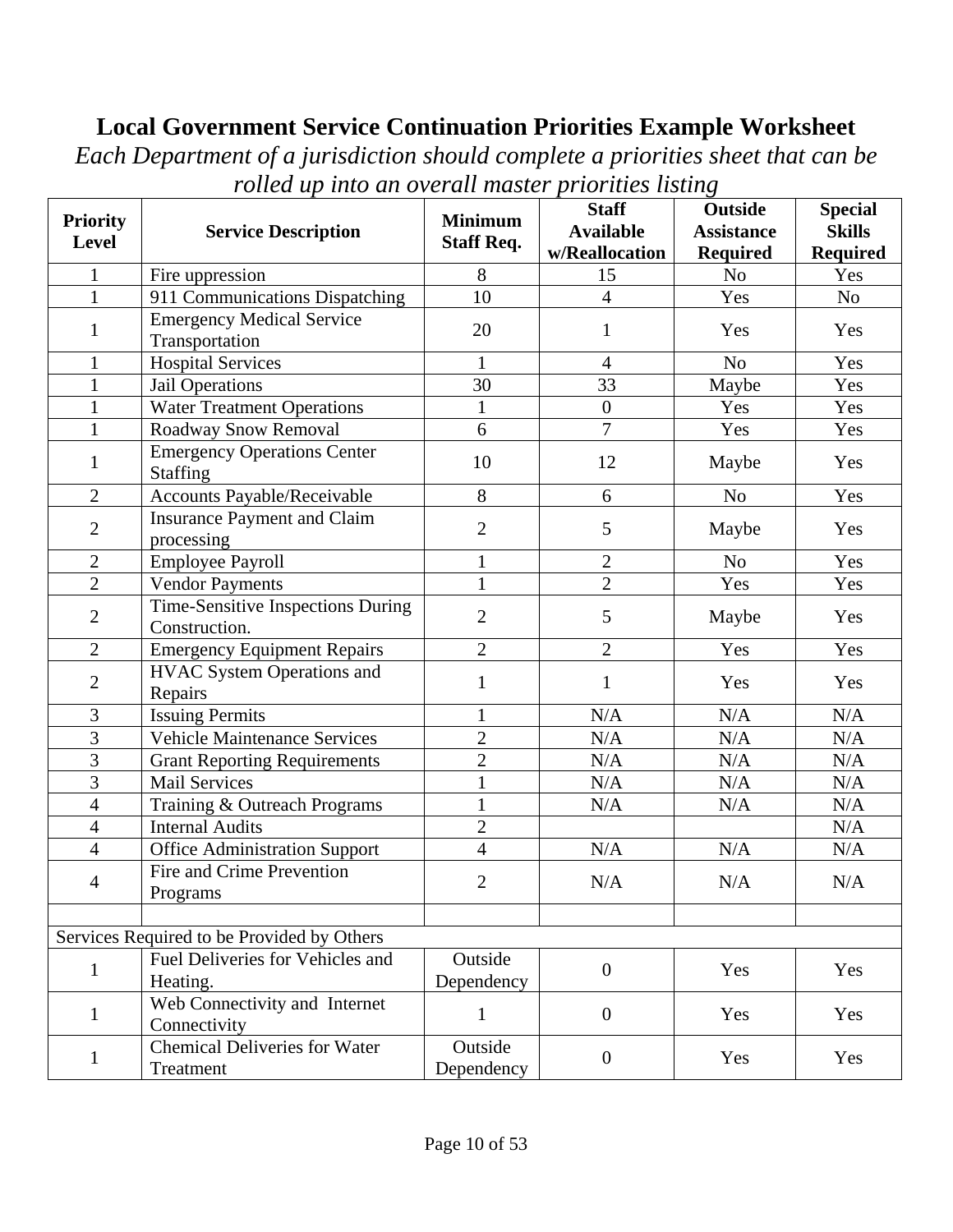The following chart provides jurisdictions with the State of Minnesota's initial plan for service delivery based on the current MN Response Phases

| <b>MN</b> Response<br><b>Phase</b> | <b>Description</b>                                                                                                         | Local                   | <b>State Emergency Response</b>                                                                                                                                                                                                                                                                                                                                                                   | <b>State Government Services</b>                                                                                                                                                                        |
|------------------------------------|----------------------------------------------------------------------------------------------------------------------------|-------------------------|---------------------------------------------------------------------------------------------------------------------------------------------------------------------------------------------------------------------------------------------------------------------------------------------------------------------------------------------------------------------------------------------------|---------------------------------------------------------------------------------------------------------------------------------------------------------------------------------------------------------|
|                                    | Low risk of human cases                                                                                                    | Anywhere                | none                                                                                                                                                                                                                                                                                                                                                                                              | • Normal service delivery                                                                                                                                                                               |
| $\overline{2}$                     | Higher risk of human cases                                                                                                 | Anywhere                | none                                                                                                                                                                                                                                                                                                                                                                                              | • Normal service delivery                                                                                                                                                                               |
| $\mathfrak{Z}$                     | No or very limited human-to-<br>human transmission                                                                         | Outside of<br>Minnesota | • Department of Health - Lead Technical Agency<br>Review status of state agencies' service continuation plans<br>• Elevate state agencies to heightened alert status<br>State is put on ready-status<br>• Convene sub-cabinet briefing<br>Coordinate briefings for state agencies and local partners<br>• Schedule media briefings and news conferences                                           | • Normal service delivery<br>Pandemic Planning<br>• Employee training regarding pandemic plan                                                                                                           |
| 3                                  | No or very limited human-to-<br>human transmission or Avian<br>Influenza (highly pathogenic<br>H5N1) detected in Minnesota | In Minnesota            | • Activate SEOC including the JIC and Information Hotline<br>• Conduct daily briefings for local partners and provide<br>situation reports<br>Schedule daily news releases and media briefings<br>• Activate a National Guard planning cell in the SEOC                                                                                                                                           | Agencies with direct Avian Flu responsibilities<br>respond per state emergency plan<br>• Normal service delivery<br>Travel restrictions to impacted areas                                               |
| $\overline{4}$                     | Evidence of increased human-<br>to-human transmission                                                                      | Outside of<br>Minnesota | • Declare a state of emergency in counties where exposure<br>exists<br>• Department of Health - Lead Technical Agency<br>Review status of state agencies' service continuation plans<br>Elevate state agencies to heightened alert status<br>٠<br>• Convene sub-cabinet briefing<br>Coordinate briefings for state agencies and local partners<br>• Schedule media briefings and news conferences | • All agencies review and update Service<br><b>Continuation Plan</b><br>• All agencies monitor centralized communications<br>Normal service delivery<br>• Travel restrictions to impacted areas         |
| $\overline{4}$                     | Evidence of increased human-<br>to-human transmission                                                                      | In Minnesota            | • Department of Health - Lead Technical Agency<br>• Isolate/quarantine as necessary<br>• Declare a state of emergency in counties where exposure<br>exists<br>Activate SEOC including the JIC and Information Hotline<br>Evaluate schedule of briefings and situation reports for local<br>٠<br>partners and increase as needed<br>• Schedule daily news releases and media briefings             | Agencies activate Service Continuation Plan<br>All agencies monitor centralized communications<br>Implementation of social distancing<br>Travel restrictions to impacted areas                          |
| 5                                  | Evidence of significant human-<br>to-human transmission                                                                    | Outside of<br>Minnesota | • Department of Health - Lead Technical Agency<br>• To be determined                                                                                                                                                                                                                                                                                                                              | • Normal service delivery<br>All agencies monitor centralized communications<br>• Travel restrictions to impacted areas                                                                                 |
| 5                                  | Evidence of significant human-<br>to-human transmission                                                                    | In Minnesota            | • Department of Health - Lead Technical Agency<br>• Declare State of Emergency for necessary counties, possibly<br>for the entire state<br>Re-direct state resources<br>Implement infection control strategies internally and<br>statewide<br>Request Strategic National Stockpile if needed                                                                                                      | Follow agency Service Continuation Plan<br>All agencies monitor centralized communications<br>Service delivery with priority focus between<br>pandemic waves<br>• Travel restrictions to impacted areas |

#### **Table 2: Anticipated Minnesota Service Delivery Chart**

Page 11 of 53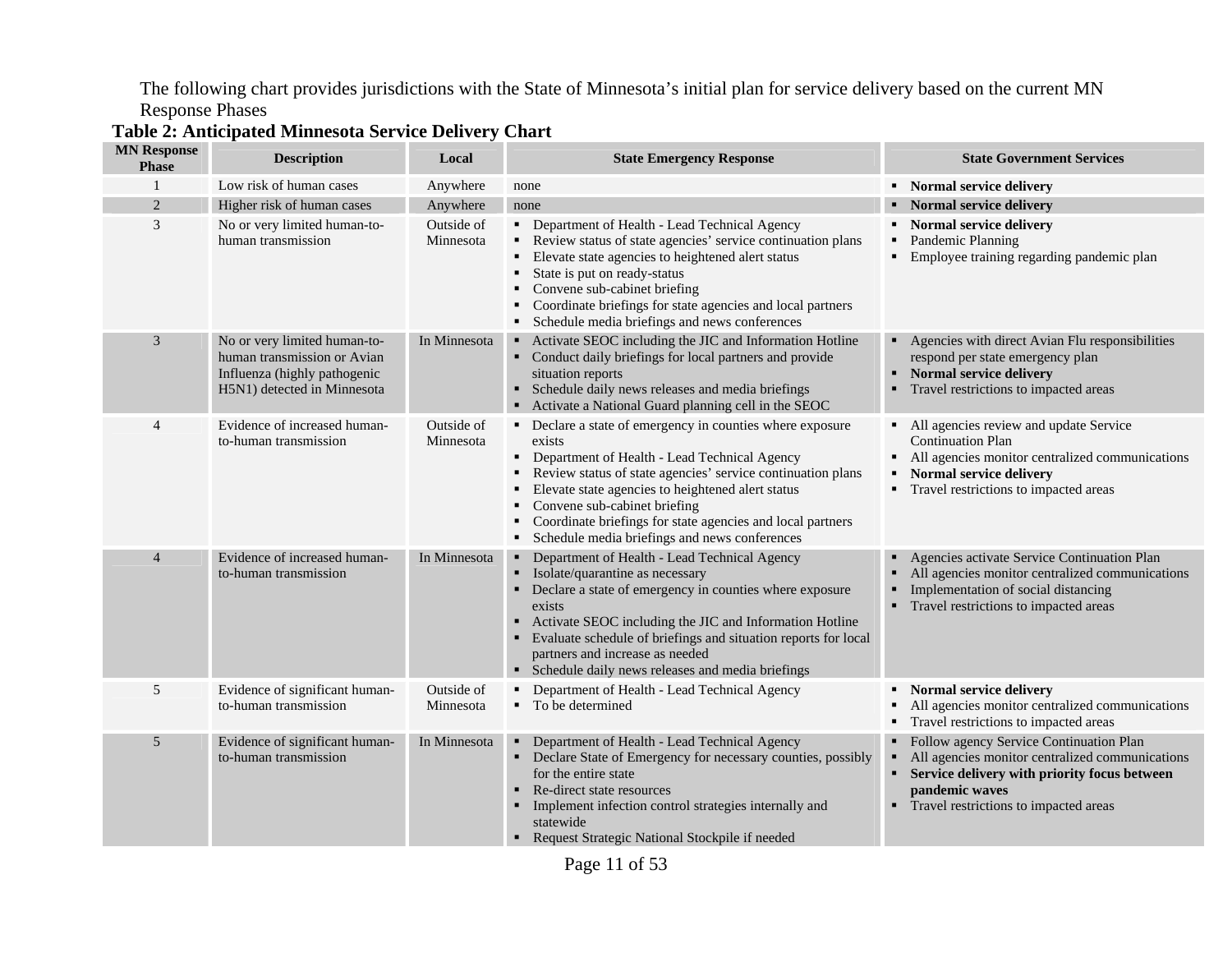| <b>MN Response</b><br><b>Phase</b> | <b>Description</b>                                      | Local                   | <b>State Emergency Response</b>                                                                                                                                                                                                                                                                                                                                                                      | <b>State Government Services</b>                                                                                                                                                     |
|------------------------------------|---------------------------------------------------------|-------------------------|------------------------------------------------------------------------------------------------------------------------------------------------------------------------------------------------------------------------------------------------------------------------------------------------------------------------------------------------------------------------------------------------------|--------------------------------------------------------------------------------------------------------------------------------------------------------------------------------------|
| 6                                  | Efficient and sustained human-<br>to-human transmission | Outside of<br>Minnesota | • Department of Health - Lead Technical Agency<br>$\blacksquare$ To be determined                                                                                                                                                                                                                                                                                                                    | • Activate Agency Service Continuation Plan<br>• Normal service delivery<br>• All agencies monitor centralized communications<br>• Travel restrictions to impacted areas             |
| 6                                  | Efficient and sustained human-<br>to-human transmission | In Minnesota            | Department of Health - Lead Technical Agency<br>٠<br>• Declare statewide State of Emergency<br>Close school and other public gathering places<br>Limit public transportation<br>Evaluate method of news conferences and new briefings<br>Re-direct state resources<br>Request Strategic National Stockpile if needed<br>Request assistance of the Emergency Management<br>Assistance Compact (EMAC). | • Follow Agency Service Continuation Plan<br>• Service delivery with priority focus between<br>pandemic waves<br>Reallocation of state agency resources to meet<br>priority services |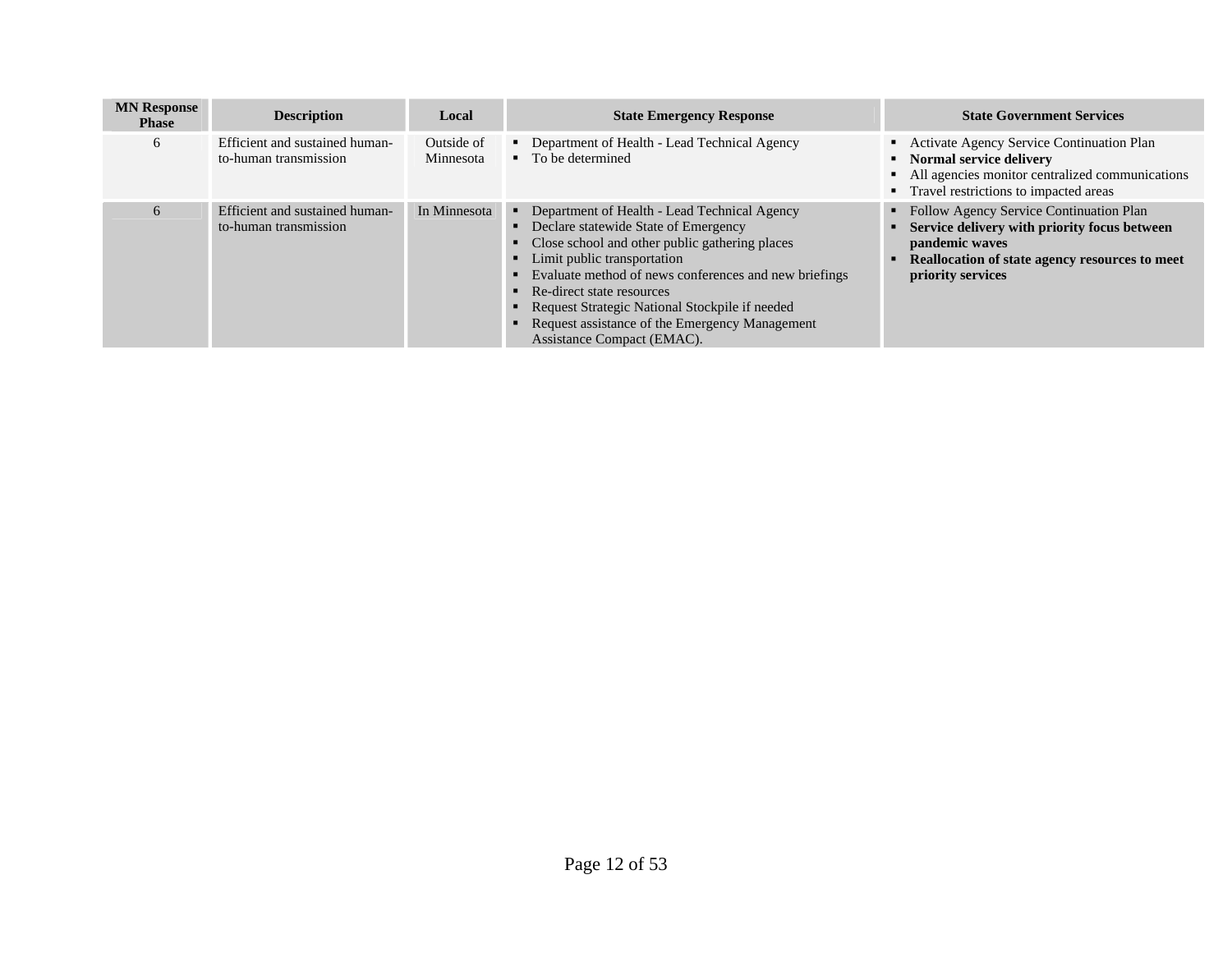### <span id="page-12-0"></span>**Chapter Two – Establishment of a Jurisdictional Pandemic Flu Committee**

#### I. Jurisdictional Pandemic Flu Committee Responsibilities **A. Establish a Pandemic Flu Committee**

Local Jurisdictions/Cities of the First Class should establish a Pandemic Flu Committee. This group should be comprised of human resources, emergency management, public health and any other key department heads.

The Jurisdictional Pandemic Flu Committee is tasked with developing "priority service goals" or what is commonly referred to as a mission statement that will be used to develop Priority Service Levels for the jurisdiction.

As an example, the State of Minnesota's priority service goals include:

- Basic custodial care for residents of correctional facilities, regional treatment centers, nursing homes, veterans' homes, and other state-operated services;
- Public safety and immediate public health concerns;
- Benefit payments and medical services to individuals; and
- Necessary administrative and support services.

#### **B. Appoint and Define Department Pandemic Flu Coordinator**

Each department in the jurisdiction should establish aPandemic Flu Coordinator. The Department Pandemic Flu Coordinator will report to the Jurisdictional Pandemic Flu Committee. The Jurisdictional Pandemic Flu Committee establishes standard roles and responsibilities for the Department Pandemic Flu Coordinators. These duties include:

- Develop a "Priority Service Function Task List" to catalog needed and available employee resources.
- Define each position's certification and training requirements;
- Update All Hazard Emergency Operations and Service Continuation plans;
- Define the department's Priority Service Functions One through Four
- Re-allocate staff internally during a pandemic to ensure Priority Service One and Two functions are accomplished;
- If unable to re-allocate internal staff to accomplish Priority Service One and Two functions, request assistance from the Jurisdictional Pandemic Flu Committee;
- Compile and report absenteeism to the Jurisdictional Pandemic Flu Committee as requested; and
- Require the Department Pandemic Flu Coordinator to ensure agencies conduct exercises throughout the planning process.

#### **C. Ensure Pandemic Influenza Plans are Updated**

The committee will charge each department within the local jurisdiction/city of the first class to create/update its All Hazard Emergency Operations and Service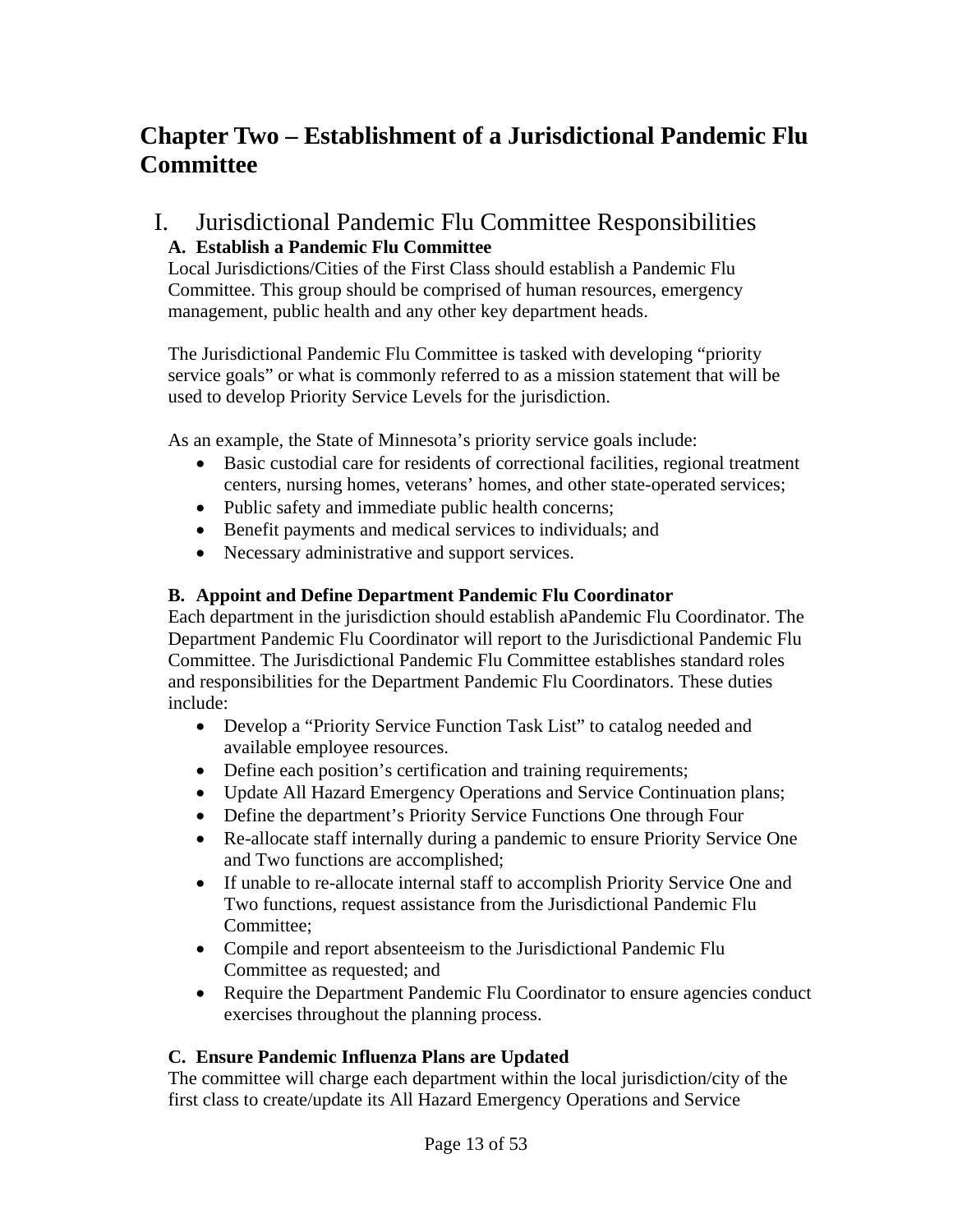Continuation plan to include response to a possible pandemic. These plans must define in detail the operations, actions, services and structure of the department in the event of a pandemic influenza event.

#### **D. Develop a Priority Service Function Task List**

The committee will oversee the creation of a list of required skills needed by various departments in the event of a pandemic when personnel shortages and workload increases occur. Individual employee qualifications and certifications will be cataloged according to this list to facilitate the re-allocation of workers to other departments as needs arise to maintain Priority Service One and Priority Service Two functions.

#### **E. Develop Service Continuation Communication Plan**

The committee will develop a local jurisdiction service continuation communication plan. The plan will detail all aspects of communications within the operation of the local jurisdiction affected by the pandemic, including;

- 1. Accurate and prompt communications to local departments within the jurisdiction.
	- a) Include identification of key contacts (with back-ups) and chain of communications (including suppliers and customers).
- 2. Coordination of support services to agencies.
- 3. Media relations and public statements associated with the jurisdiction's service continuation.
	- a) Communication to public on what services will be provided by the jurisdiction during the pandemic.
- 4. Development of internal communications to employees.
	- a) It is likely there will be a high level of anxiety regarding a pandemic, contributing to increased work absence and/or increased distress to staff. Suggested ways to manage includes:
		- Communicate the possibility of a pandemic and your organization's preparedness to manage it – very early to staff. Discuss with staff possible health and safety issues, potential for stand-down, and leave arrangements if staff are ill or need to look after those who are, or who have been "shut out" of childcare and school, etc.
		- When activating your plan, provide clear, timely and proactive communications to staff, including how your organization is handling the situation.
		- Develop and disseminate programs and materials covering pandemic fundamentals (e.g., signs and symptoms of influenza, modes of transmission), personal and family protection and response strategies (e.g., hand hygiene, coughing/sneezing etiquette, contingency plans).
		- Ensure that communications are culturally and linguistically appropriate (if applicable).
		- Develop platforms (e.g., hotlines, dedicated websites) for communicating pandemic status and actions to employees, vendors, suppliers, and customers inside and outside the worksite in a consistent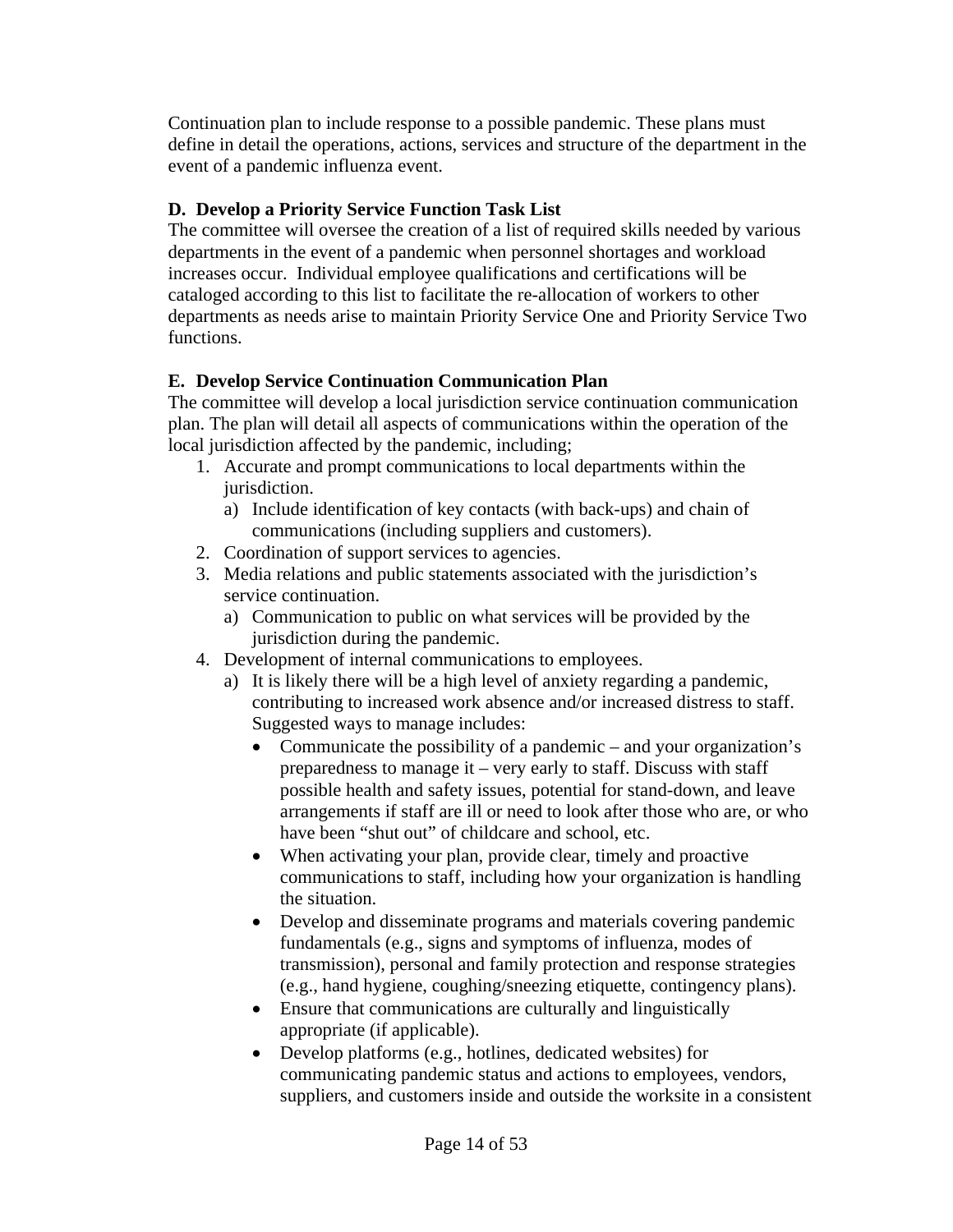and timely way, including redundancies in the emergency contact system.

• Identify community sources for timely and accurate pandemic information (domestic and international) and resources for obtaining counter-measures (e.g., vaccines and antivirals).

#### <span id="page-14-0"></span>**F. Activate Service Continuation Plan**

The committee will need to establish a strategy for activating the jurisdiction's overall service continuation plan. The local jurisdiction's Pandemic Flu Committee will need to monitor absenteeism, proximity of outbreaks, and the State of Minnesota's Response Phase to determine when to activate their plan.

#### **G. Re-Allocation of Personnel**

The committee should establish a single point of contact (Human Resources?) to develop procedures to re-allocate the available resources by utilizing the "Priority Service Function Task List" list in order to accomplish Priority Service One functions during the pandemic. Do not appoint the local emergency manager to this function, as he or she will be engaged in many other aspects of the pandemic event response. If re-allocation can't be done at the local jurisdictional level, the local emergency manager can submit Priority Service One functions to the State Emergency Operations Center for potential assistance.

#### **H. Define Service Continuation Planning Schedule (example)**

| Identify pandemic flu committee members.                         |
|------------------------------------------------------------------|
| Identify each department's pandemic flu coordinator.             |
| Department service priority level (described in section IV)      |
| designation completed and submitted to local pandemic flu        |
| committee.                                                       |
| Final service committee plan adopted by department and submitted |
| to the pandemic flu committee.                                   |
| Incorporate pandemic influenza response in counties All Hazard   |
| Emergency Operations and Service Continuation plans.             |
|                                                                  |

### II. Records

The type and frequency of data needed during a pandemic will be determined by the pandemic flu committee.

#### **A. Daily/Weekly Attendance Reports**

During a pandemic, agencies may be required to report employee attendance daily/weekly to the pandemic flu committee. Daily/weekly attendance reports may be necessary to track the impact of the pandemic, and to facilitate transfer of employees to priority services. Each jurisdiction should establish the schedule (including frequency) of the reports.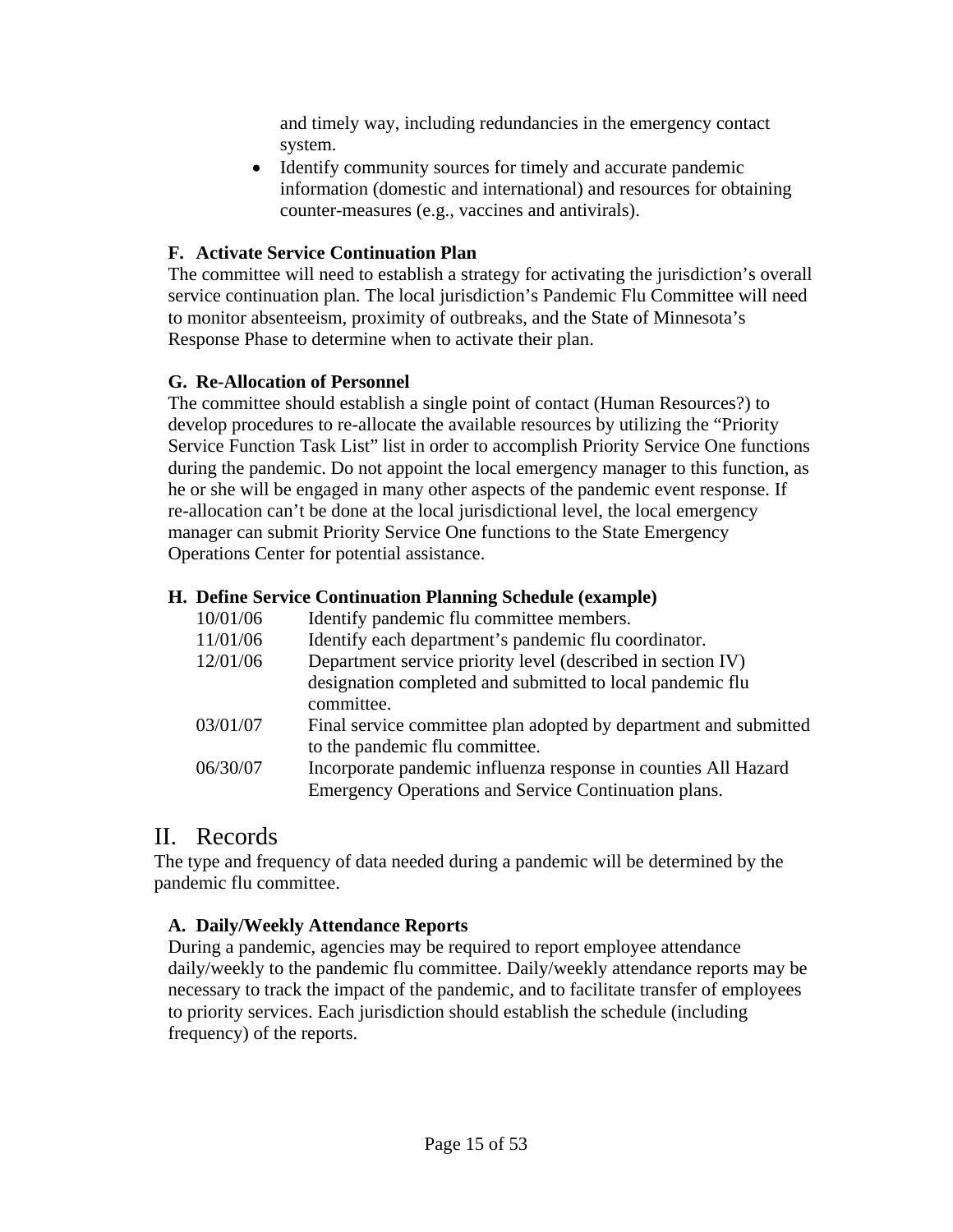### <span id="page-15-0"></span>**Chapter Three – Department Pandemic Flu Coordinator Requirements**

### I. Department Pandemic Requirements

Department level planning is essential to ensuring service continuation. The planning process should include input from employees and labor representatives.

#### **A. Identify a Department Pandemic Flu Coordinator and/or Team**

The Department Pandemic Flu Coordinator/Team will:

- Define position's certification and training requirements
- Update All Hazard Emergency Operations and Service Continuation Plans
- Re-allocate staff internally during a pandemic to ensurePpriority Service One and Fwo functions are accomplished
- If unable to re-allocate internal staff to accomplish Priority Service One and Two functions, request assistance from Pandemic Flu Committee
- Compile and report absenteeism to Pandemic Flu Committee as requested

#### **B. Pandemic Influenza Plans**

The Department should create/update its Service Continuation plan to include response to a possible pandemic. The plan must define in detail the operations, actions, services and structure of the Department in the event of a pandemic influenza event.

#### **C. Develop a "Priority Service Function Task List" to Catalog Personnel Attributes and Position Requirements**

The Department Pandemic Flu Coordinator will oversee a census of current employees. The census will need to capture each employee's qualifications and certifications. This census will be used to re-allocate personnel during a pandemic. A list of positions with required certifications and duties will also need to be compiled.

- Do you have systems that rely on periodic physical intervention by key individuals, to keep them going? How long would the system last without attention?
- Is it possible to coordinate or operate your department "virtually" that is, remotely, by using telephone and email?
- Who are the people required to manage your Service Continuation plan?

#### **D. Service Continuation Communication Plan**

The Department will follow the county/city Service Continuation Communication plan.

#### **E. Re-Allocation of Personnel**

The Department Pandemic Flu Coordinator will re-allocate available internal resources by utilizing the "Priority Service Function Task List" in order to accomplish Priority One and Two services during the pandemic. If unable to fulfill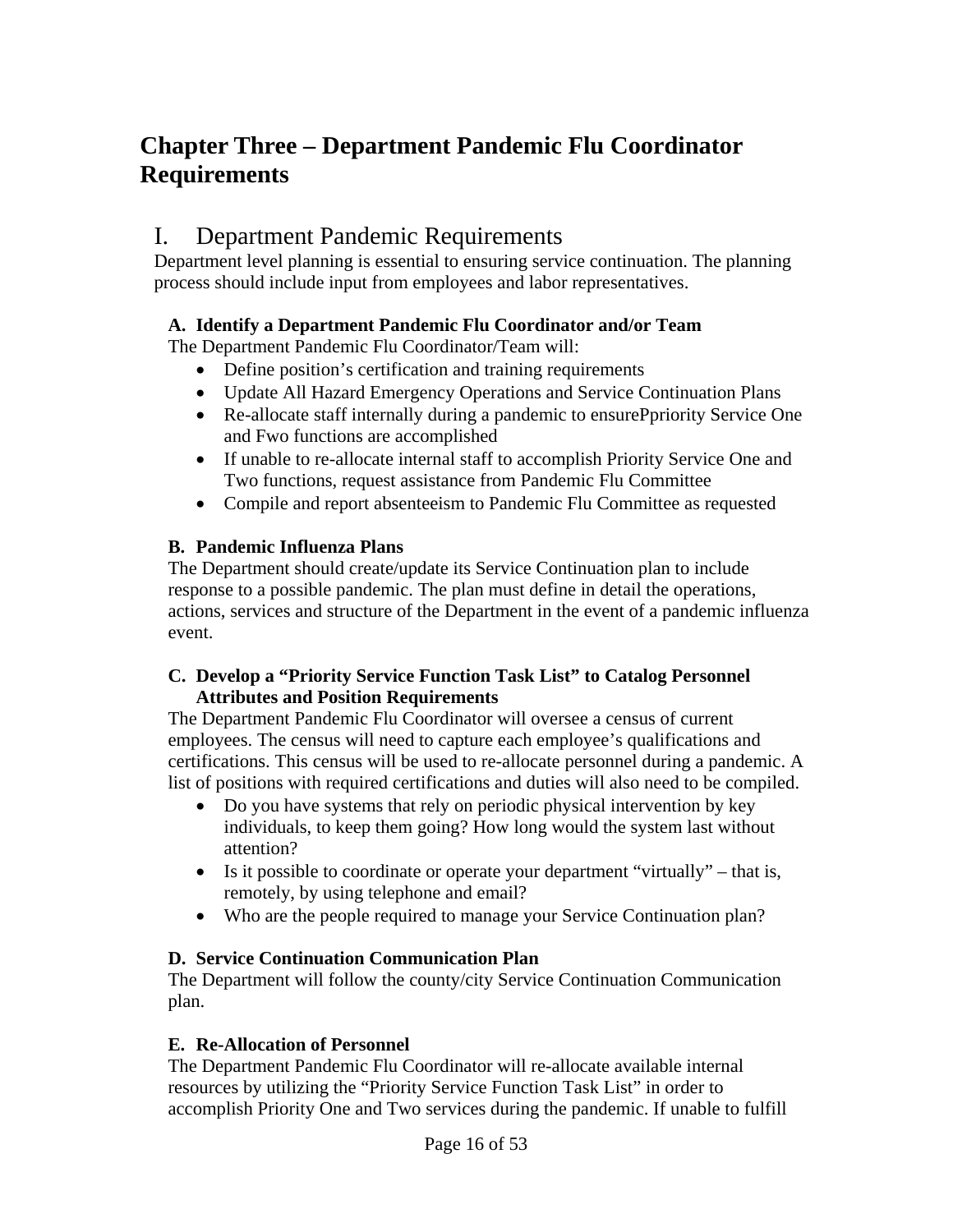Priority Service One and Two functions, move the request to the Pandemic Flu Committee's designee.

#### **F. Training and Exercises**

1. Train, Exercise, Evaluate, Implement

After the development of your Department's Service Continuation plan, train responders on the plan. Conduct exercises to validate the effectiveness of the plan. Evaluate and correct any deficiencies and incorporate improvements before implementation.

#### 2. Develop Alternative Scenarios

Develop and plan for alternative scenarios likely to result in an increase or decrease in demand for your products and/or services during a pandemic. This might include training your current employees in several areas of the Department or ensuring you have a pool of available workers outside the Department on call if need arises.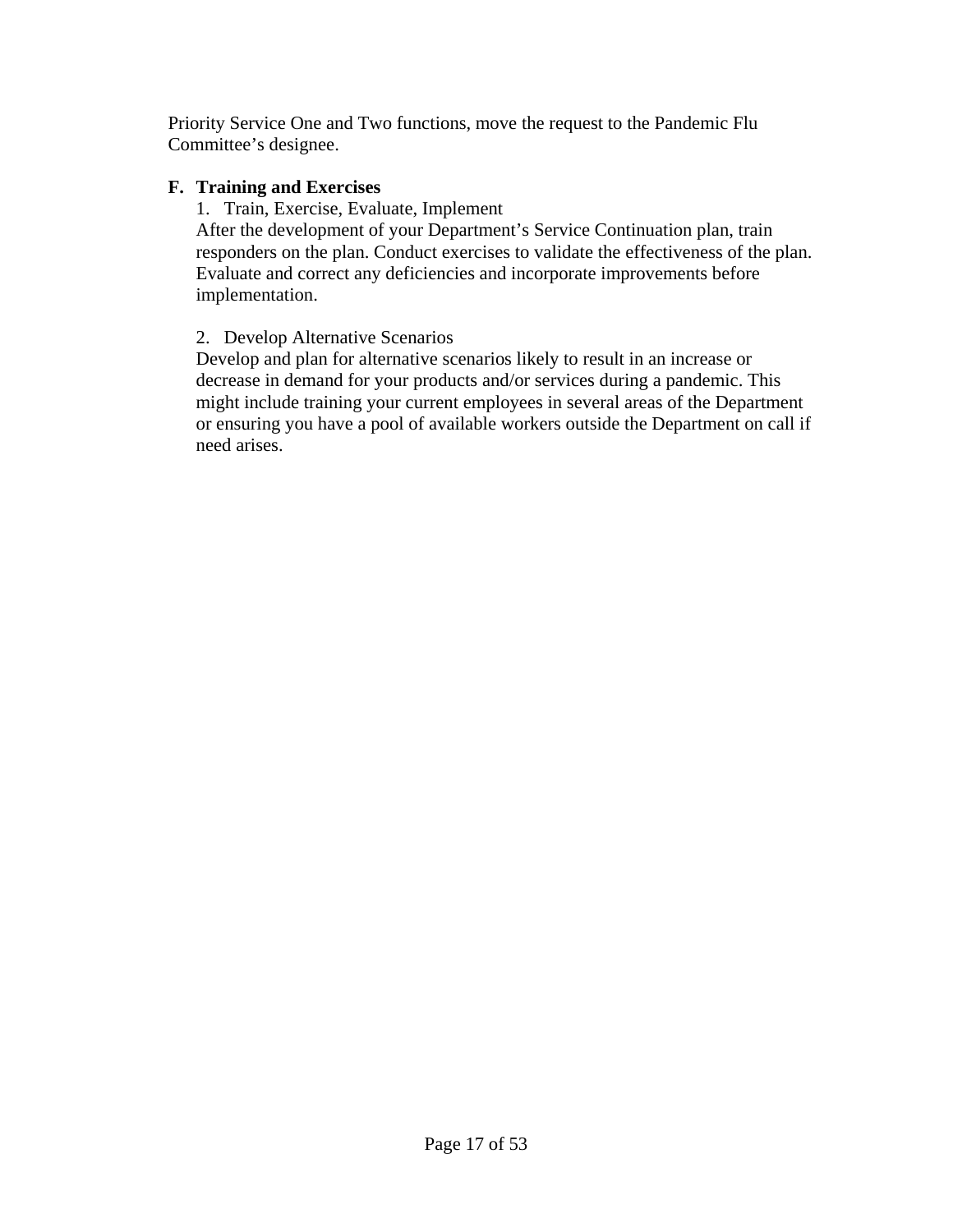### <span id="page-17-0"></span>**Chapter Four – Economic Impacts**

#### I. Supplies and Supply Chains Considerations **A. Essential Supplies**

Pandemic planning should consider the need for stockpiling essential supplies needed for Priority Service One and Two functions. Discuss needs with key suppliers to ensure a plan for regular shipments of essential supplies exists in the event of shortages or disruptions in transportation systems.

#### **B. Supply Chains**

- 1. Shortages may occur because of disruptions in transportation systems or inability of suppliers to meet demands because of their own staff shortages. Loss of up to 30 percent of workers/drivers and other transportation staff may affect both the production and delivery of needed supplies.
- 2. There might also be restrictions at ports and airports where supplies are being shipped.
- 3. Supply lines may also be affected by self-imposed travel restrictions, with truckers/transporters unwilling to travel through or to infected areas.
- 4. Difficulties at border crossings may substantially affect supply lines. Consideration should be given to purchase of products made locally to avoid potential supply problems due to border crossing restrictions implemented at the time of the pandemic. Research this option prior to the pandemic.
- 5. International air movements may be disrupted in a pandemic, possibly affecting the delivery of imported goods, especially if they normally arrive in freight-holds of passenger aircraft.
- 6. Ensure that your distributors, suppliers, carriers and drivers are aware of alternate routes to your facility and those of your customers.

### II. Jurisdiction Funding Impact Considerations

#### **A. Determine the Potential Impact**

An essential part of any Department's impact analysis is determining the potential effects of a pandemic on financials, using multiple possible scenarios that affect different organizational services. Financial impact analysis should include:

- 1. Estimates of the impact of decrease (e.g., licensing) or increase in consumer demand (e.g., health care).
- 2. Estimates of supply shortages (plan on the assumption that shortages will take place).
- 3. Estimates of the cost of employee work days lost  $(15 25)$  percent absenteeism, 7days/employee).
- 4. Costs associated with stockpiling and sufficient surge capacity for shortages in supply.
- 5. Costs associated with hygiene supplies.
- 6. Costs associated with implementation of alternate communications channels in case normal communication channels become unreliable or overloaded.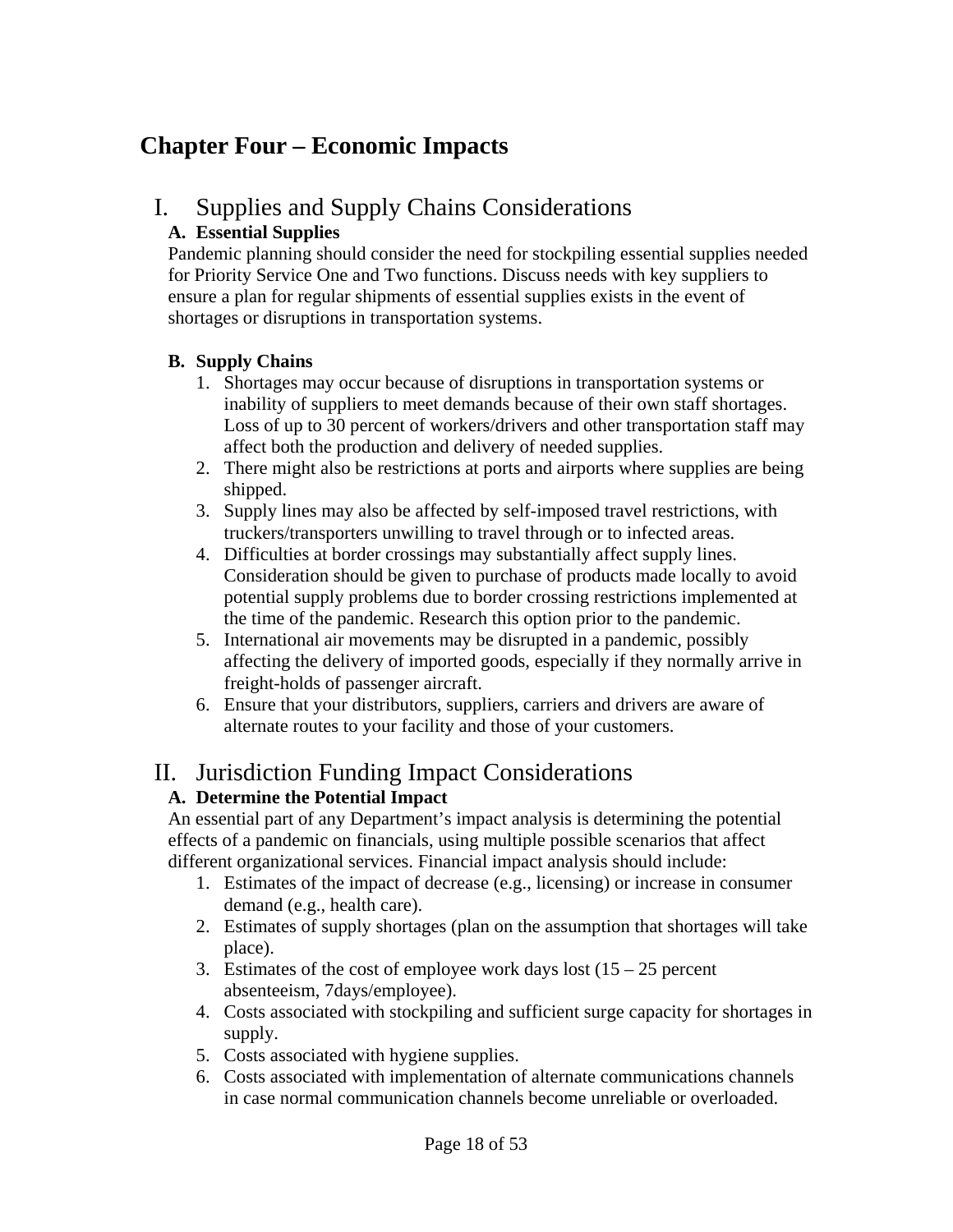### <span id="page-18-0"></span>III. Travel Considerations

Determine the potential impact of a pandemic on Department-related domestic and international travel (e.g., quarantines, border closures).

It is possible that once efficient human-to-human transmission of a pandemic influenza occurs, certain countries may close their borders sporadically. Screening (with quarantine measures) could be established at borders. Agencies should consider postponing non-essential travel. Arrangements may also be necessary for employees who are stranded because borders are closed. If your staff does travel for Department reasons, your plan will need to include consideration of their management in the event of a pandemic. For example, on declaration of a pandemic, MDH/CDC recommendations may be that if an individual had recently (within the last 14 days) traveled to countries known to be affected by the disease, the individual must follow current MDH/CDC recommendations regarding possible quarantine.

Departments should set up a process for ensuring that the employee has not become ill during the quarantine period and is healthy before allowing him/her to return to work.

• If isolation and/or quarantine is being recommended by MDH/CDC, the employee will be advised by MDH not to report for work for the recommended period as identified by MDH/CDC;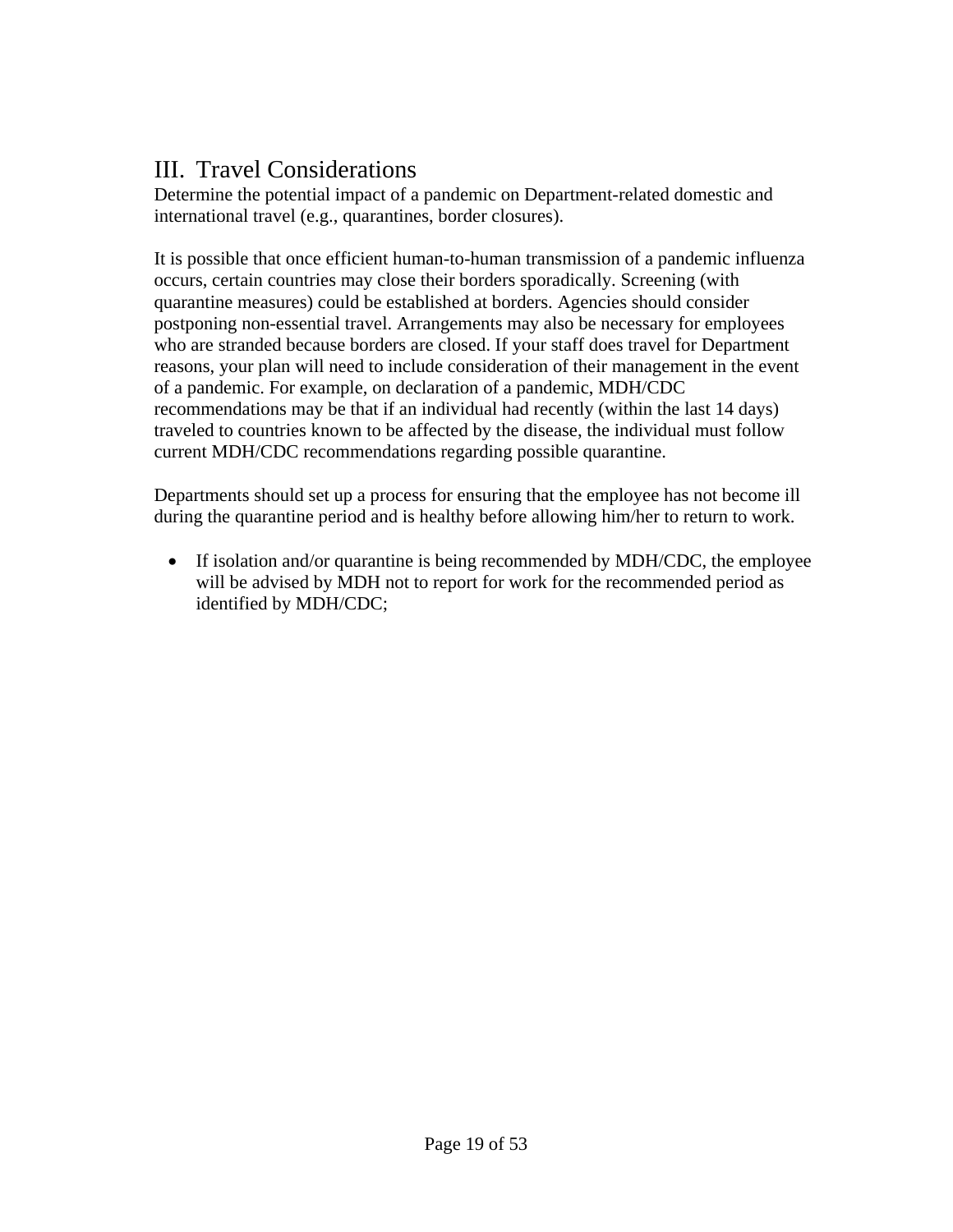### <span id="page-19-0"></span>**Chapter Five - Employee Health and Safety**

#### I. Pandemic Influenza Infection Control/Containment Activities **A. General Principles**

1. Protect the Health of Employees

Protecting the health of employees by reducing the possibility that they will be exposed to humans or animals infected with avian or pandemic influenza should be paramount in planning activities and should be prioritized over continuity of Department operations, unless those operations are essential to the health, welfare, and safety of Minnesota citizens.

#### 2. Support Disease Containment Measures

The following disease containment measures may impact local jurisdictions:

- Isolation: restriction of movement/separation of ill/infected persons with a contagious disease;
- Quarantine: restriction of movement/separation of well persons who likely have been exposed to a contagious disease;
- Self-shielding: self-imposed exclusion from infected persons or those who may be infected (e.g., staying home);
- Social distancing: reducing interactions between people to reduce the risk of disease transmission; and
- "Snow" days: days on which offices, schools, transportation systems are closed or cancelled, as if there were a major snowstorm.

Of these measures, self-shielding is the most effective measure that can be taken at the individual level to prevent infection.

3. Enable Employees to Work from Home Whenever Possible Business continuity measures (e.g., establishing web-based email capability, facilitating access to files and computer drives from home, and updating teleconference and videoconference capabilities) would help disperse the workforce while maintaining many business functions**.** 

#### **B. Reduce the Risk of Infected Persons from Entering the Workplace**

It is important that employees and visitors are educated about the symptoms of influenza and do not enter the workplace if they are symptomatic. Workplace visitors should be strictly limited to those essential for the operation of Priority Service Functions.

#### **C. Department Pandemic Flu Coordinators will Ensure**

- Each work unit understands its responsibilities detailed in the department Service Continuation Plan.
- Employees receive information about pandemic influenza, including information regarding how to prevent transmission of the virus with hand hygiene, environmental cleaning, and social distancing via brochures,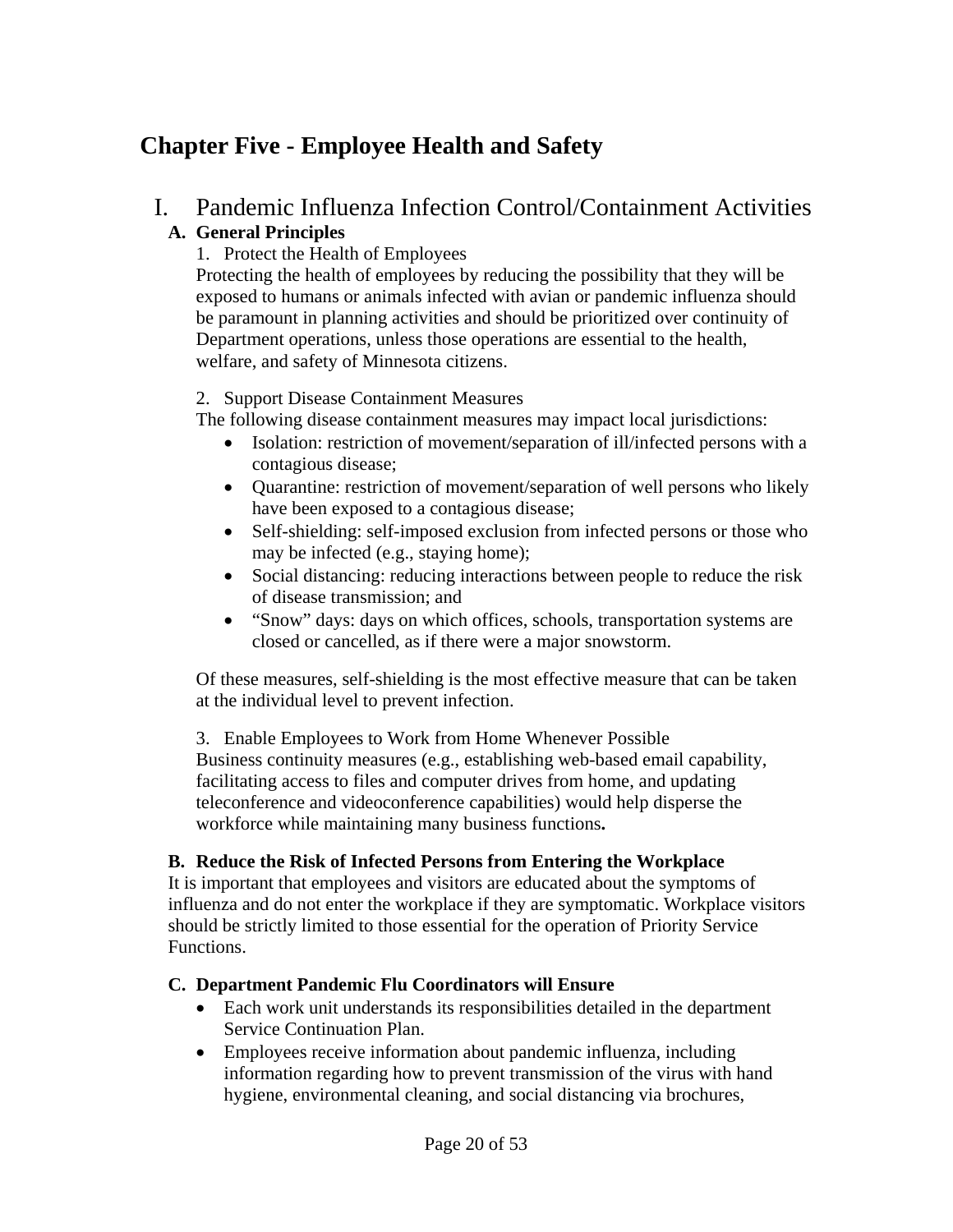newsletters, global emails, employee notice boards, and information included with pay stubs.

- Workers are cross-trained for Service Priority One and Two functions to increase capacity.
- Visual alerts are posted at all entry points to the facility, advising staff and visitors not to enter if they have symptoms of influenza.
- Adequate supplies of tissues, hand hygiene products (e.g., soap and water, paper towels, alcohol-based hand rubs), cleaning supplies, and surgical masks (for people who become ill at work) are available for employees.
- Visual alerts with key infection control messages (hand hygiene, covering coughs and sneezes, and social distancing) should be posted in the workplace (including entrances, notice boards, conference rooms, break rooms, and restrooms). For materials, please
	- see:<http://www.health.state.mn.us/divs/idepc/dtopics/infectioncontrol/cover/>
- Shared work areas such as desktops and tables, and frequently touched surfaces such as door handles, stair rails, etc., are cleaned and disinfected at least between shifts or more often if possible. Specialized cleaning solutions are not needed. Routinely used cleaning products (EPA-registered disinfectants, bleach solution) may be used.

#### **Employee Pandemic Influenza Fact Sheet**

#### **Advice for Employees**

- Influenza is a respiratory disease that spreads easily from person to person.
- Do not come to work if you are ill, especially if you have any symptoms of influenza. The symptoms are fever, headache, fatigue or weakness, sore throat, cough, difficulty breathing, and muscle or joint aches and pains.These symptoms usually occur suddenly.
- Influenza is spread by coughs and sneezes, so cover your nose and mouth with a tissue or your upper arm when you are coughing, sneezing or blowing your nose. Throw used tissues away and clean your hands immediately.
- Influenza is also spread when people touch their eyes, nose, or mouth with hands contaminated with discharges of the nose or throat of infectious people. It is important to keep your hands away from your eyes, nose and mouth, and to keep your hands clean to minimize the risk of infecting yourself with influenza virus.
- Influenza virus is readily inactivated on hands by cleaning them with soap and water or an alcohol-based hand rub.
- To clean your hands with soap and water: lather them with soap and water (it is not necessary to use an antibacterial soap), rub hands together vigorously for 15-20 seconds (this is about the time it takes to sing the ABC song), rinse hands thoroughly with water, and dry hands with a clean cloth or paper towel or an automatic hand dryer.
- To clean hands with an alcohol-based hand rub: use a product that contains at least 60% alcohol, put enough rub on one palm to cover all surfaces of both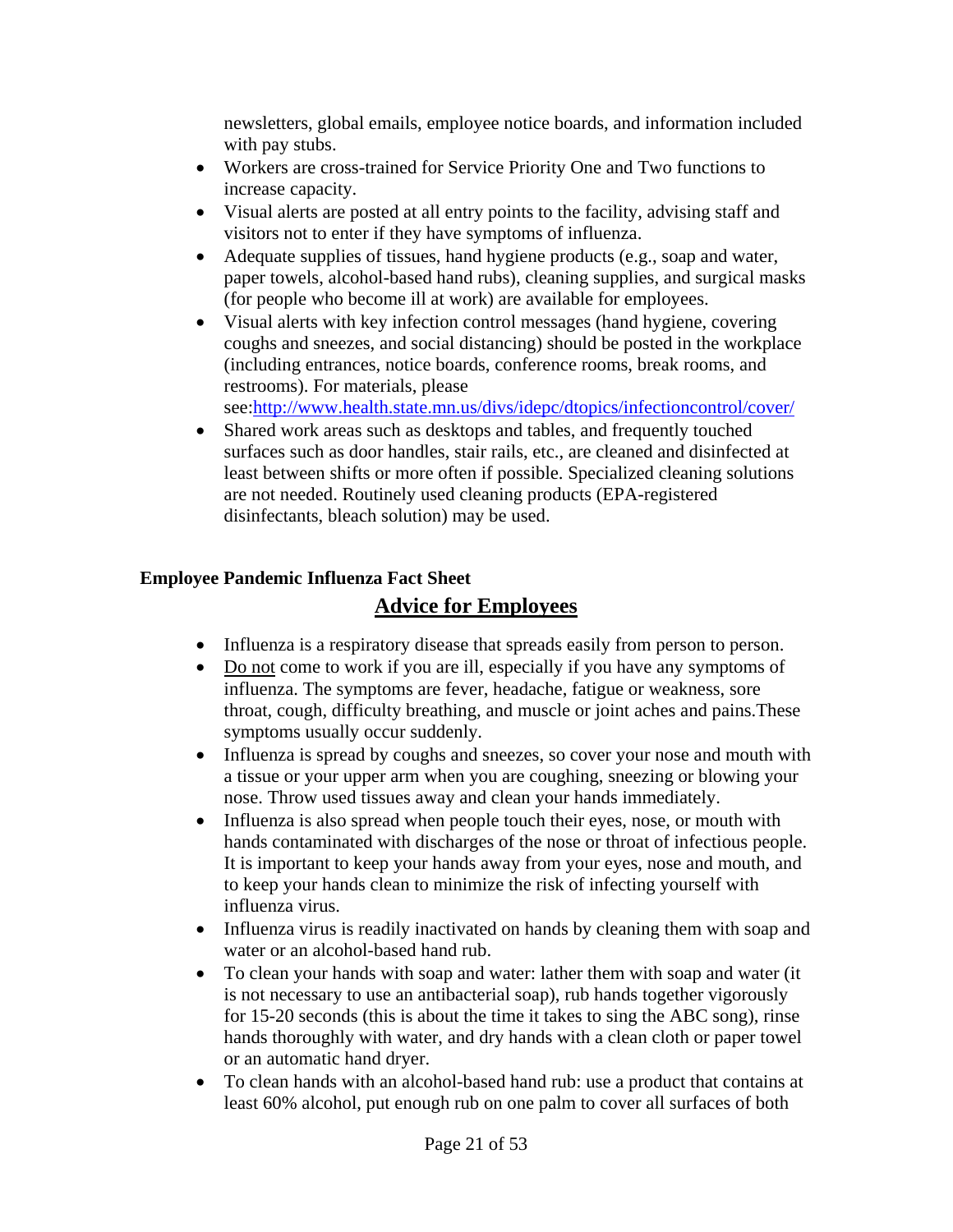hands, and rub hands together covering all surfaces of the hands and fingers until dry.

• Avoid exposure to the saliva of other people by not sharing glasses and eating utensils, etc.



#### **Example of Respiratory Hygiene/Cough Etiquette Visual Alert**

#### **D. Social Distancing**

Social distancing refers to strategies to reduce the frequency of contact (and the transmission of pandemic influenza virus) between people by minimizing close contact between people.

- 1. Departmentss Should Ensure
	- All employees receive information on social distancing measures;
	- Social distancing is encouraged for those employees remaining in the workplace; and
	- Ill employees are excluded from the work place.
- 2. Department Social Distancing Strategies
	- Arrange for employees to work from home (e.g., telecommuting), as possible;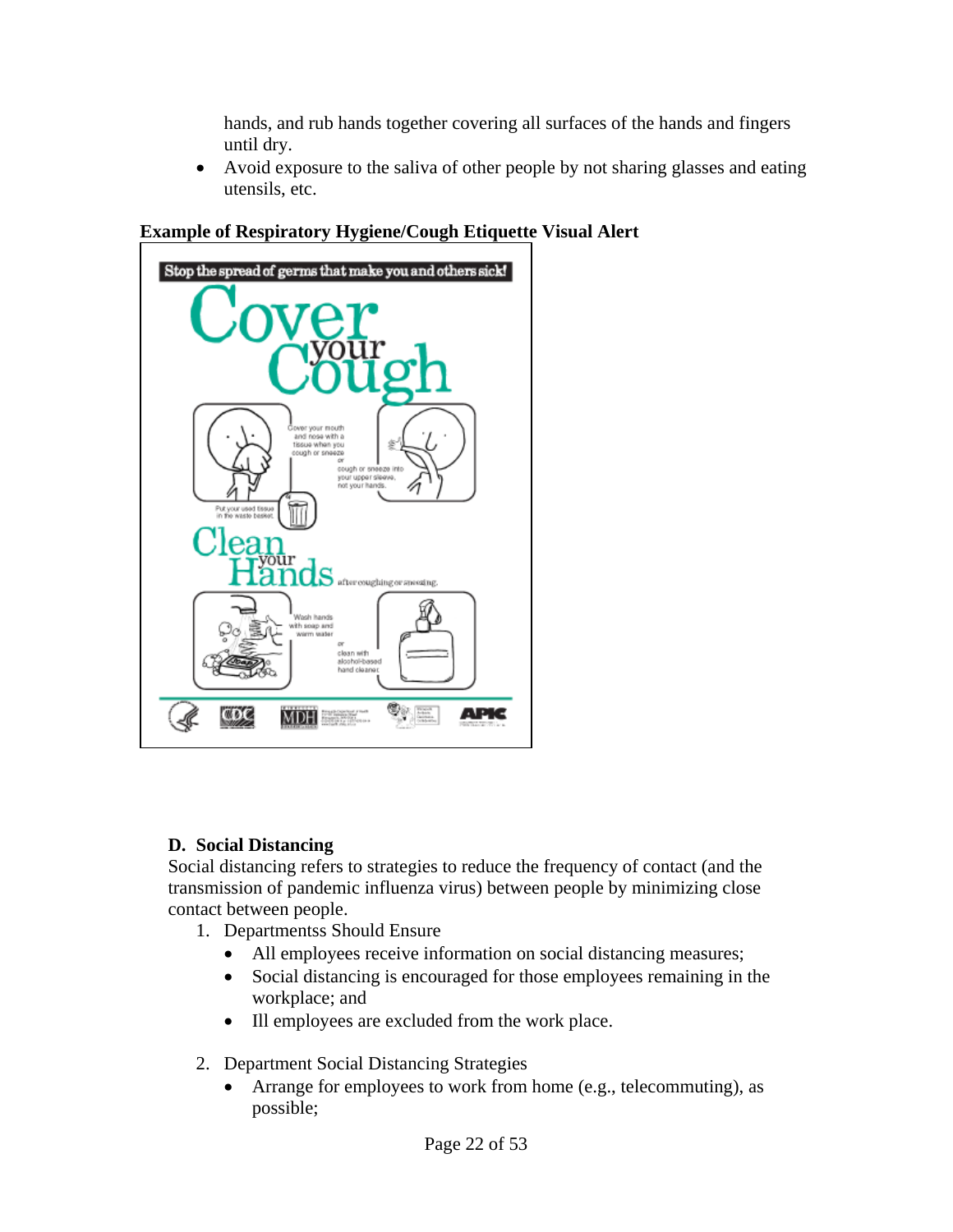- Encourage the use of flexible work schedules for employees who must be in the workplace to minimize contact with other employees;
- Minimize face-to-face contact with other people by using telephone, video conferencing and the Internet to conduct business, even for employees in the same building;
- Separate work teams into different work locations, as possible;
- Stagger work shifts to minimize contact between employees;
- Avoid unnecessary travel and cancel or postpone non-essential meetings, gatherings, workshops, and training sessions;
- Allow an interval between shifts so that the worksite can be thoroughly ventilated (either opening all doors and windows or turning up air conditioning system);
- Bring a lunch from home and eat at desk or away from others (avoid the lunch room, cafeteria, and crowded restaurants);
- Introduce staggered lunchtimes so the number of people in the lunch room is reduced;
- Limi congregating in areas where people socialize. Employees should be instructed to do what needs to be done and then leave the area;
- If a face-to-face meeting with people is unavoidable, minimize the meeting time, using a large meeting room and instructing employees to sit as far away from other people as possible (>3 feet);
- Avoid shaking hands or hugging other people;
- Use stairs instead of crowded elevators; and
- Set up systems where clients can request information via phone, email, and fax and have information ready for fast pickup or delivery.
- 3. Department Recommended Social Distancing Measures for Individuals and Families
	- Stay home and away from other people as much as possible;
	- Minimize visitors to the home;
	- When outside of the home, avoid crowded settings. If a crowd setting cannot be avoided, minimize the amount of time spent there and try to stay as far away from other people as possible  $(> 3$  feet);
	- Avoid public transportation: walk, cycle, drive a car or go early or late to avoid rush hour crowding on public transport;
	- If public transportation is used, ensure good ventilation within the vehicle (e.g., open windows), clean hands often, cover coughs and sneezes and sit as far away from other people as possible  $(> 3$  feet);
	- Cancel or postpone family gatherings, outings, trips;
	- Stock up on basic items to reduce the necessity to shop;
	- Shop at off-peak hours at stores that are less busy and have shorter checkout lines;
	- Order groceries and other items over the phone/online for delivery or quick pick up; and
	- Arrange to pay bills online or over the phone.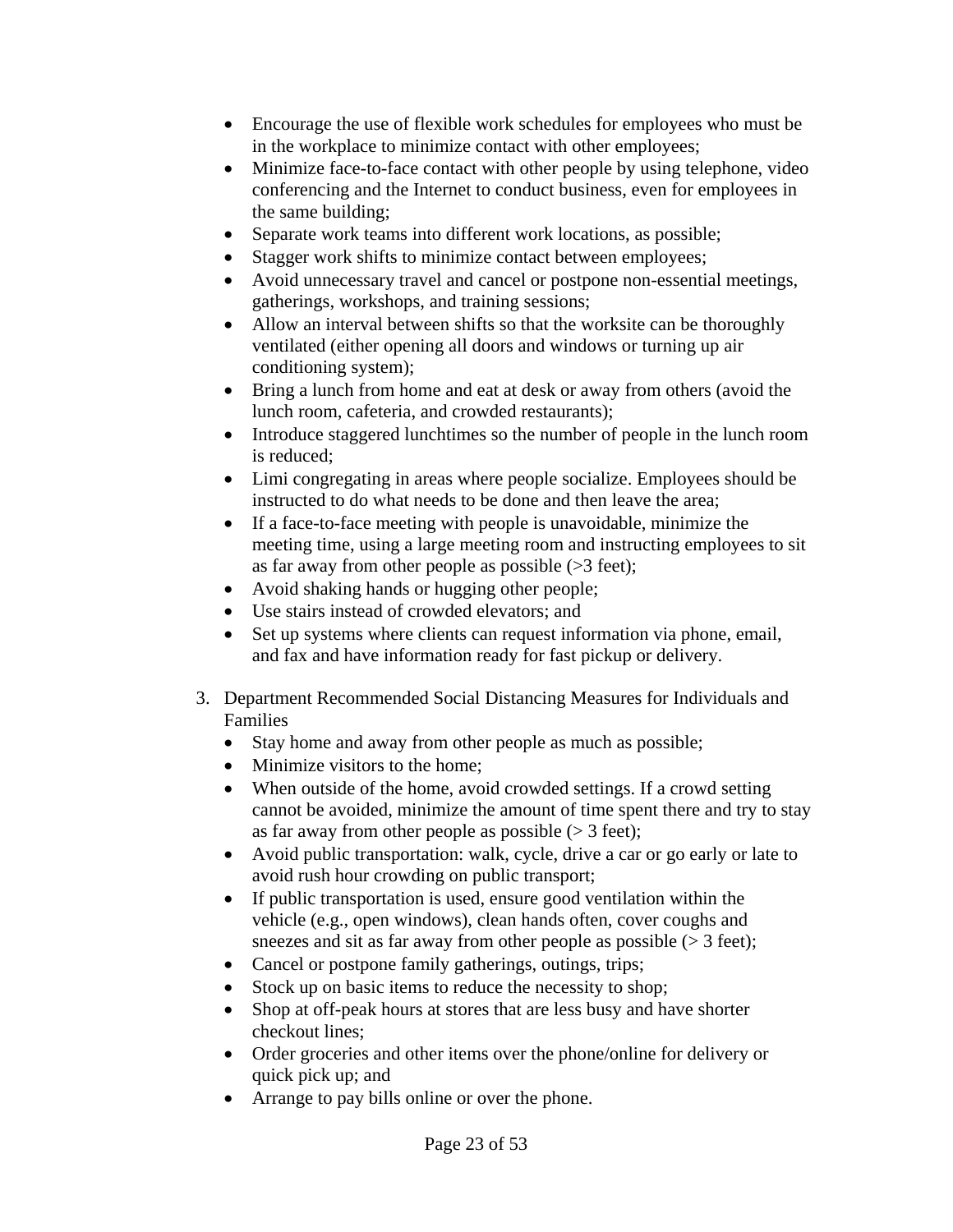#### **E. Workplace Cleaning**

Influenza virus can survive on nonporous surfaces up to 24-48 hours. Cleaning frequently touched surfaces can help reduce the risk of influenza transmission. The transfer of bacteria and viruses from environmental surfaces to people occurs largely by hand contact with the surface followed by inoculation of the mucous membranes of the eyes, nose, or mouth by contaminated hands. In a pandemic, it is likely that there will be a shortage of cleaning staff and that available staff may be working outside of regular business hours to reduce the chance of exposure in the workplace. Therefore, it may be necessary for other employees to assist with cleaning their facilities.

- Routine cleaning tasks (e.g., vacuuming, floor cleaning, dusting) should be suspended and the focus should be on cleaning frequently touched surfaces/items in areas where employees are working (not all areas of a building may be used in a pandemic);
- Shared work areas such as desktops and tables, and frequently touched surfaces such as door handles, stair rails, faucet handles, etc., should be cleaned and disinfected by cleaning staff or other employees at least between shifts and more often if possible;
- Telephones and other equipment should not be shared. Equipment that must be shared should be cleaned and disinfected between users;
- Cleaning supplies should be made available for use by employees. Specialized cleaning solutions are not needed. Routinely used cleaning products (EPAregistered disinfectants, bleach solution) may be used;
- If bleach solution is used, mixing  $\frac{1}{4}$  cup household bleach with 1 gallon of water makes bleach solution. This solution should be mixed fresh daily;
- Persons performing cleaning duties should wear cleaning gloves and should clean hands after removing gloves;
- Vacuuming and dusting should be avoided during a pandemic to reduce the spread of dust particles that could contain influenza virus. If dusting is performed, it should be damp, not dry. If vacuuming is performed, it should be done using vacuum cleaners with high-efficiency particulate air (HEPA) filters; and
- Remove non-essential items (e.g., magazines/newspapers) from common areas (such as lunch rooms).

#### **F. Hand Hygiene**

Transmission of influenza can occur by indirect contact from hands and articles freshly soiled with discharges of the nose and throat of an acutely ill individual. By frequently cleaning your hands, you eliminate germs that you have picked up from other people, from contaminated surfaces, or from animals and animal waste.

- Hand hygiene is an important step in preventing the spread of infectious diseases, including influenza;
- Hand hygiene can be performed with soap and warm water by using waterless alcohol-based hand sanitizers;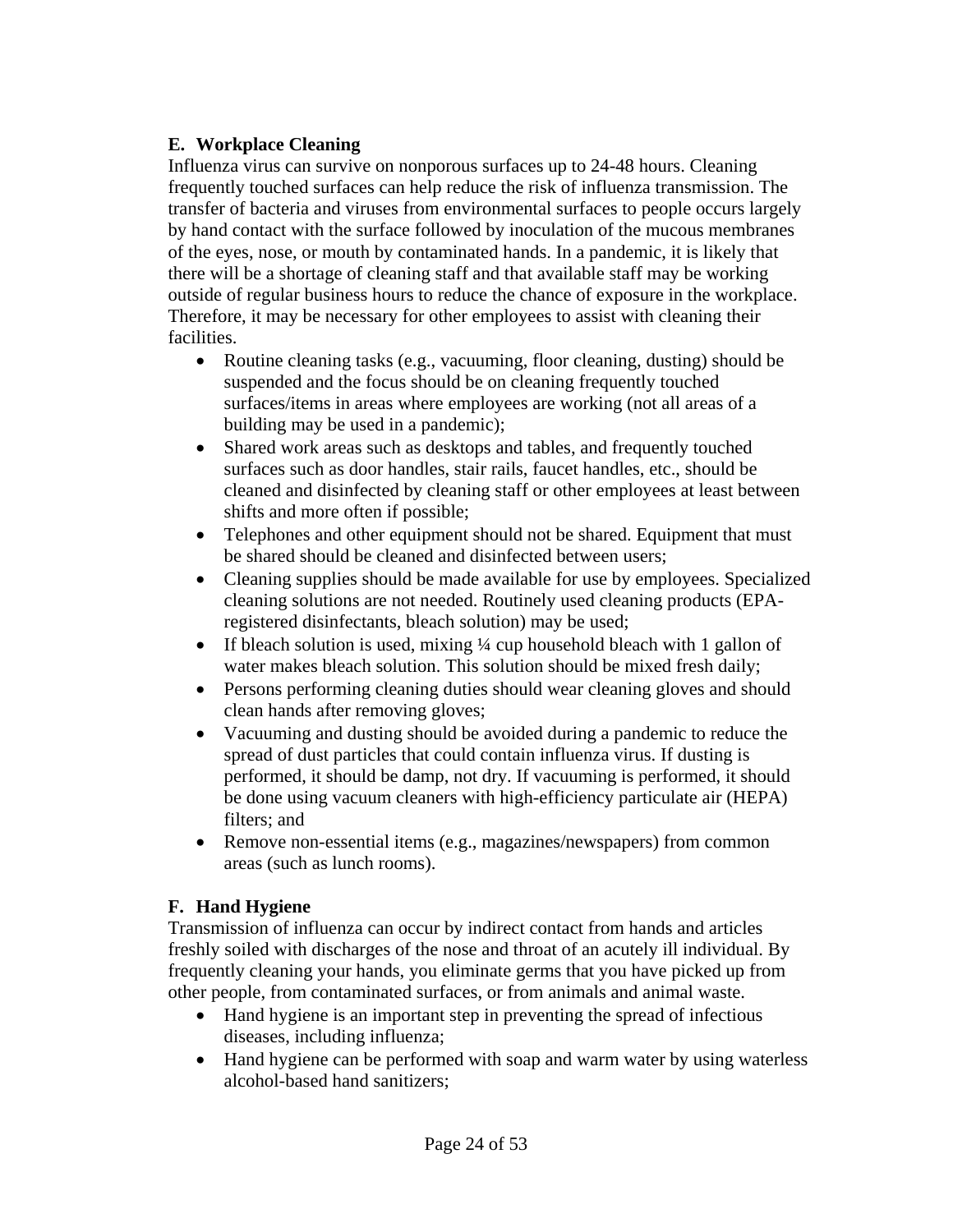- Influenza virus is readily inactivated by soap and water or an alcohol-based hand rub;
- Antibacterial hand wash products are not required because routine products, along with proper hand washing procedures, will inactivate influenza virus; and
- Employees should take responsibility for keeping their hands clean and for minimizing hand contact with environmental surfaces, both to reduce contamination of surfaces and to reduce the risk of contaminating their hands.

#### **G. Personal Protection Equipment (PPE)**

Employees whose work involves close contact with humans or animals known or suspected to be infected with avian or pandemic influenza must be provided appropriate personal protective equipment (PPE). Employees providing direct care to patients known or suspected of being infected with avian or pandemic influenza or those employees working directly with animals known or suspected of being infected with avian influenza should use Full Barrier PPE.

- 1. Full Barrier PPE
	- respirator at least as protective as a NIOSH-certified N95 respirator;\*
	- gown;
	- gloves; and
	- eye protection (face shield/goggles)

Although most employees outside of healthcare or animal control settings will not need PPE, the need for PPE by employees whose regular duties do not involve possible contact with infected humans or animals will be evaluated on a case-bycase basis.

\*Respirators should be used in the context of a complete respiratory protection program as required by OSHA. This includes pre-use medical evaluation, training, and fit-testing, as well as seal checking at time of use to ensure appropriate respirator selection and use. To be effective, respirators must seal properly to the wearer's face. Detailed information on respiratory protection programs is available at: <http://www.osha.gov/SLTC/etools/respiratory/>and

<http://www.health.state.mn.us/divs/idepc/dtopics/infectioncontrol/rpp/index.html>

#### 2. Surgical Masks

People with respiratory infection symptoms should use a disposable surgical mask to help contain respiratory secretions and prevent others from being exposed to respiratory aerosols. Masks should be disposed of as soon as they become moist, in an appropriate waste receptacle, and hands must be thoroughly cleaned with soap and water or an alcohol-based hand rub after the used mask has been discarded.

#### 3. Other Protective Barriers

Protective barriers in the form of plastic or glass may provide useful protection for people (e.g., front-counter staff, cashiers, public transport drivers) whose duties require them to have frequent face-to-face contact with members of the public where social distancing is either not possible or not practical and they are performing priority service functions.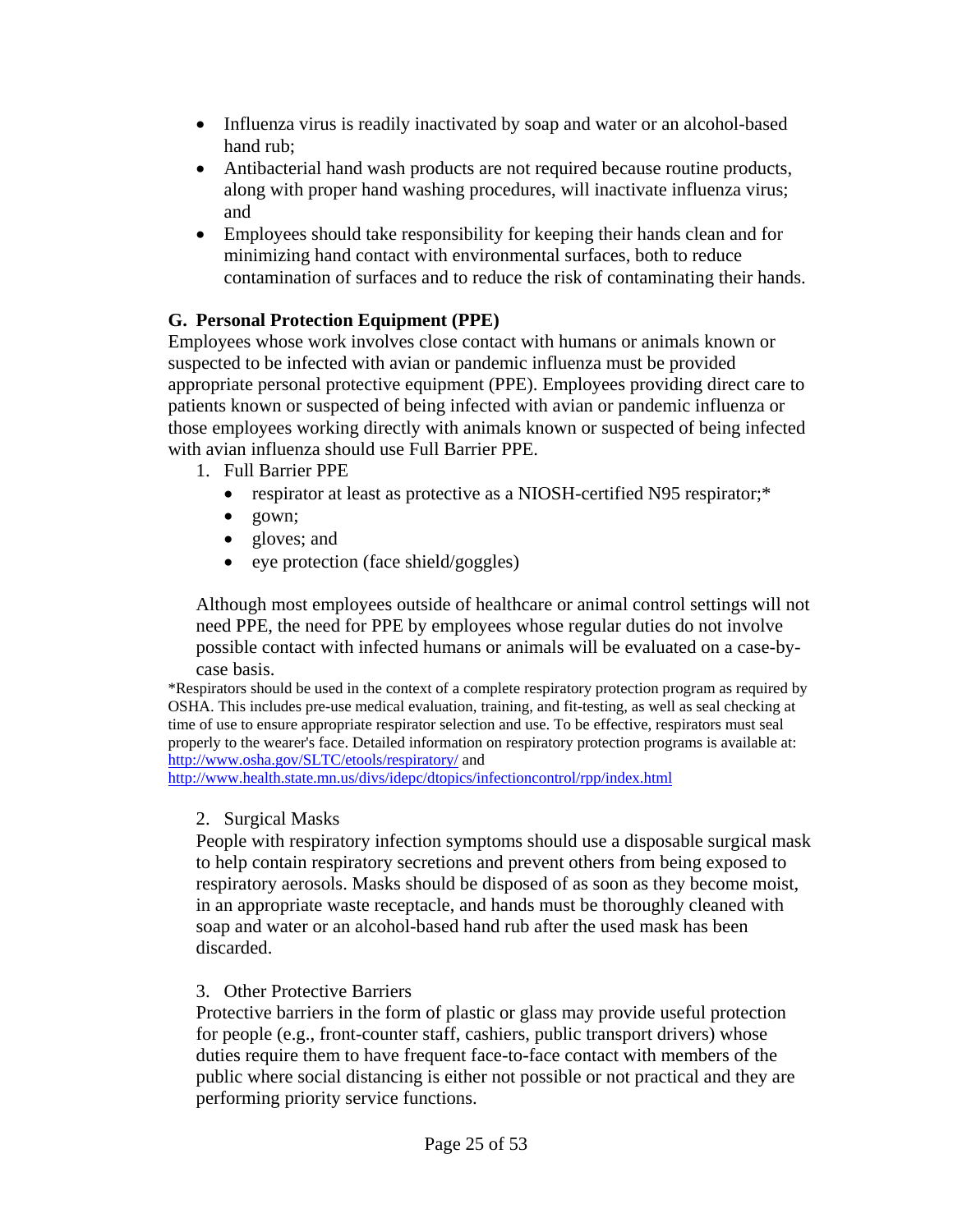#### **H. Management of Ill Employees in the Workplace**

The latest Minnesota Department of Health (MDH) recommendations should be followed regarding management of employees who become ill at work and the identification of workplace contacts (see below).

#### 1. Employee Becomes Ill at Work

If an employee feels ill or observes that another person is exhibiting influenza symptoms at work, they should contact the Department Pandemic Flu Coordinator by telephone immediately or as soon as possible.

- Post visual alerts advising what to do if people become ill while at work.
- The Department Pandemic Flu Coordinator should avoid face-to-face contact with ill employee if at all possible and should manage the evaluation process over the phone.
- The Department Pandemic Flu Coordinator will determine if the employee has influenza symptoms by using the *Influenza-Like Screening Form*.

#### **Influenza-Like Illness Screening Form**

Ask the ill person if they have any of the following symptoms:

- Fever (feels feverish and hot)
- Headache
- Fatigue or weakness
- Sore throat, cough, or difficulty breathing
- Muscle or joint aches or pains

Ill person with any of the above symptoms should be considered a suspect case of pandemic influenza.

If the employee does *not* have any symptoms listed in the *Influenza-Like Illness Screening Form*:

• The employee is unlikely to have influenza. However, the ill employee should still be advised to go home as soon as possible, to contact the Department Pandemic Flu Coordinator later to report their health status, and to contact their healthcare provider if they are still concerned.

If the ill employee has any of the symptoms listed on the *Influenza-Like Illness Screening Form,* the Department Pandemic Flu Coordinator should:

- Consider the ill employee to be a possible pandemic influenza case.
- Inform the ill employee where they can find a surgical mask and instruct them to wear it immediately. This will help prevent other employees from exposure to respiratory secretions/aerosols from the ill employee.
- Advise the ill employee to leave the workplace immediately and to contact a healthcare provider **by telephone** in the manner recommended by MDH at that time.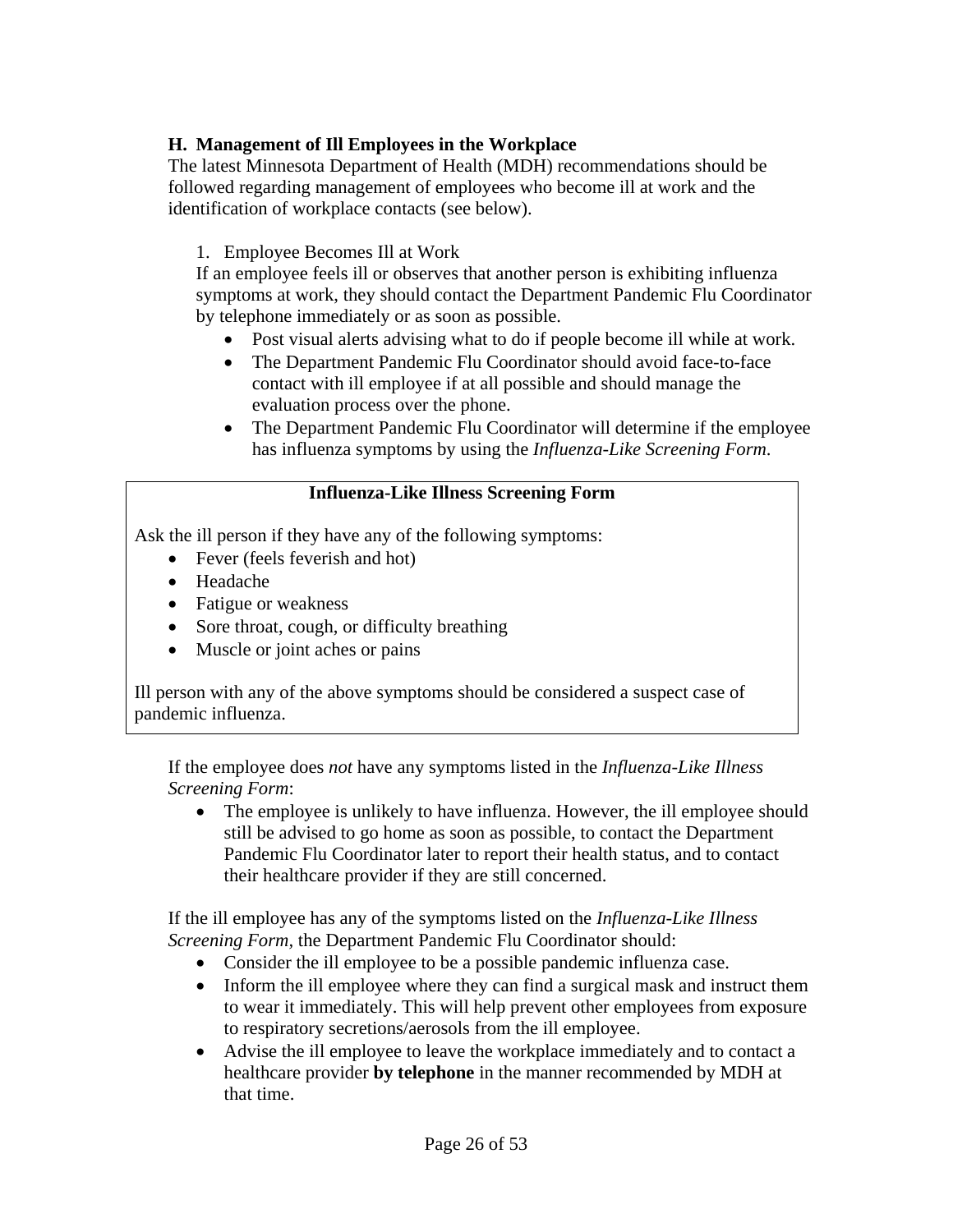- Advise the ill employee not to use public transport if at all possible. If the use of public transportation cannot be avoided, the ill employee should be advised to clean their hands before using public transportation, to wear a surgical mask, and to stay as far away from other passengers as possible.
- Advise the ill employee who cannot immediately leave the workplace because of transportation or other issues to isolate themselves from others in a room with a door that closes.
- Request to be informed when the ill employee has left the workplace.
- After the ill employee has left the workplace, ensure that their work area and any other known places they have been that day are thoroughly cleaned and disinfected, (see section on workplace cleaning above).
- Advise an ill employee not to return to work until they are healthy and no longer infectious using the current MDH/Center for Disease Control and Prevention (CDC) definition of the infectious period for pandemic influenza.

#### 2. Return to Work of a Recovered Individual

Employees who have recovered from pandemic influenza will have developed immunity to the pandemic influenza strain and are unlikely to be re-infected. Such employees should be encouraged to return to work as soon as they are healthy again and no longer infectious.

#### 3. Identification of Workplace Contacts

Early in a pandemic, MDH may ask employers to assist in the identification of workplace contacts of employees known or suspected to be infected with pandemic influenza.

When efforts are directed toward containing the pandemic or managing small clusters, in this early stage, contact tracing and associated quarantine of contacts by MDH may be vigorous. However, once the pandemic affects larger numbers of people, these measures are unlikely to be effective in containing the pandemic and will be discontinued.

#### **I. Pandemic Influenza Vaccine**

If a vaccine for the pandemic influenza virus strain is available, MDH/CDC will determine priority groups for vaccine and will inform the public on how the vaccine will be used. It may take six months or more from the beginning of the pandemic to manufacture the vaccine. Employees should be encouraged to receive the annual seasonal influenza vaccine.

#### **J. Antiviral Medications**

Antiviral medications may play an integral role in the treatment and prevention of pandemic influenza, however, the certainty of their efficacy is currently unknown. Unlike a pandemic influenza vaccine, antiviral medications are already available, however, the supply may be limited during a pandemic and these medications may not prove to be an effective treatment and prevention tool for pandemic influenza. If antivirals are available and thought to be efficacious, MDH/CDC will determine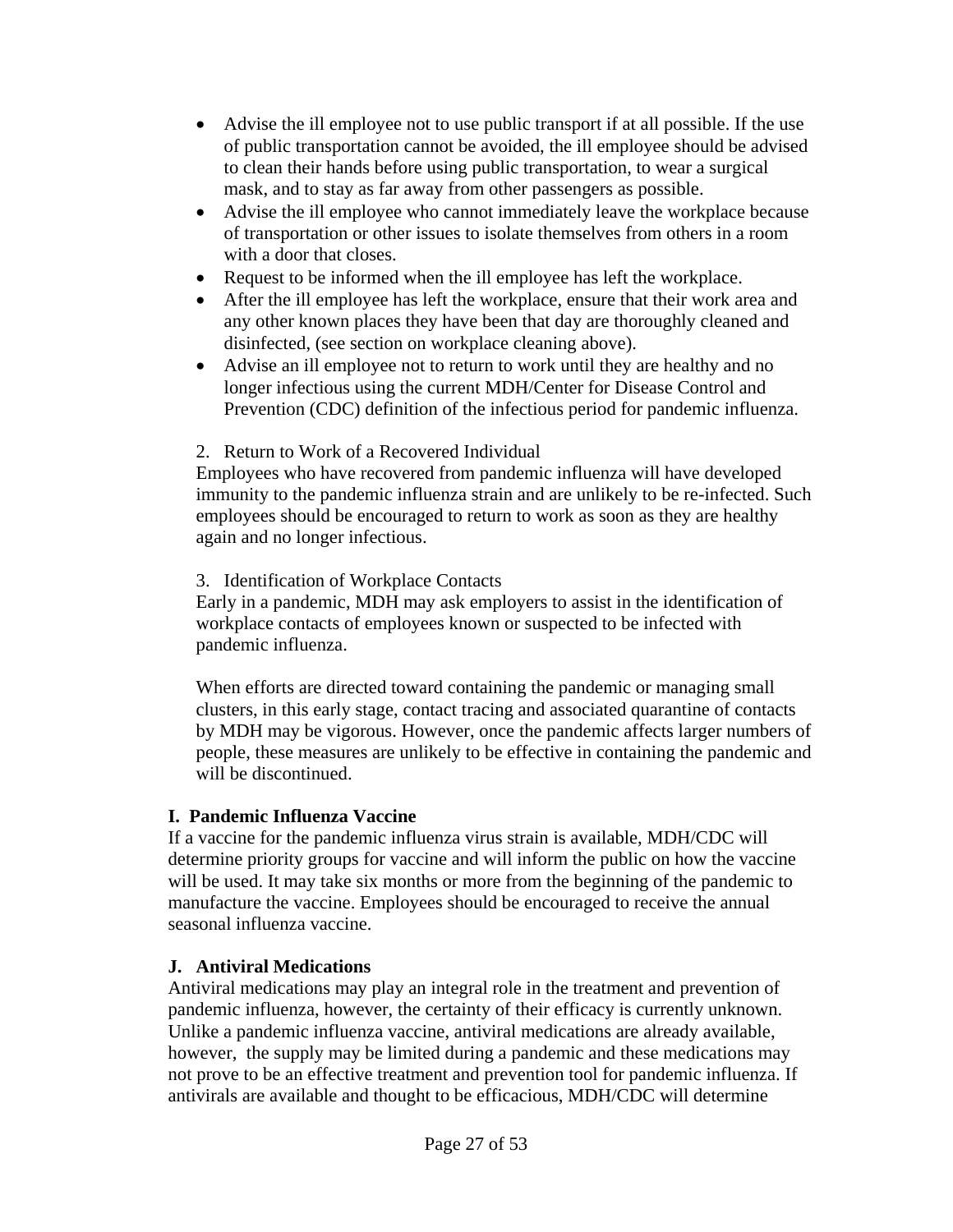priority groups for antivirals and will inform the public on how antivirals will be used.

#### **K. Heating, Ventilation, and Air Conditioning (HVAC) Systems**

There is evidence that influenza can spread more easily in inadequately ventilated indoor spaces. Workspaces should be well ventilated.In office buildings, ventilation is usually done by using HVAC systems. HVAC should be maintained regularly according to appropriate standards and building codes. Filters should be cleaned and change frequently.

| <b>Protection Measure</b>                                          | <b>Applicability</b>                                                                                                           |
|--------------------------------------------------------------------|--------------------------------------------------------------------------------------------------------------------------------|
| Hand and respiratory etiquette,<br>ventilation                     | Everyone, all the time.                                                                                                        |
| Self-shielding                                                     | Everyone, whenever possible.                                                                                                   |
| Social distancing                                                  | Everyone, all the time (leverage technologies).                                                                                |
| Protective barriers                                                | To avoid close contact with the public.                                                                                        |
| Disposable surgical mask                                           | Persons with influenza symptoms.                                                                                               |
| Disposable particulate respirator,<br>eye protection, gloves, gown | Employees in close contact with humans or animals<br>known or suspected of being infected with avian or<br>pandemic influenza. |

#### **L. Summary of Individual Influenza Protection Measures**

#### **M. Differences Between Influenza and the Common Cold**

| <b>Symptom</b>                | <b>Influenza</b>                                                | <b>Common Cold</b>  |
|-------------------------------|-----------------------------------------------------------------|---------------------|
| Fever                         | Usual, sudden onset, and lasts 3-4<br>days.                     | Rare                |
| Headache                      | Usual and can be severe                                         | Rare                |
| Aches and pains               | Usual and can be severe                                         | Rare                |
| Fatigue and weakness          | Usual and can last 2-3 weeks or<br>more after the acute illness | Sometimes, but mild |
| Debilitating fatigue          | Usual, early onset, and can be.<br>severe                       | Rare                |
| Nausea, vomiting,<br>diarrhea | In children $<$ 5 years old                                     | Rare                |
| Watering of the eyes          | Rare                                                            | Usual               |
| Runny, stuffy nose            | Rare                                                            | Usual               |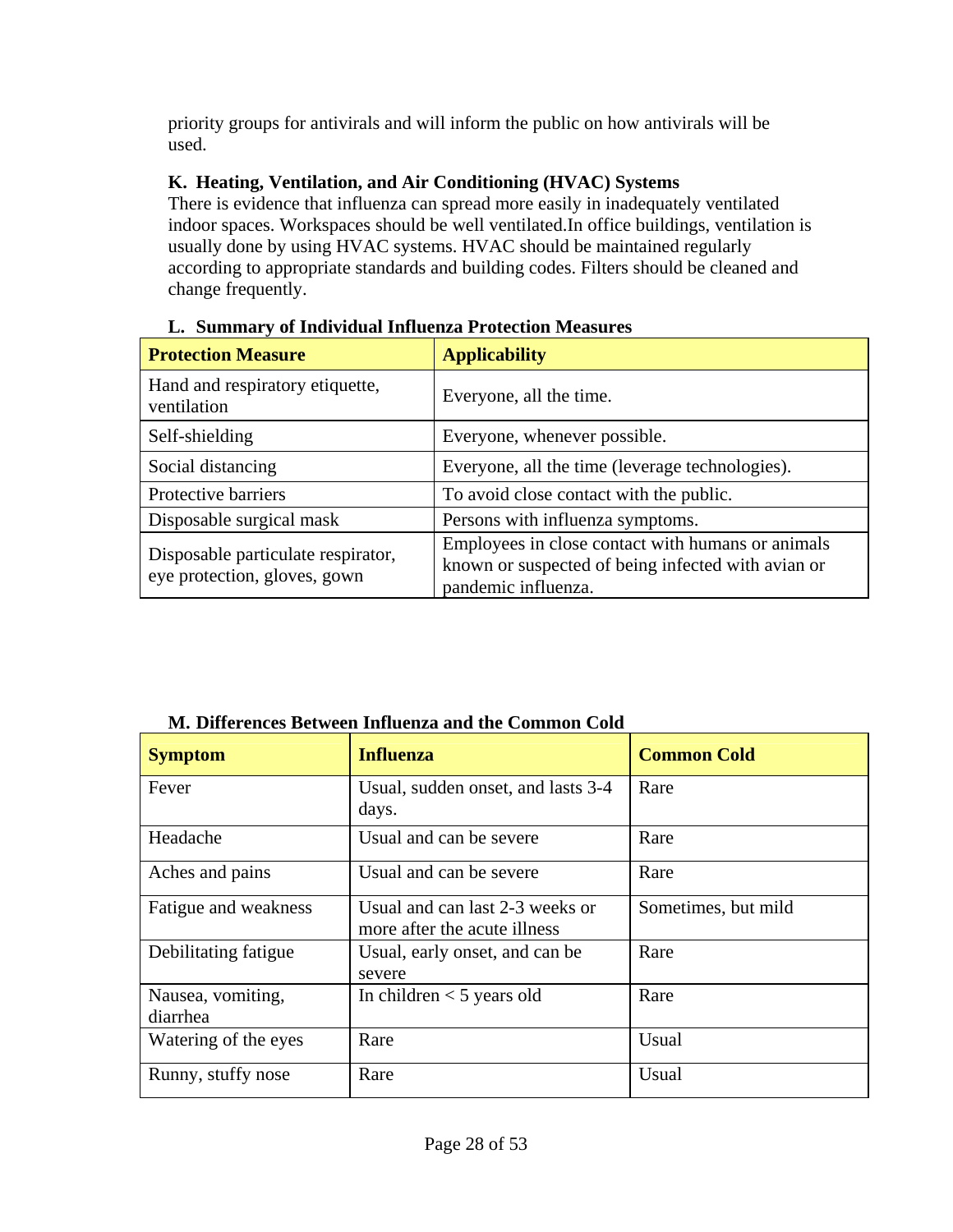| Sneezing         | Rare in early stages                                                               | Usual                              |
|------------------|------------------------------------------------------------------------------------|------------------------------------|
| Sore throat      | Usual                                                                              | Usual                              |
| Chest discomfort | Usual and can be severe                                                            | Sometimes, but mild to<br>moderate |
| Complications    | Respiratory failure; can worsen a<br>chronic condition; can be life<br>threatening | Congestion or earache              |
| Fatalities       | Well recognized                                                                    | Not reported                       |

**N. Example of Hygiene Notice**

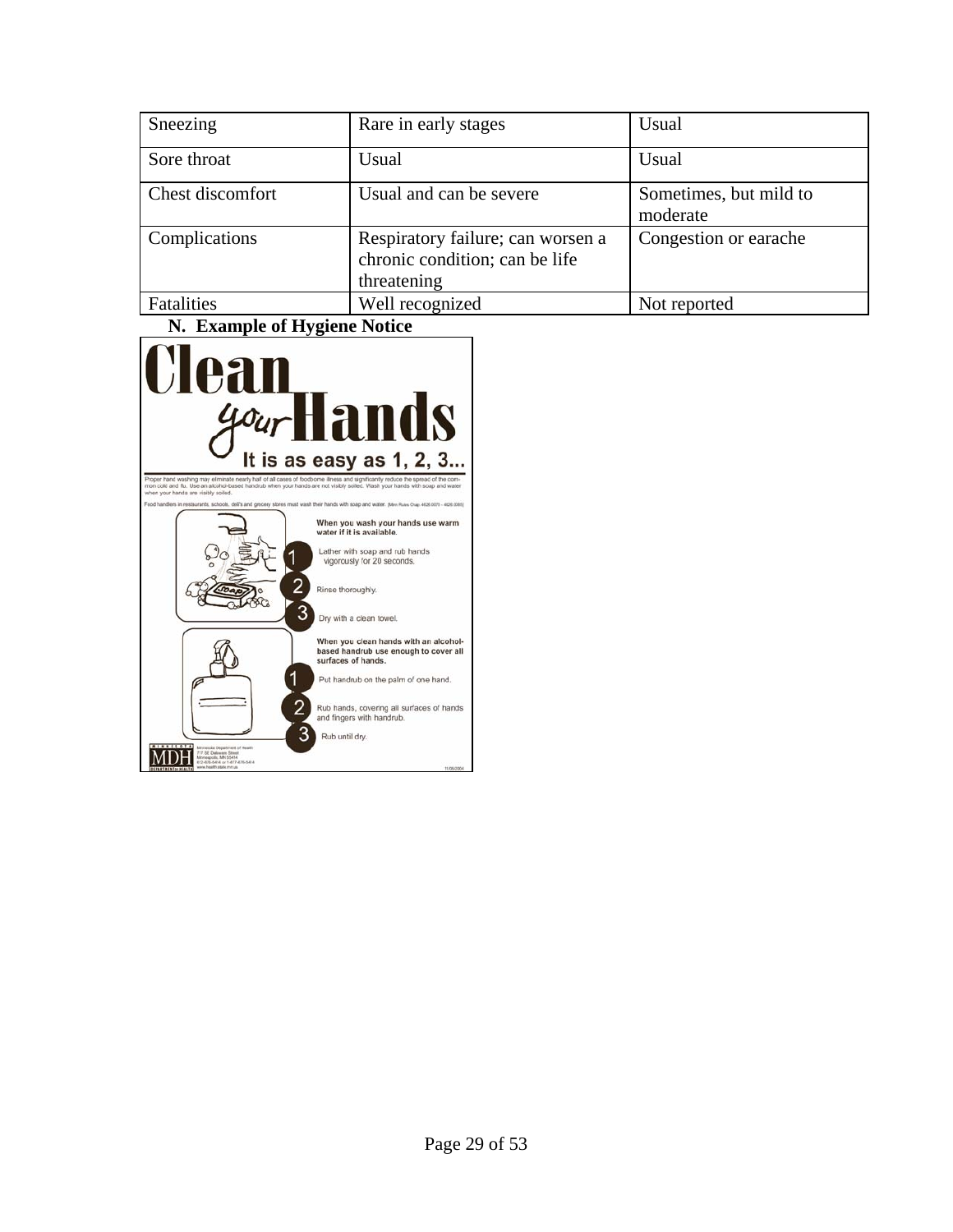### <span id="page-29-0"></span>**Chapter Six - Security**

### I. Requirements for Security

Jurisdictions and Cities of the First Class must consider that during a pandemic the possibility of serious violence or property damage is possible and it is incumbent upon the jurisdiction to adequately plan for these possibilities. Agencies should consider the need for increased security to protect property and resources during a pandemic.

#### **A. Access to Facilities**

Individual circumstances will determine the extent to which public access must be restricted in order to ensure the safety of employees, the public, public records, and property. Larger offices and facilities may wish to implement a restricted access/security system.

#### **B. Responding to Other Emergencies**

Jurisdictions and Cities of the First Class should remind employees of normal procedures for reporting and evacuating buildings in case of fires or other emergencies.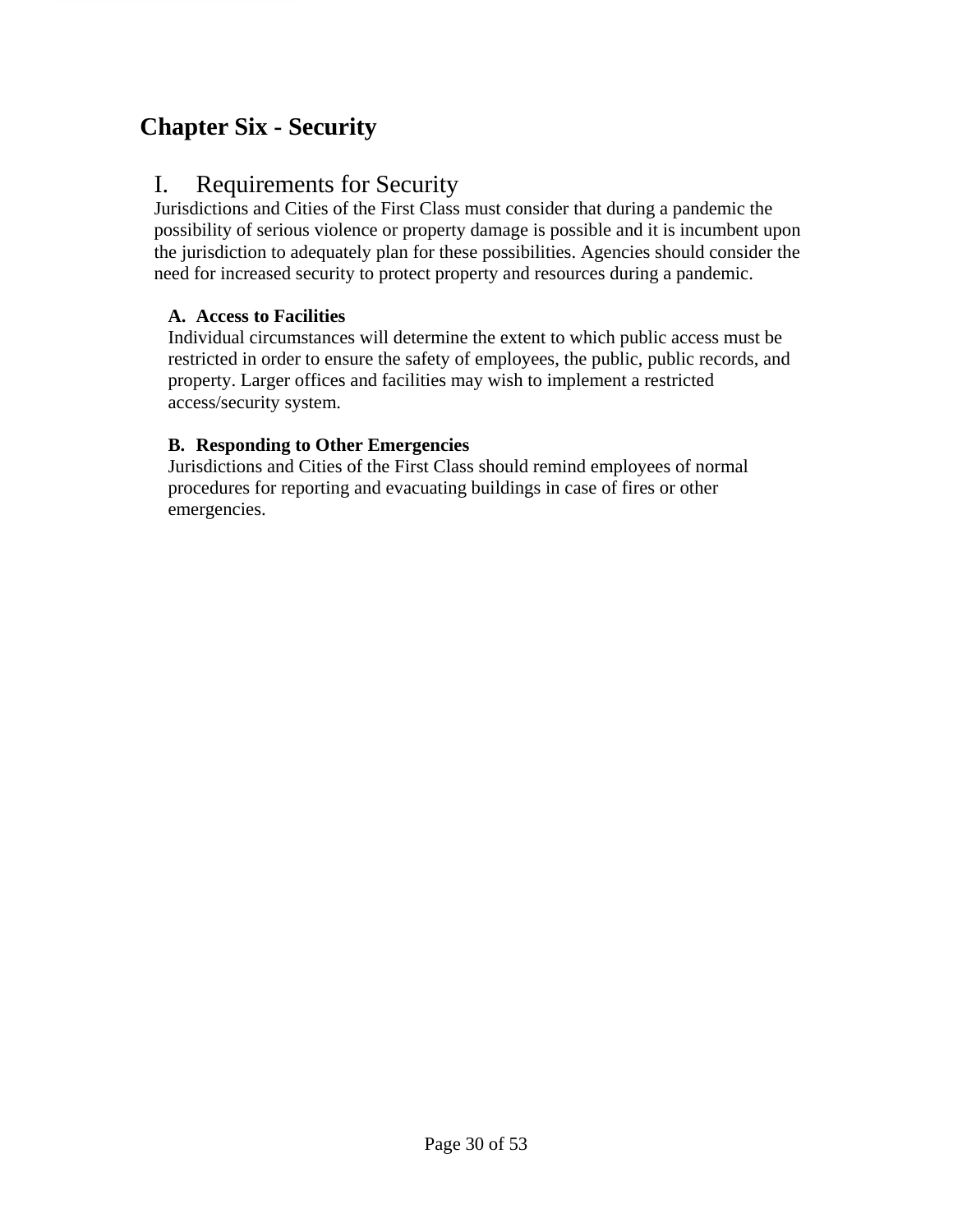### <span id="page-30-0"></span>**Chapter Seven – Information Systems and Technology**

### I. Requirements for Information Systems and Technology

Jurisdictions and Cities of the First Class should consider how telecommuting might be used to reduce the need for employees to gather at a workplace (social distancing). Agencies should follow existing technology policies as they expand the ability of employees to telecommute.

Jurisdictions will need to evaluate current technology capacity and make necessary modifications to support the Department pandemic plan. The following are areas of consideration.

#### **A. Accessing Department LANs and Computer Systems**

- 1. Identify current dial-in capabilities.
- 2. Determine capacity required during pandemic event.
- 3. Enhance resources to meet need.
- 4. Provide dial-in procedures to staff for access. Include procedures in continuity of operations plan.
- 5. Provide information/URL to employees on how to access email via Internet. Include procedures in continuity of operations plan.
- 6. Require employees with laptops to bring them home nightly, so they are prepared to work from home at any given time.

#### **B. Accessing Department Phone Systems**

- 1. Provide voice mail instructions to employees. Include procedures in the Service Continuation Plan.
- 2. Provide instructions to employees for transferring work telephone line to telephone at alternate location (home phone or cell phone). Include procedures in the Service Continuation Plan.

#### **C. Computer Systems Support**

- 1. Determine required support of computer systems. Can systems be maintained remotely or is on-site staff required?
- 2. Document procedures for remote monitoring.
- 3. Identify required level of on-site support required.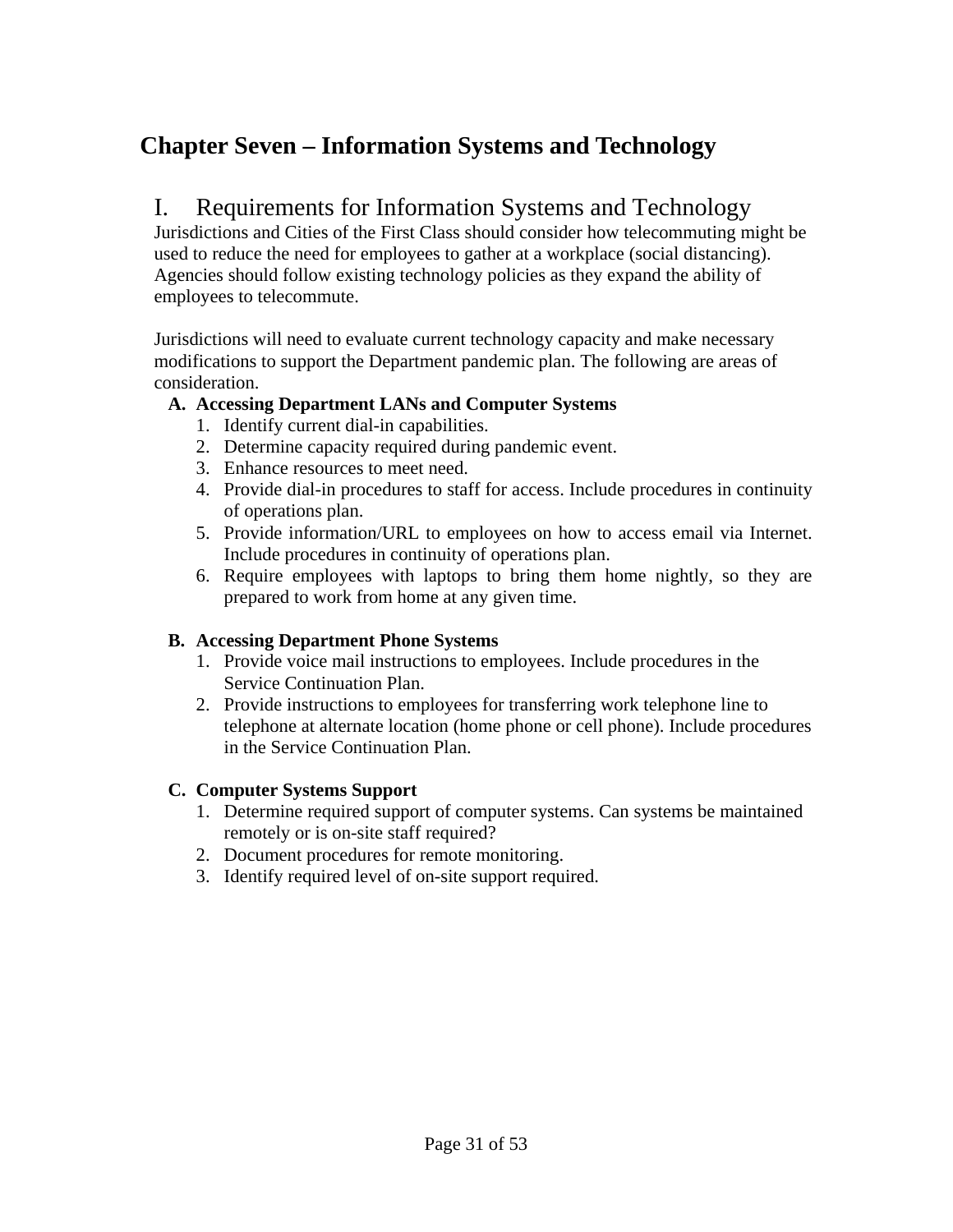### <span id="page-31-0"></span>**Chapter Eight - Human Resource Considerations**

The information in this chapter is specific to the State of Minnesota employees only. Each jurisdiction must look at how it will deal with and respond to employee issues on a case–bycase basis. This section is provided only as informational.

### I. Introduction

This chapter offers human resource advice and directives that the State of Minnesota will follow in the event that the Governor declares a State of Emergency for the state of Minnesota. In the event of such an emergency, many human resources processes may be simplified and the administration of collective bargaining agreements and plans narrowed in order to meet urgent staffing needs.

The provisions of this chapter confer no new privilege, right of appeal, right of position, transfer, demotion, promotion, nor reinstatement for any state employee, contract worker, or volunteer. This section does not constitute an express or implied contract. It provides general guidance that cannot form the basis of a private right of action.

It should be noted that the information contained in this chapter was drafted prior to any evidence of a pandemic influenza on the North American continent and relatively early in statewide pandemic planning efforts. As new knowledge is acquired and/or events take place, the information/advice contained in this chapter may be revised.

All of the information contained in this chapter is applicable to the period or periods of a declared emergency and is based upon the following assumptions:

- 1. The Governor has exercised the statutory authority provided by Minn. Stat. §12.21, subd. 3 to amend certain working conditions of state employees.
- 2. Agencies of the Executive Branch of state government, including the Minnesota State Colleges and Universities, have limited or discontinued all but the priority service functions as identified in their agency plans as priority services one through four.
- 3. The Minnesota Department of Health or the Governor has either advised against or prohibited public gatherings, including classroom instruction at schools, colleges and universities.
- 4. Neither the federal government nor the Minnesota state government have adopted legislation or taken administrative action, other than the use of statutory authority mentioned in the first assumption, modifying employment related laws or regulations or collective bargaining agreements or plans in effect in June, 2006.
- 5. Restricted or declining revenues will require that priorities be established for payment and processing of payroll.

#### Page 32 of 53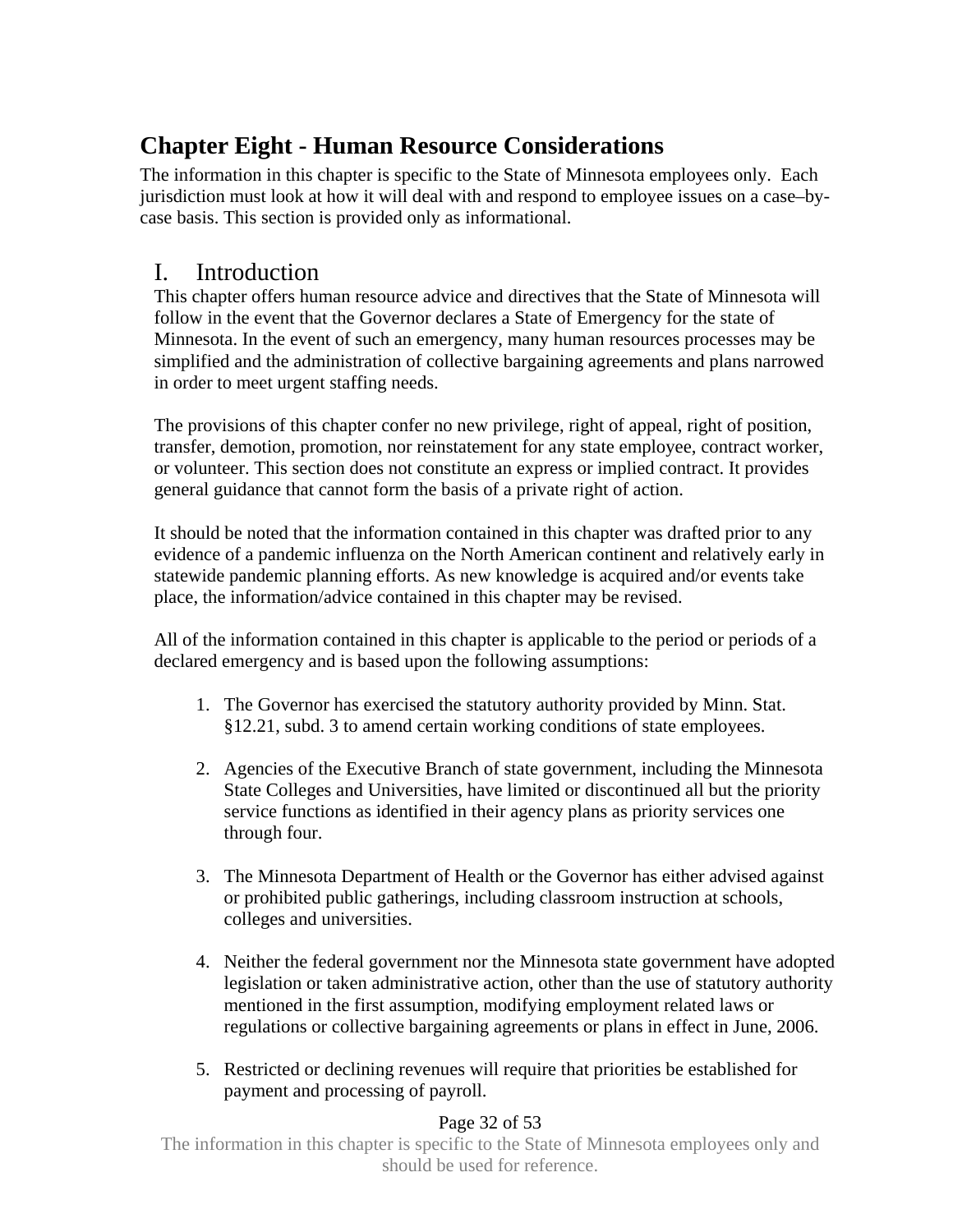<span id="page-32-0"></span>6. The State will make every effort to see that state employees who are reporting to work to perform priority service functions will be given priority status to receive antiviral vaccines and/or prophylactic medication.

### II. General Expectations

**Policy:** The basic operating principle in an emergency will be to continue providing priority services to the citizens of Minnesota to the extent possible. Employees will be expected to report to work as assigned. Managers will be expected to take the necessary steps to accomplish the agency's priority services.

**Recommended Changes:** When the Governor declares a State of Emergency, standard operating procedures may be suspended and measures taken to ensure that priority services continue.

**Significant Issue:** Employees will be expected to follow the agency and state mandates. **Preplanning:** Agencies identify priority services and resources needed to carry them out.

- 1. Management can assign employees to any type of work in any location as necessary to keep priority services functions operational.
- 2. Managers are empowered to take the necessary steps to get the work done.
- 3. Agencies will use social distancing principles when making decisions about how and where to conduct meetings and other business gatherings.

### III. Labor Relations- Emergency Administration

**Policy:** Certain collective bargaining agreement and plan provisions will be suspended in order to maintain the necessary flexibility to best manage the state's priority services. **Recommended Changes:** The primary contract provisions subject to consideration for suspension are those that concern scheduling, notification procedures and assignment of work, limited interruption, layoff, vacancy filling, seniority, and severance payout. **Preplanning:** Agencies should identify barriers caused by provisions of state collective bargaining agreements and plans that interfere with the ability of agencies to carry out their priority services and should contact their labor relations representative.

- 1. Collective bargaining agreements and plans will be honored to the extent possible, but not at the risk of failing to provide priority services to the citizens of the state of Minnesota.
- 2. All provisions of all state collective bargaining agreements and plans are subject to review and temporary suspension.
- 3. Provisions of collective bargaining agreements and plans that pertain to compensation practices are not expected to be suspended.

#### Page 33 of 53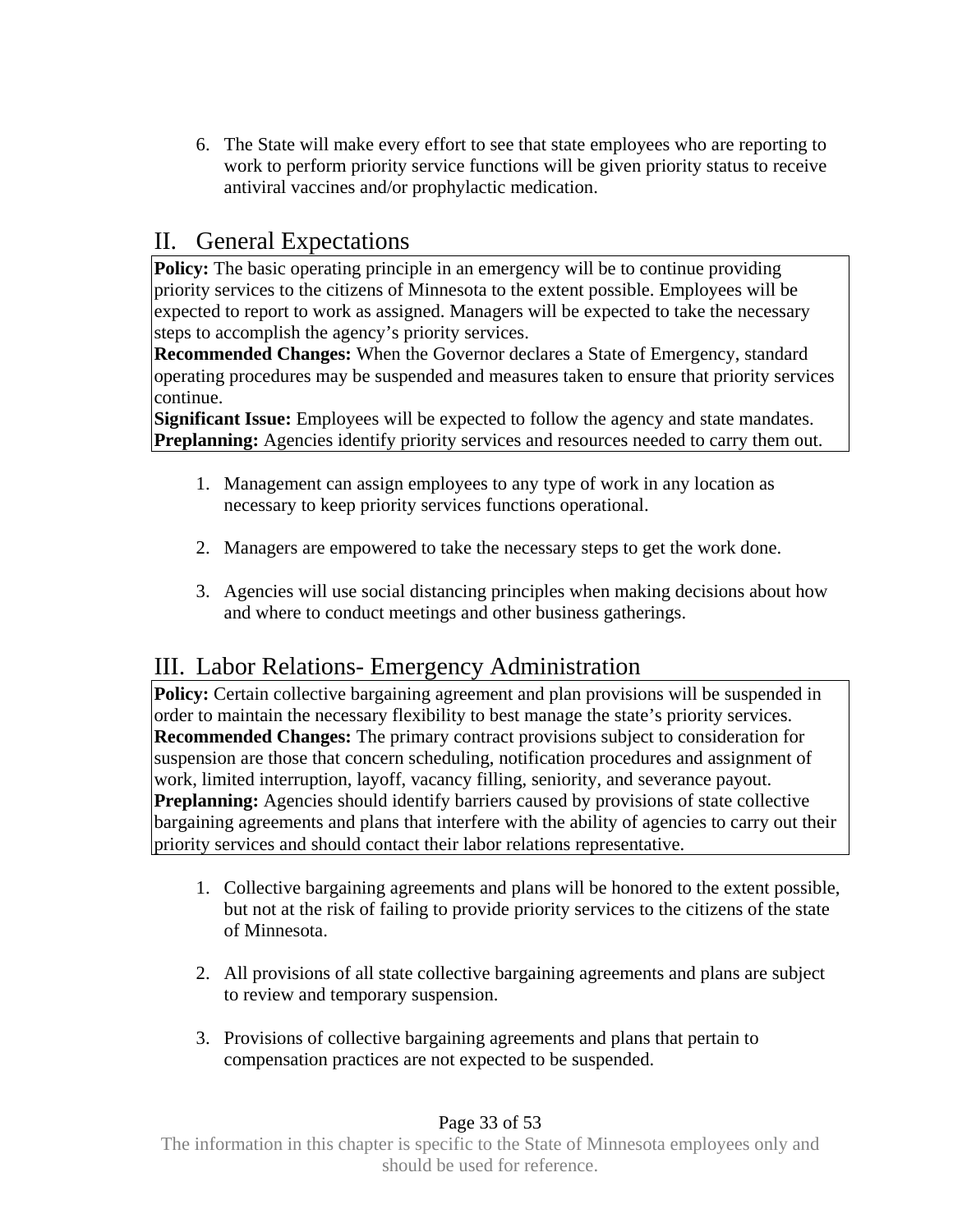- <span id="page-33-0"></span>4. Provisions of collective bargaining agreements and plans likely to be subject to review and temporary suspension include but are not limited to:
	- a. scheduling
	- b. notification procedures
	- c. assignment of work
	- d. limited interruption
	- e. layoff
	- f. vacancy filling
	- g. seniority
	- h. vacation and comp time liquidations
	- i. severance payout
- 5. During a State of Emergency, the state may temporarily suspend collective bargaining negotiations, grievance processing and labor-management committee meetings. Where such meetings are found to be necessary, employers will use social distancing principles.
- 6. Labor Relations will notify the Exclusive Representatives when the Governor declares an emergency order suspending, amending, or superseding provisions of the collective bargaining agreements.

### IV. Leaves

Policy: Leaves will not be granted to employees who are assigned to priority services, except as required by law or indicated below.

**Recommended Changes:** Pre-approved leaves may be canceled to ensure that sufficient resources are available to carry out the priority services of the state.

**Preplanning:** Communication with employees that leaves approved may be canceled in the event of an emergency. Managers and supervisors should be trained on how to handle situations with ill employees.

- 1. Employees assigned to work in priority service functions will be required to report for work as assigned (Unless the employee is ill or qualifies for FMLA).
- 2. Previously approved vacation leave and compensatory time off may be rescinded in order to provide staffing coverage for priority service functions.
- 3. Rescission of an employee's leave which is already in progress will be based upon the priority service functions of the agency and the employee's ability to report to work.
- 4. Statutorily provided leaves such as FMLA will continue to be administered in accordance with federal requirements, unless suspended by an appropriate authority, e.g., federal agencies, Governor, etc.

#### Page 34 of 53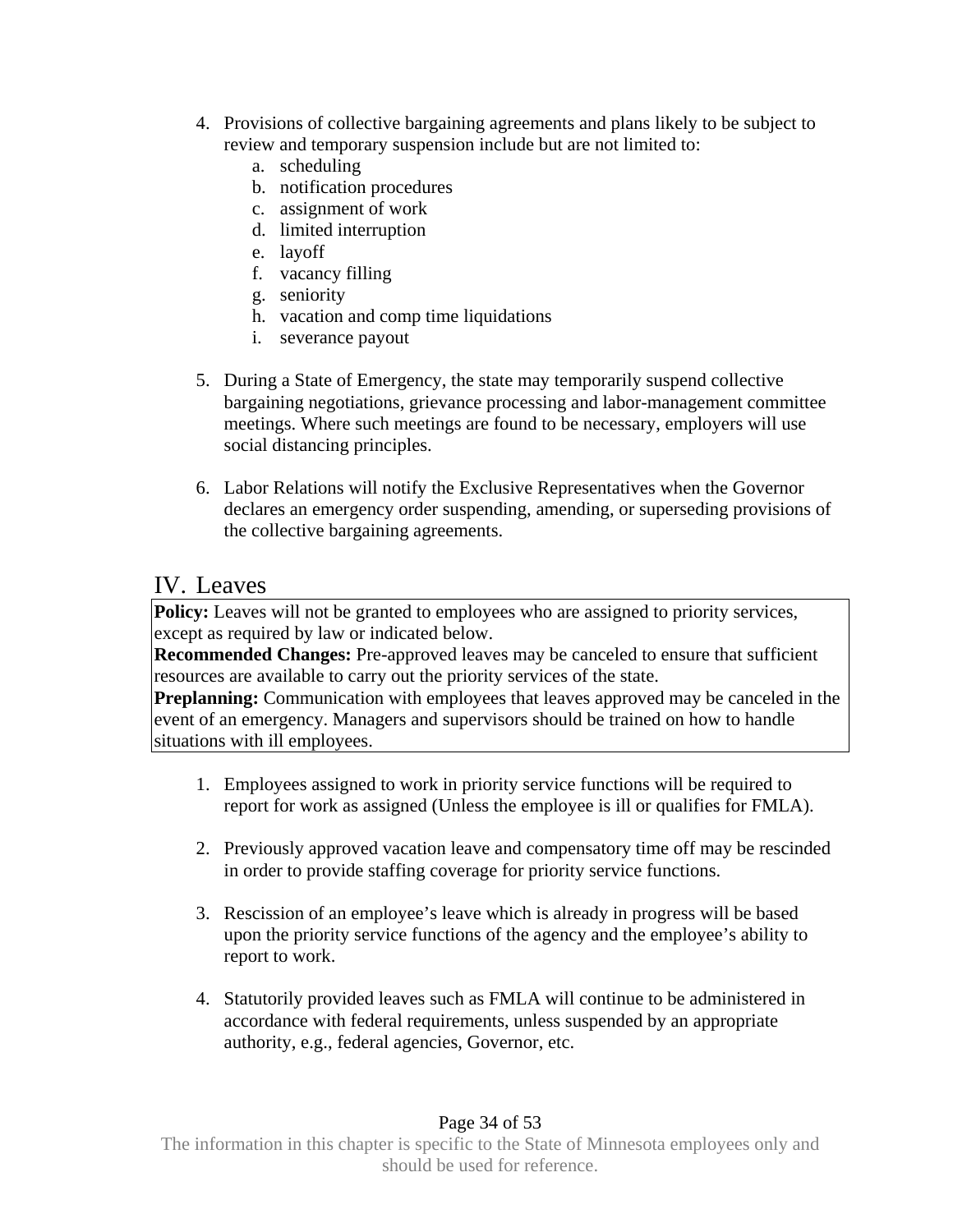- 5. Agency HR offices should continue to communicate to employees about the qualifications for FMLA
- 6. Agency HR offices will make a determination on whether an absence qualifies for FMLA based on the information available to them in the event that medical certification is not obtainable.
- 7. Vacation leave accrual maximums may be suspended for the duration of the pandemic.
- 8. Leave approval to attend medical appointments will be handled on a case-by-case basis.
- 9. Considering the operational needs of the agency, employees will be permitted to use accrued leave to care for those within their household who are ill or other family members as defined by collective bargaining agreements or plans.
- 10. At the discretion of the appointing authority, employees will be permitted to use a reasonable amount of accrued leave to attend the funerals of family members and members of their household.
- 11. If an employee presents symptoms consistent with influenza in the workplace, supervisors have the authority to require the employee to leave the workplace.
- 12. The decision to remove an employee from the workplace should be based on the safety of all employees and whether the health of employees is endangered by the health of an ill employee.
- 13. Employees who are sent home because they are believed to be ill may use accumulated sick leave. Employees sent home ill who have no sick leave available, or once they have exhausted their sick leave, may elect to use vacation, comp time or leave without pay.
- 14. The agency may determine the need to require a medical authorization when an ill employee decides to returns to work.
- 15. The provisions of the state's leave donation policy will be suspended during a declared emergency. Current recipients may use accumulated leave until it is exhausted. Employees may continue to donate hours to current recipients, but no new recipients will be added during the emergency. Processing may be delayed.
- 16. Employees who are sent home because of lack of work may elect to use accrued vacation, compensatory time, or leave without pay. Agencies will try to find priority service functions for them to perform either within the agency or in another agency.

#### Page 35 of 53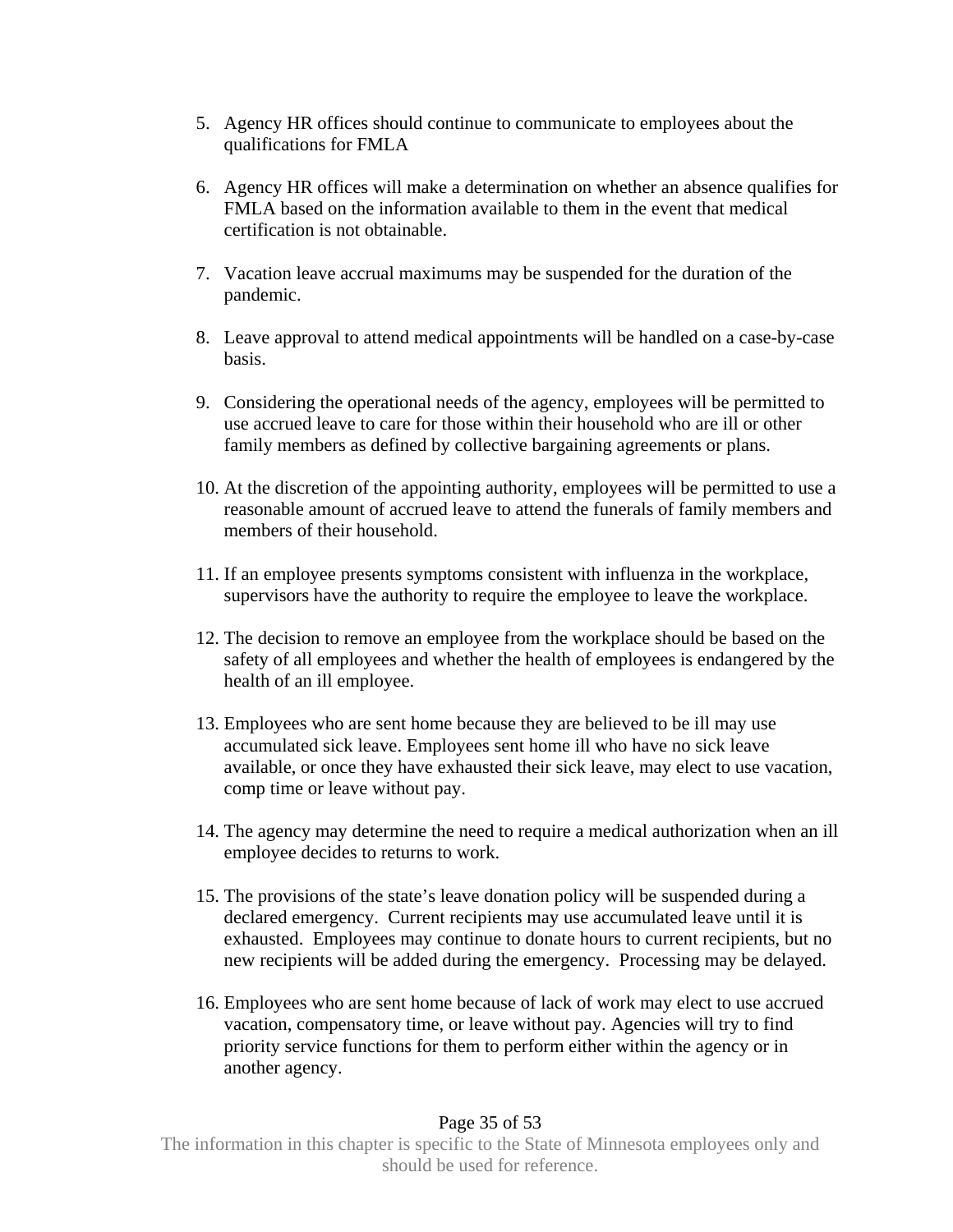<span id="page-35-0"></span>17. The employee may use sick leave only if it meets the conditions in the collective bargaining agreements or plans.

### V. Assignments, Schedules and Position Filling

**Policy:** Appropriate measures will be taken to adequately staff the state's priority services. **Recommended Changes:** Suspension of collective bargaining and plan provisions and policies/practices such as, but not limited to, posting requirements, Affirmative Action requirements, use of Resumix, (the State's job application system), discretionary background and reference checks, and ability to use temporary services providers. **Significant Issue:** An alternative position filling/qualification process needs to be developed by the Department of Employee Relations so that legal appointments can be made. Layoff provisions of collective bargaining agreements or plans may be suspended in order to permit appointing authorities to send state employees home without pay. **Preplanning:** Agencies should identify the gap between their ability to maintain adequate staffing and their need to share resources deployed from other agencies. DOER will establish an alternative position filling process.

#### **Deployment of State Employees**

- 1. Management reserves the right to deploy state employees to alternative worksites in varied state operations in order to carry out priority service functions.
- 2. Employees deployed to perform priority service functions, whether or not the assignment is within their home agency, are expected to report to work.
- 3. If an employee refuses to come to work as assigned, the employer shall deny the use of vacation and the employee will be subject to discipline.

#### **Work-Out-of-Class/Shift Differential**

- 1. An appointing authority may temporarily assign an employee to a classification that is higher or lower than the employee's permanent classification. If the assignment constitutes a work-out-of-class or shift differential, in which additional pay is appropriate, payment may be delayed until the conclusion of the declaration of emergency. Assignments should be made in writing as soon as practicable.
- 2. Shift differential shall continue to be paid in accordance with collective bargaining agreements or plans based on the assignment during the state of emergency.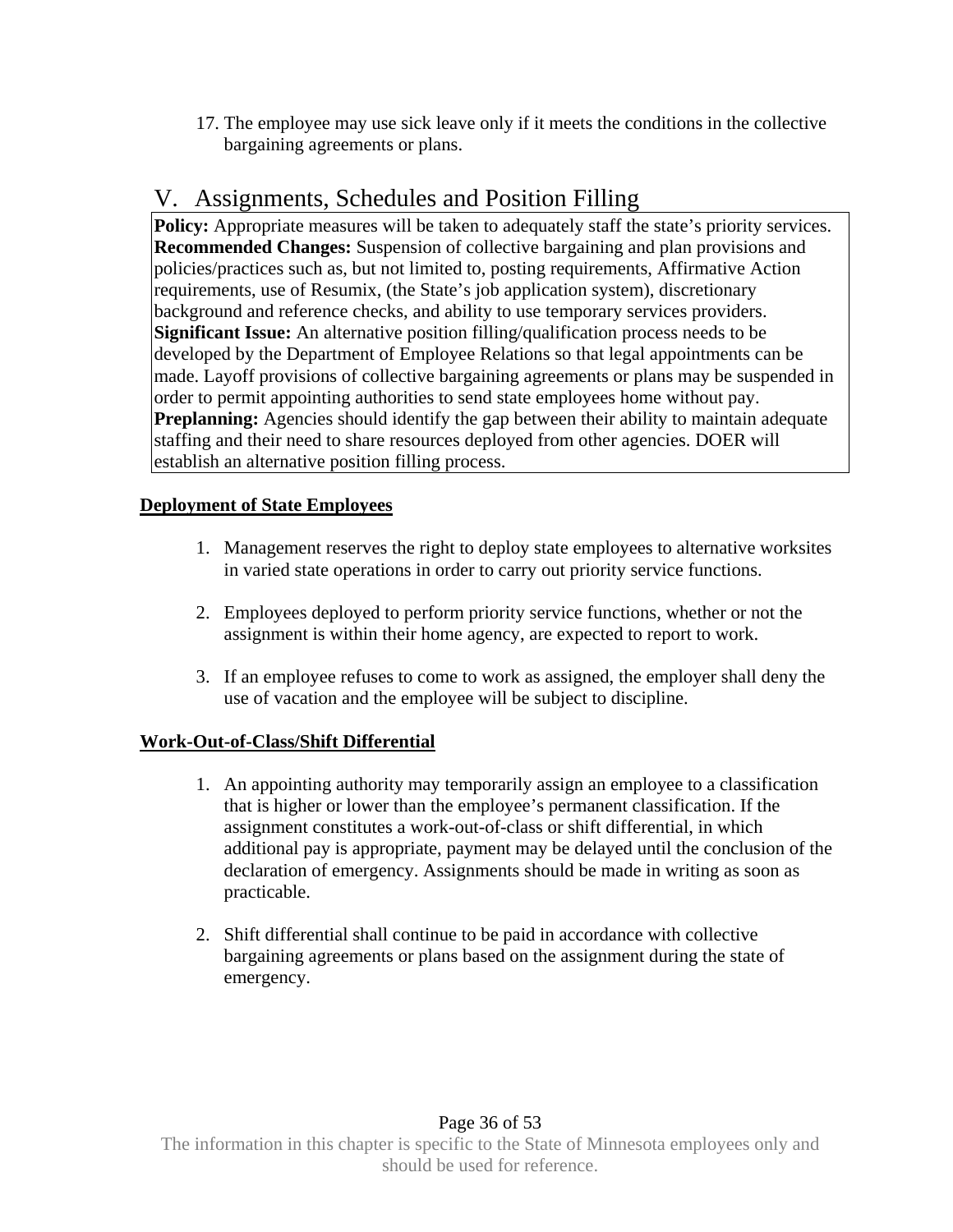#### **Employees Not Performing Priority Service Functions**

- 1. If employees already at work are sent home because of the closure of specific offices, they will be paid through the end of their regular shift.
- 2. If an employee is not assigned to perform priority service functions within their home agency, or another agency, the employee may be told to not report to work and it does not constitute a layoff under the collective bargaining agreement.
- 3. During a pandemic, if an agency meets its 1 and 2 priority service functions, that agency's 3 and 4 priority service functions may be discontinued and DOER may reassign those employees to another agency that cannot meet its 1 and 2 priority service functions. If there is no need for a reassignment, the agency may continue it 3 and 4 priority service functions based on the following considerations:
	- The Department of Health or Governor has not issued a recommendation that all employees stay home, except those performing 1 and 2 priority service functions
	- There is sufficient revenue to meet the payroll requirements for 3 and 4 priority service functions.
- 4. Employees who are told not to report to work because of lack of work may elect to use accrued vacation, compensatory time, or leave without pay. Agencies will try to find priority service functions for them to perform either within the agency or in another agency.
- 5. The employee may use sick leave only if it meets the conditions in the collective bargaining agreements or plans.

#### **Alternative Work Schedules and Training**

- 1. Agencies should review their normal business hours and work schedules to determine if they can be modified in a manner that best promotes social distancing, business continuity or other emergency response goals during an emergency.
- 2. Training will be canceled for the duration of the declared emergency, unless the training is mandatory for the continuation of priority service functions.
- 3. Agencies may determine the necessity and practicality of providing telecommuting alternatives for employees assigned to perform priority service functions.

#### **Filling of Positions**

1. Only hires necessary to provide priority service functions shall occur.

#### Page 37 of 53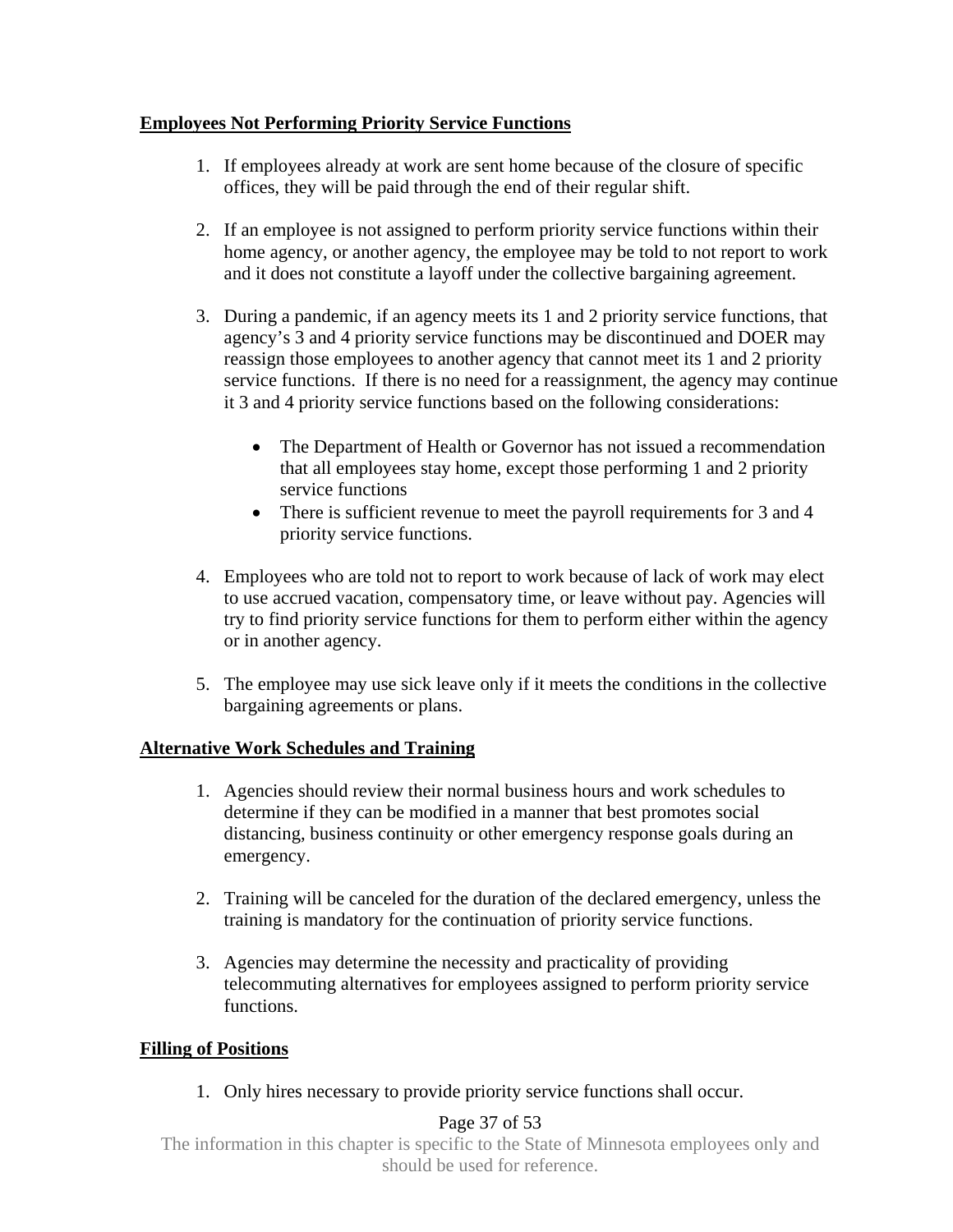- <span id="page-37-0"></span>2. Agencies will still be required to conduct legally required background and reference checks unless regulation is suspended in accordance to the law.
- 3. Agencies can continue to hire individuals for permanent or temporary work. They are permitted to use temporary hiring agencies.

### VI. Compensation and Payroll

**Policy:** The state will continue to pay employees who work as assigned or on approved paid leave.

**Recommended Changes:** In order to process payroll it may be necessary to process a standard payroll cycle and make necessary adjustments at a later date or it may be necessary to prioritize payroll payments.

**Significant Issue:** Some payments may occur at the conclusion of the declared emergency and post audit clean up of payroll is expected.

**Preplanning:** Agencies should plan for payroll input and supervisory processing of timesheets with staff assigned as back ups.

- 1. Compensation provisions of collective bargaining agreements and plans will not be suspended but may be streamlined in order to administer payroll in a timely manner.
- 2. Agencies should continue to process payroll under the guidelines determined by the Department of Finance. Due to staffing shortfalls or reassignment of employees, payroll may continue on an emergency basis with priority processing for those performing priority service functions.
- 3. Payment for work-out-of-class assignments or shift differentials may be delayed until the conclusion of the declared emergency.
- 4. If an agency function or program closes after the start of an employee's shift, employees who are sent home will be paid through the end of their shift.
- 5. Workers Compensation claims should be processed through normal procedures. Benefits claimed during the emergency may be delayed to the conclusion of the emergency.
- 6. In the event that an employee separates for any reason e.g., resignation, retirement, death, etc., it is important to ensure that the transaction is entered into SEMA4 in a timely fashion so that overpayments do not occur. Reconciliation and recovery for overpayments may occur following the conclusion of the declared emergency.

### VII. Insurance Benefits

#### Page 38 of 53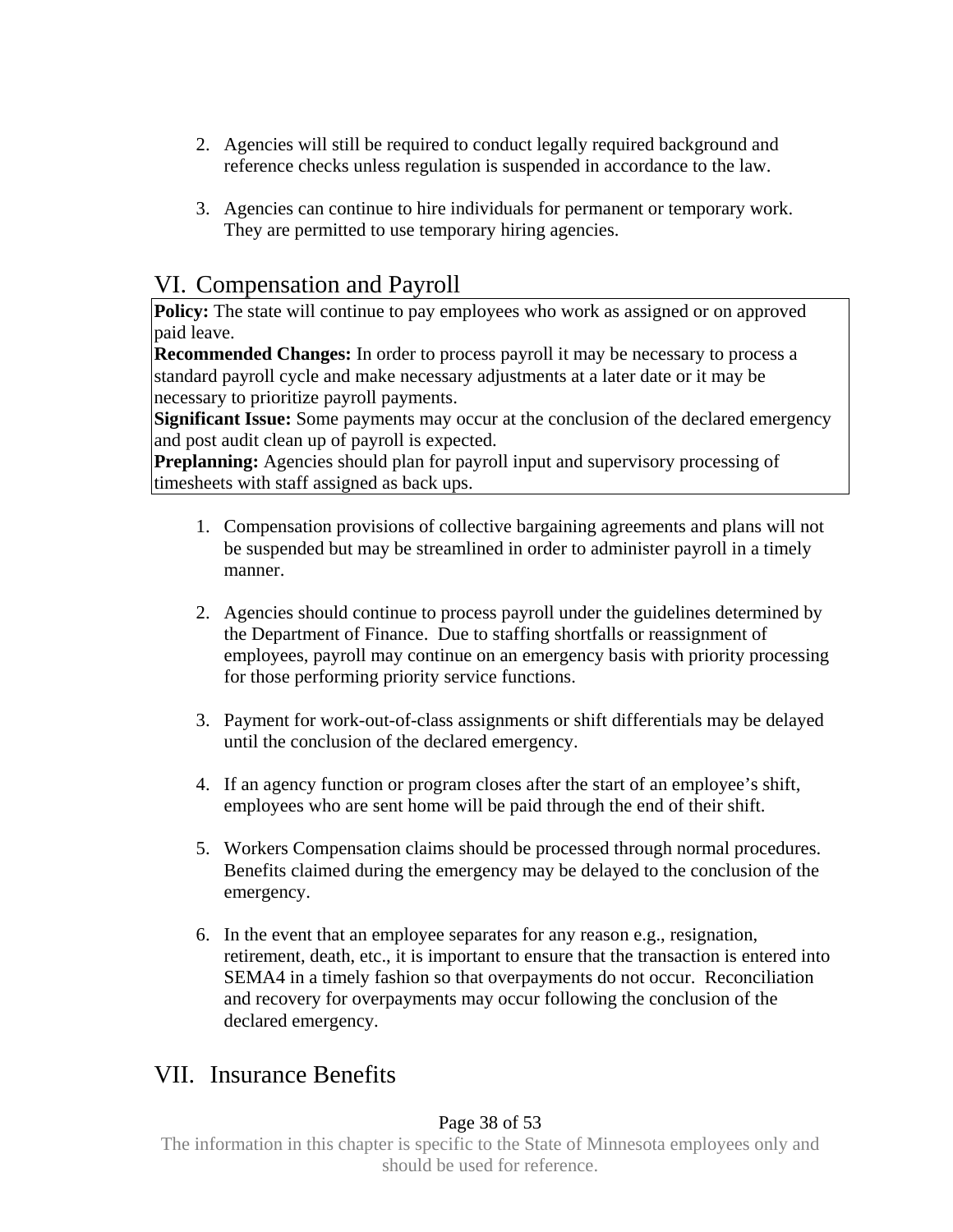<span id="page-38-0"></span>**Policy:** Insurance benefits currently in place at the start of a pandemic are expected to be maintained for the duration of the declared emergency for a period of up to 18 months. Insurance eligible employees will continue to receive health insurance coverage and will continue to receive the employer contribution during this time. Employees are expected to continue to pay the employee contribution. Agencies will be required to continue to make the employer contribution for health insurance coverage.

**Significant Issue:** Medical services are expected to be overwhelmed during a pandemic and limited to only those services for life threatening conditions. Access to primary care clinics may be limited. The timing of a pandemic may limit the state's ability to provide open enrollment opportunities.

**Preplanning:** Agencies should cross train staff in insurance benefit management.

- 1. The processing of benefit applications and claims is expected to be delayed during a pandemic.
- 2. The employee will be responsible for their share of the insurance premiums. Deductions from payroll may be delayed until they return to work.
- 3. Life insurance claims will continue to be processed through the carrier, Minnesota Life. Payments may be delayed.
- 4. Short term and long term benefits will continue to be processed through the carrier, The Hartford. Payments may be delayed.

### VIII. Health and Safety

**Policy:** State agencies will implement occupational health and safety recommendations put forth by the Departments of Health and Labor & Industry during pandemic influenza. **Recommended Changes:** Refer to Chapter 5 – Employee Health and SafetyAgency of the Local Jurisdiction Pandemic Service Continuation Guide for specific recommendations on organizational and environmental changes that can reduce the spread of influenza. **Significant Issue:** Shortages of certain personal protection equipment (PPE) are expected to occur during a pandemic. Agencies should consider whether they can modify work procedures to avoid the need for PPE during a pandemic.

**Preplanning:** Agencies should assess their expected service delivery needs during a pandemic and consider the current recommended personal protection guidelines. If personal protection is expected to be necessary during a pandemic, agencies should make arrangements in advance to evaluate, train, and equip employees with the appropriate PPE.

- 1. State agencies will be responsible for providing employees with properly selected and fitted PPE when needed during a pandemic. Agencies must provide training on the proper use of PPE. Agencies must follow any applicable OSHA regulations. Employees that are issued PPE are required to wear the equipment.
- 2. Agencies that have a clear need for PPE during a pandemic (direct care of individuals ill with influenza or other priority service functions where PPE is

#### Page 39 of 53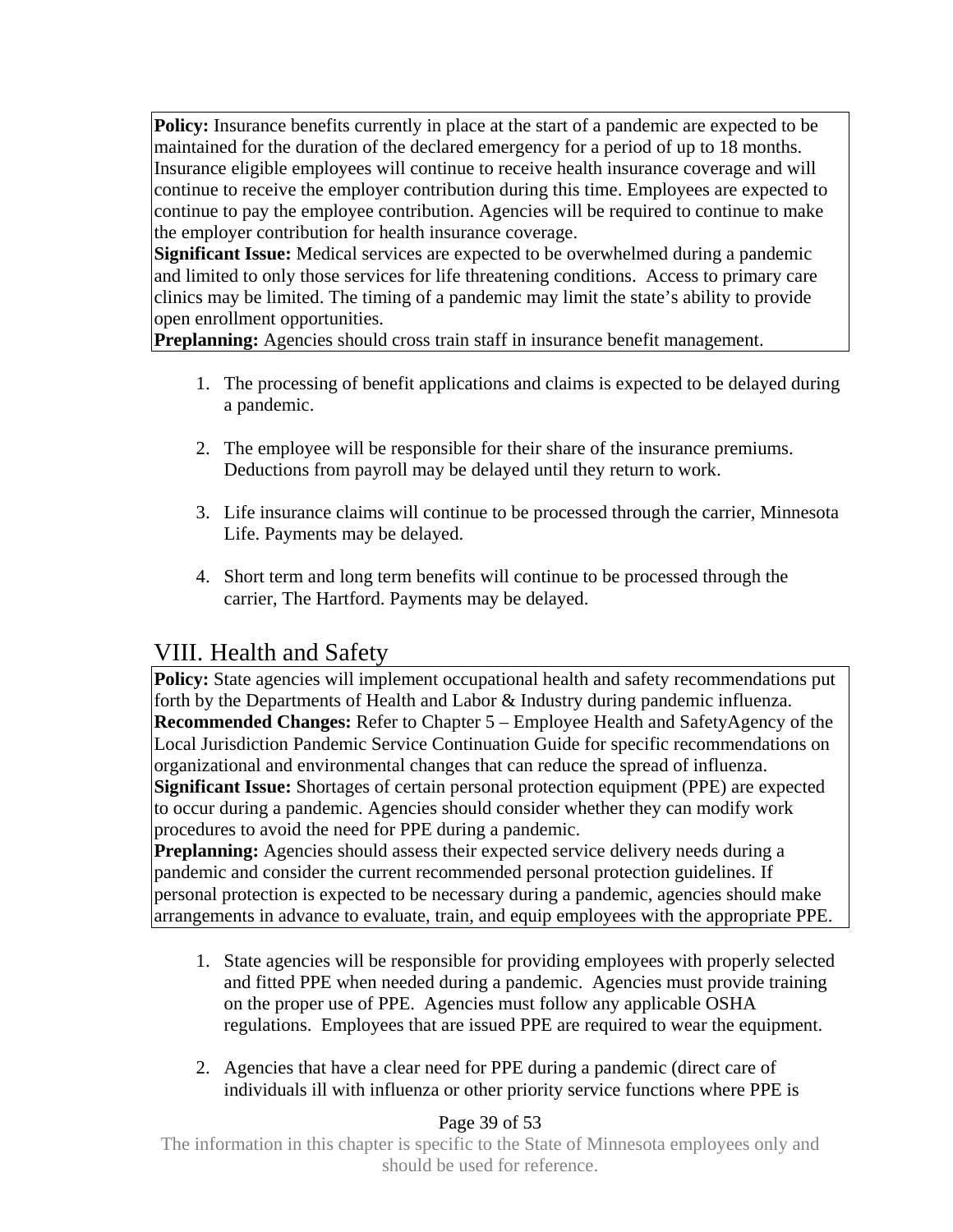<span id="page-39-0"></span>required) should consider the gradual stock piling of PPE. Agencies considering the stock piling of PPE should coordinate with the Departments of Administration and Health.

- 3. Guidelines regarding the operation and maintenance of building systems during a pandemic will be distributed to agencies. Agencies that are responsible for their own building maintenance should expect to modify system operation to increase ventilation. Agencies occupying leased space should discuss building operation expectations with landlord.
- 4. Basic guidelines regarding building cleaning are outlined in Chapter 5 Employee Health and Safety of the Local Jurisdiction Pandemic Service Continuation Guide. Additional information will be distributed to agencies as specific recommendations are developed in response to a pandemic. Agencies that are responsible for their own custodial activities should expect to modify their processes and make arrangements for acquiring appropriate products. Agencies occupying leased space should discuss custodial activity expectations with landlord.
- 5. Product specifications will be distributed as they become available. Agencies considering the purchase of products for response to a pandemic should coordinate with the Department of Administration.

### IX. Performance Management

**Policy:** Employees are expected to report to work and perform duties, unless directed otherwise. Managers should continue to hold employees accountable for meeting performance expectations.

**Recommended Changes:** Formal performance reviews will be suspended. **Preplanning:** Employees should be informed of the expectation that they report to work and that the consequence for not doing so is potential disciplinary action.

- 1. Employee misconduct, including unexcused absences, may arise and need to be addressed through normal disciplinary measures.
- 2. Agencies should take the necessary and appropriate action to hold employees accountable for their behavior and performance.
- 3. Grievance hearings and timelines may be suspended or delayed.
- 4. If an employee refuses to come to work as assigned, the employer shall deny the use of vacation and the employee will be subject to discipline.

#### Page 40 of 53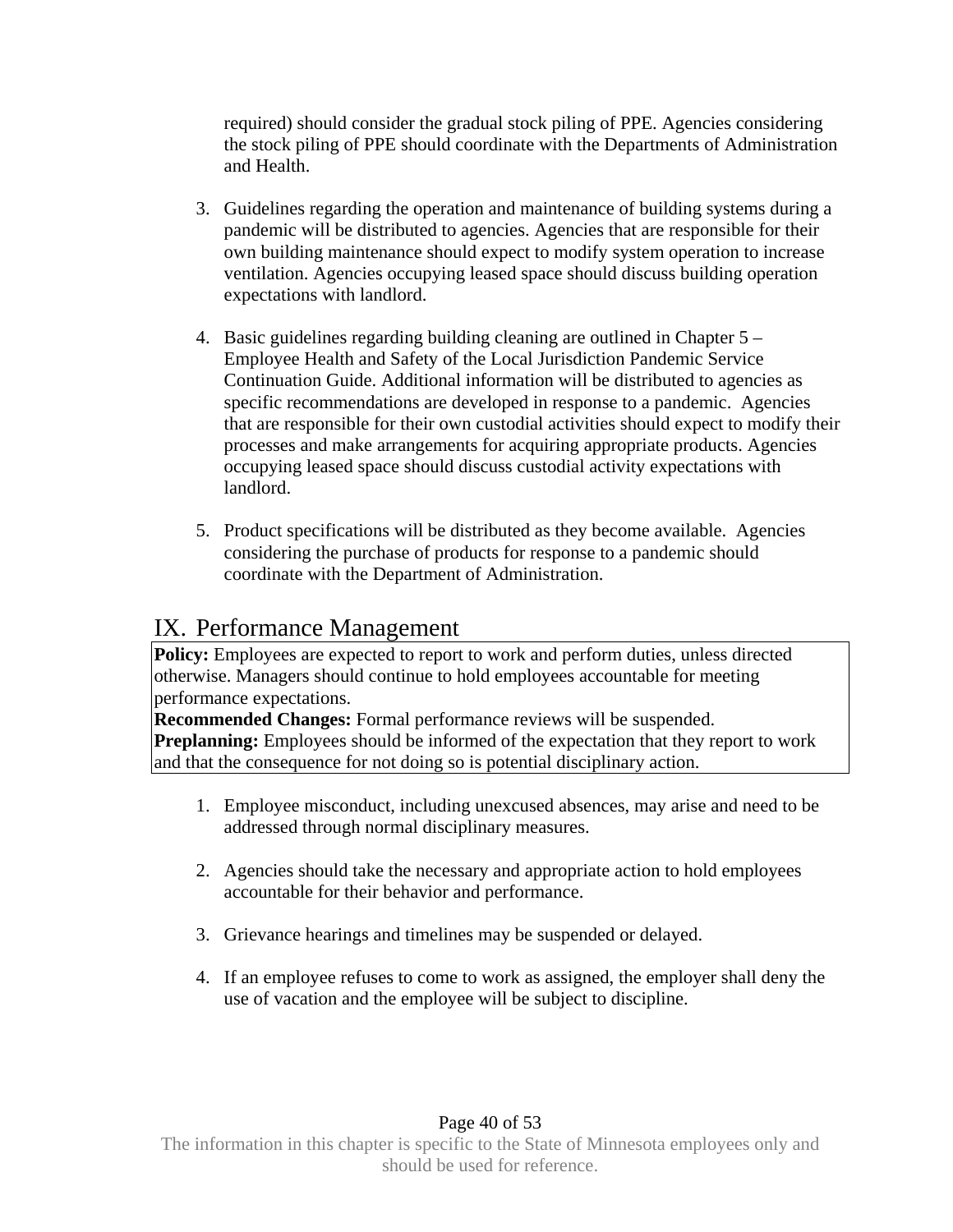### X. Frequently Asked Questions

The following are questions that were raised by state employees and the answers that were provided. These answers apply to state employees only and local jurisdictions must make their own determinations.

|                                                                                                                                                                   | <i><b>Questions</b></i>                                                                                                                                                                                                                                                | No illness in MN- planning<br>and preparing stage for<br>agencies and employees                                                                                                                                                                                                                    | Some illness in $MN$ – agencies<br>still maintaining operations as<br>usual                                                                                                                                                                                                                                       | <b>Declaration of Emergency in</b><br>MN – Governor has declared a<br><b>State of Emergency</b>                                                                    |
|-------------------------------------------------------------------------------------------------------------------------------------------------------------------|------------------------------------------------------------------------------------------------------------------------------------------------------------------------------------------------------------------------------------------------------------------------|----------------------------------------------------------------------------------------------------------------------------------------------------------------------------------------------------------------------------------------------------------------------------------------------------|-------------------------------------------------------------------------------------------------------------------------------------------------------------------------------------------------------------------------------------------------------------------------------------------------------------------|--------------------------------------------------------------------------------------------------------------------------------------------------------------------|
|                                                                                                                                                                   |                                                                                                                                                                                                                                                                        | 1. Reporting to Work                                                                                                                                                                                                                                                                               |                                                                                                                                                                                                                                                                                                                   |                                                                                                                                                                    |
| General Policy: Employees are expected to report to work as assigned unless directed otherwise by their agencies, the<br>Governor or other appropriate authority. |                                                                                                                                                                                                                                                                        |                                                                                                                                                                                                                                                                                                    |                                                                                                                                                                                                                                                                                                                   |                                                                                                                                                                    |
|                                                                                                                                                                   |                                                                                                                                                                                                                                                                        |                                                                                                                                                                                                                                                                                                    | Responses are currently being developed in anticipation of questions from individual employees                                                                                                                                                                                                                    |                                                                                                                                                                    |
|                                                                                                                                                                   |                                                                                                                                                                                                                                                                        | 2. HR Planning                                                                                                                                                                                                                                                                                     |                                                                                                                                                                                                                                                                                                                   |                                                                                                                                                                    |
|                                                                                                                                                                   |                                                                                                                                                                                                                                                                        |                                                                                                                                                                                                                                                                                                    | General policy: Agencies will be given the authority to do those things that are necessary to maintain priority service<br>functions. Payroll operations are a priority service under the statewide plan. Consistency in HR<br>operations will be important in operating during a declared state of emergency.    |                                                                                                                                                                    |
| 1.                                                                                                                                                                | How will the HR staff respond to the<br>increase in demand for services, when<br>they themselves are in the middle of a<br>pandemic? (e.g., Assuming 30% less<br>HR staff in the office and at the same<br>time having a multiple increase in<br>demand for services.) | HR Offices will be working with their<br>agency leadership/pandemic coordinator<br>to develop a planning document that<br>ensures all priority service functions are<br>staffed. DOER LR and Staffing staff will be<br>available to assist agencies with questions<br>regarding employment issues. | HR Offices will be working with their<br>agency leadership/pandemic coordinator<br>to update and refine the planning<br>document that ensures all priority service<br>functions are staffed. DOER LR and<br>Staffing staff will be available to assist<br>agencies with questions regarding<br>employment issues. | HR Offices will be expected to staff their<br>priority service functions. DOER LR staff<br>will be available for questions and<br>assistance on employment issues. |

#### <span id="page-40-0"></span>Page 41 of 53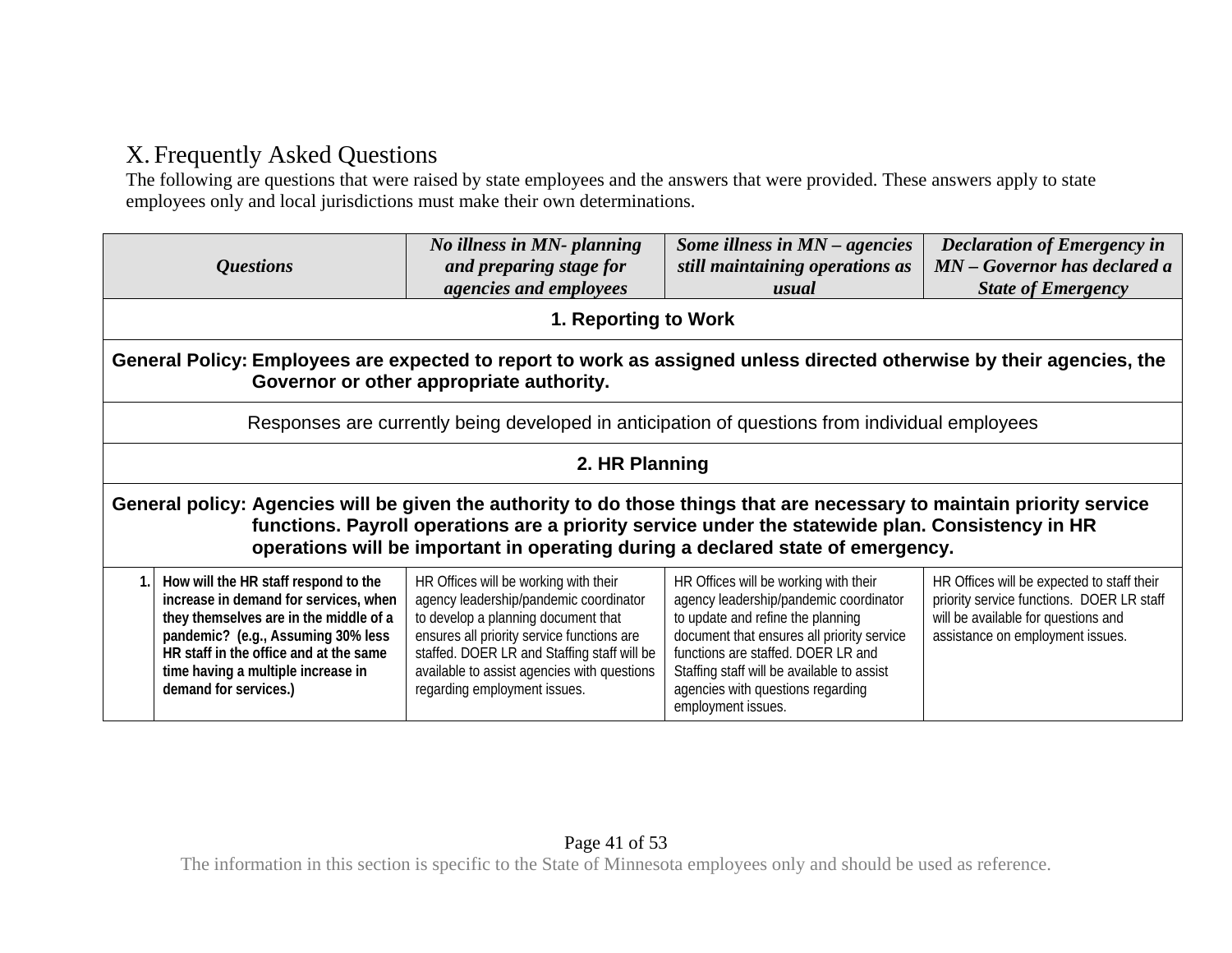|                  | <b>Questions</b>                                                                                                                                                                                                                                                                                                                                                                 | No illness in MN- planning<br>and preparing stage for<br>agencies and employees                                                                                                                                                                                                                                                                       | Some illness in $MN$ – agencies<br>still maintaining operations as<br>usual                                                                                                                                                                                                           | <b>Declaration of Emergency in</b><br>MN - Governor has declared a<br><b>State of Emergency</b>                                                                                                                                                                                                                                                                                                                                                                                                                             |
|------------------|----------------------------------------------------------------------------------------------------------------------------------------------------------------------------------------------------------------------------------------------------------------------------------------------------------------------------------------------------------------------------------|-------------------------------------------------------------------------------------------------------------------------------------------------------------------------------------------------------------------------------------------------------------------------------------------------------------------------------------------------------|---------------------------------------------------------------------------------------------------------------------------------------------------------------------------------------------------------------------------------------------------------------------------------------|-----------------------------------------------------------------------------------------------------------------------------------------------------------------------------------------------------------------------------------------------------------------------------------------------------------------------------------------------------------------------------------------------------------------------------------------------------------------------------------------------------------------------------|
| 2.               | How can the HR Offices maintain<br>statewide consistencies in application<br>or implementation (regarding) the<br>response to the pandemic?<br>Inconsistencies will complicate the re-<br>establishment of the full agency<br>services once the declared emergency<br>is over. (This recovery phase must be<br>considered during the planning and<br>emergency response phases.) | Where practicable, agencies will be given<br>quidance and instruction on the<br>application of policies and procedures that<br>pertain to the consistent treatment of<br>employees during a pandemic. However,<br>there will be some discretion given to state<br>agencies so that they can ensure that<br>priority service functions are maintained. | Same as previous.                                                                                                                                                                                                                                                                     | Same as previous. There will be many<br>employee and employment issues that will<br>be identified during and after a pandemic.<br>For that reason it is absolutely essential<br>that all employee and employment<br>situations be documented to the fullest<br>degree possible as soon as it is<br>practicable to do so.                                                                                                                                                                                                    |
| 3.               | What methods can we put in place to<br>ensure processing of payroll and<br>other essential HR functions with<br>reduced staff?                                                                                                                                                                                                                                                   | Pre-planning efforts are currently<br>underway to ensure that agencies have<br>identified ways in which priority service<br>functions can be staffed.                                                                                                                                                                                                 | Agencies will identify a primary and<br>several backup positions to process<br>payroll and other priority service HR<br>functions. State payroll has been<br>determined to be a priority 2 service.<br>Payroll staff in agencies may be asked to<br>assist the Department of Finance. | Agencies will be expected to work through<br>their plan of all possible alternatives to<br>ensure that payroll is processed and other<br>priority HR functions are addressed.                                                                                                                                                                                                                                                                                                                                               |
| $\overline{4}$ . | Will we be able to and have the<br>resources, (i.e., Resumix or job<br>service) to recruit and fill jobs on a<br>temporary basis?                                                                                                                                                                                                                                                | Business as usual.                                                                                                                                                                                                                                                                                                                                    | Business as usual.                                                                                                                                                                                                                                                                    | In the event of a declared emergency,<br>Resumix functionality will not be available.<br>Agencies will first be expected to work<br>through all of the redeployment options<br>designated in their service continuation<br>plan. If an agency has exhausted their<br>options and they are still short-staffed,<br>they may fill positions that are providing<br>priority service functions on a permanent<br>or temporary basis. Note: The availability<br>of workforce center offices are still in the<br>planning stages. |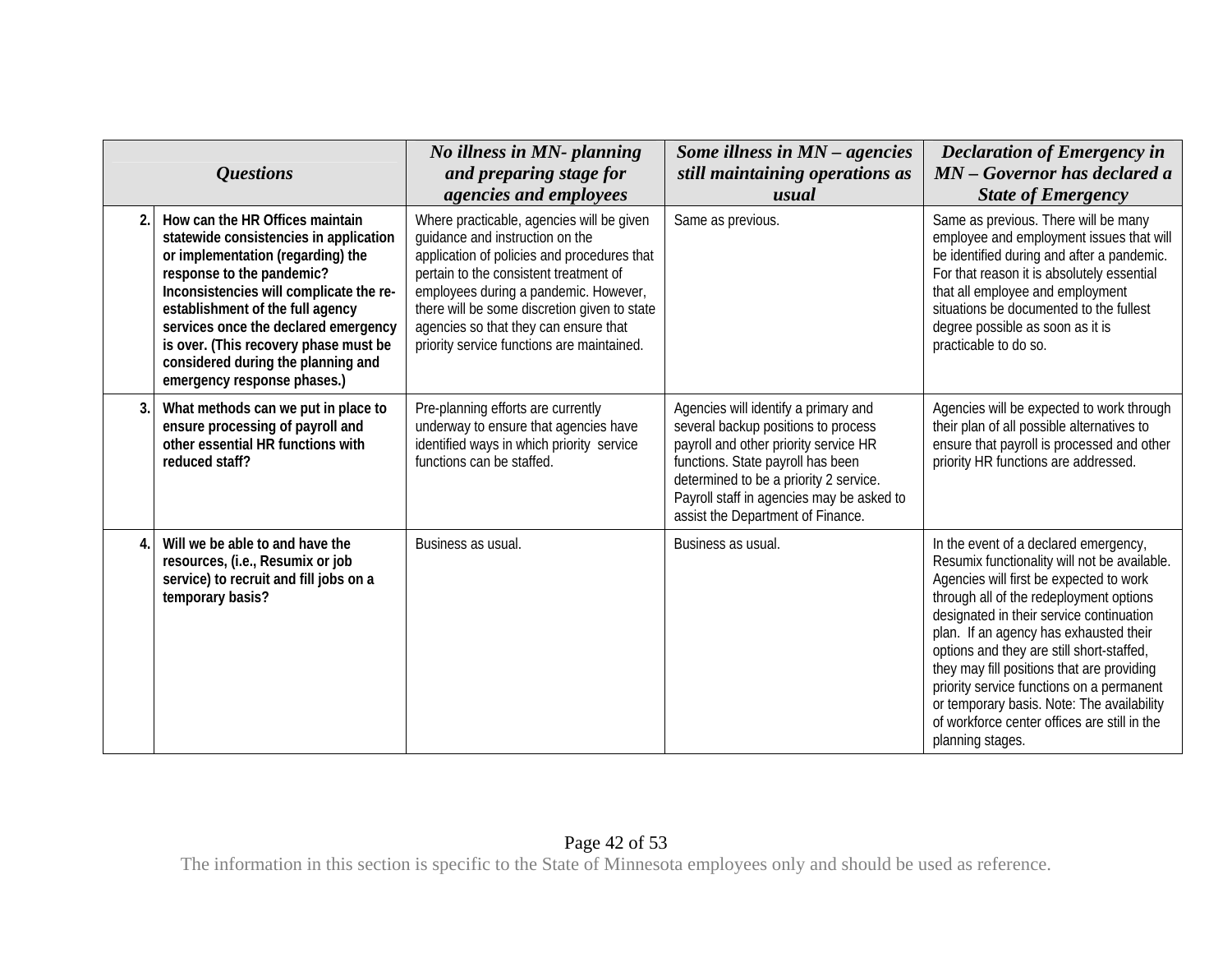|                                         | <b>Questions</b>                                                                                                                                                             | No illness in MN- planning<br>and preparing stage for<br>agencies and employees                                                                                                                                                                                                                                                                                                                                 | Some illness in $MN$ – agencies<br>still maintaining operations as<br>usual                                                                                                                                                                                                                                                                                                                                                                                                                                                                                                                                                                                                                      | <b>Declaration of Emergency in</b><br>$MN - Governor$ has declared a<br><b>State of Emergency</b> |
|-----------------------------------------|------------------------------------------------------------------------------------------------------------------------------------------------------------------------------|-----------------------------------------------------------------------------------------------------------------------------------------------------------------------------------------------------------------------------------------------------------------------------------------------------------------------------------------------------------------------------------------------------------------|--------------------------------------------------------------------------------------------------------------------------------------------------------------------------------------------------------------------------------------------------------------------------------------------------------------------------------------------------------------------------------------------------------------------------------------------------------------------------------------------------------------------------------------------------------------------------------------------------------------------------------------------------------------------------------------------------|---------------------------------------------------------------------------------------------------|
| 5.                                      | How do agencies plan on coordinating<br>priorities that interface across<br>agencies?                                                                                        | The state's pandemic flu executive<br>committee will review the priority services<br>indicated by each state agency and the<br>inter-dependencies that are needed to<br>ensure that those services can be<br>covered. If there is a discrepancy between<br>the prioritization, agencies will be notified<br>and will be asked either to supply the<br>needed resources or to revise their priority<br>services. | This will be addressed in agency pre-<br>planning efforts.                                                                                                                                                                                                                                                                                                                                                                                                                                                                                                                                                                                                                                       | This will be addressed in agency pre-<br>planning efforts.                                        |
|                                         | How will the state respond to staffing<br>issues related from employees of a<br>24/7/365 operation refusing to come to<br>work because they are caring for<br>family members | Business as usual.                                                                                                                                                                                                                                                                                                                                                                                              | The employee will be required to report to<br>work, unless arrangements have been<br>made for the employee to telecommute.<br>The provisions of current employment<br>contracts and applicable laws (FMLA, etc.)<br>will be the principle guides for decision-<br>making on employee attendance matters.<br>The state recognizes that each instance<br>will need to be considered individually and<br>must include documented<br>recommendations from medical experts,<br>each employee's ability to arrange<br>alternate means to deliver health care to<br>dependents and other family members,<br>and the employer's ability to arrange for<br>alternative means of getting the work<br>done. | Same as previous.                                                                                 |
| 3. Insurance and Workers' Comp Programs |                                                                                                                                                                              |                                                                                                                                                                                                                                                                                                                                                                                                                 |                                                                                                                                                                                                                                                                                                                                                                                                                                                                                                                                                                                                                                                                                                  |                                                                                                   |
|                                         |                                                                                                                                                                              |                                                                                                                                                                                                                                                                                                                                                                                                                 | General Policy: Insurance will be maintained as a priority service during the declared emergency.                                                                                                                                                                                                                                                                                                                                                                                                                                                                                                                                                                                                |                                                                                                   |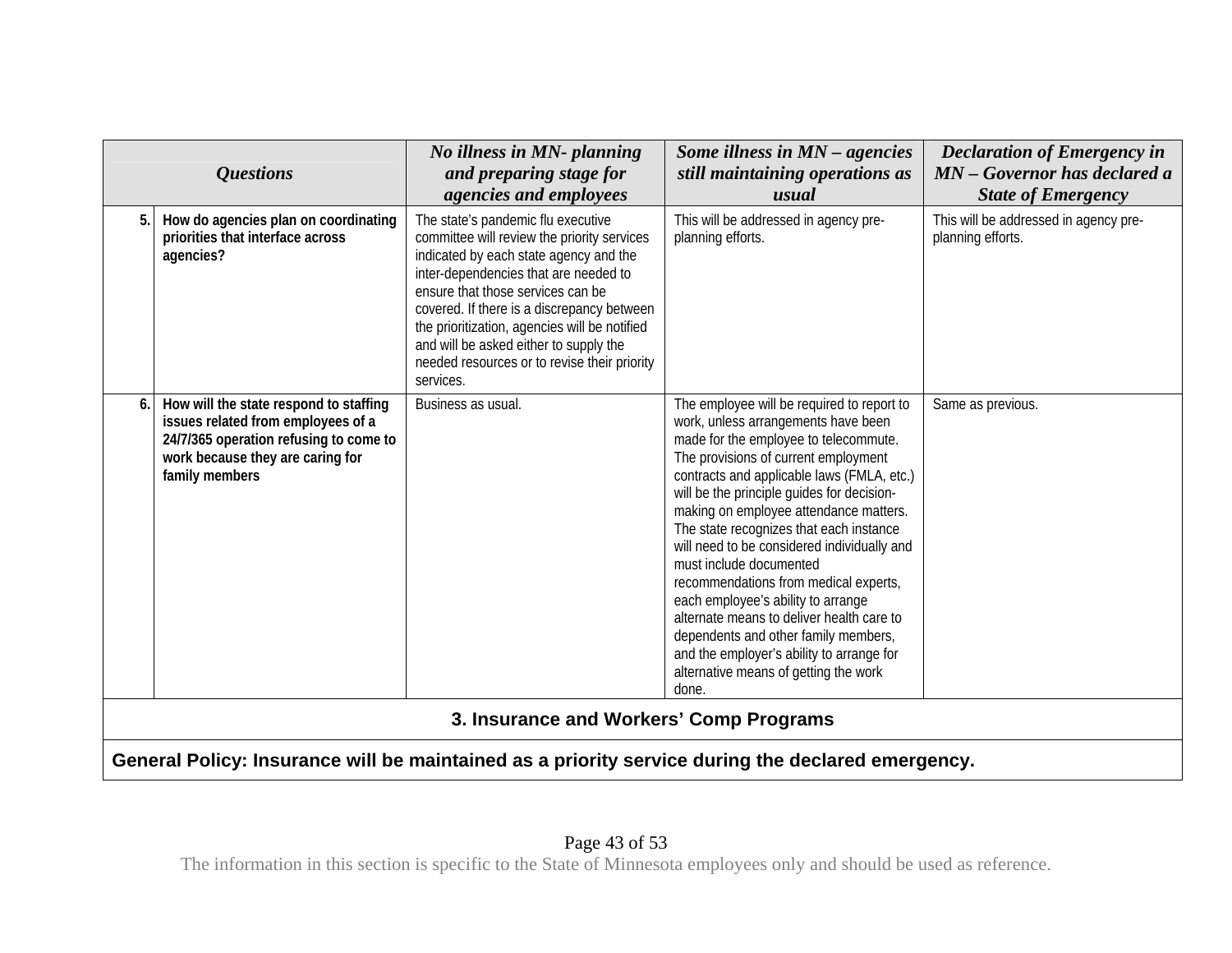|    | <b>Questions</b>                                                                                                       | No illness in MN- planning<br>and preparing stage for<br><i>agencies and employees</i>                                                                                                                                                                                                                                                                                                                             | Some illness in $MN$ – agencies<br>still maintaining operations as<br>usual                                                                                                                                                                                                                                                                       | <b>Declaration of Emergency in</b><br>MN – Governor has declared a<br><b>State of Emergency</b> |
|----|------------------------------------------------------------------------------------------------------------------------|--------------------------------------------------------------------------------------------------------------------------------------------------------------------------------------------------------------------------------------------------------------------------------------------------------------------------------------------------------------------------------------------------------------------|---------------------------------------------------------------------------------------------------------------------------------------------------------------------------------------------------------------------------------------------------------------------------------------------------------------------------------------------------|-------------------------------------------------------------------------------------------------|
|    | Will I be eligible for short-term<br>disability benefits?                                                              | Option insurance coverage such as short-<br>term disability can be applied for at<br>various times of the year. Certain<br>restrictions may apply and proof of<br>insurability may be necessary.                                                                                                                                                                                                                   | For employees that have an up-to-date<br>policy for short-term disability, the<br>standard eligibility requirements would<br>apply. Employees would be eligible for<br>illness disability benefits after 7 days of full<br>disability due to an illness.                                                                                          | The same as indicated except delays in<br>processing benefits are expected.                     |
| 8. | If the employee is exposed or<br>acquires the flu from another<br>employee, is it covered by Workers'<br>Compensation? | N/A                                                                                                                                                                                                                                                                                                                                                                                                                | An occupational disease (pandemic<br>influenza in this case) may be covered by<br>Minnesota Workers' Compensation Laws.<br>The employee must be working in an<br>environment that places him/her at greater<br>risk than the general public, and it must be<br>proven that the disease arose out of and<br>in the course and scope of employment. | The same as previous except delays in<br>processing benefits are expected.                      |
|    |                                                                                                                        |                                                                                                                                                                                                                                                                                                                                                                                                                    | 4. Prevention, Personal Protective Equipment and Health Issues                                                                                                                                                                                                                                                                                    |                                                                                                 |
|    |                                                                                                                        |                                                                                                                                                                                                                                                                                                                                                                                                                    | General Policy: The state will follow the guidelines of the Department of Health and other medical organizations.                                                                                                                                                                                                                                 |                                                                                                 |
| 9. | If a vaccination becomes available,<br>will the state allow employees time off<br>to obtain a vaccination?             | It is expected that the state will arrange for<br>worksite vaccination when vaccine<br>becomes available. Employees would be<br>granted reasonable release time to<br>receive the vaccination at the worksite. In<br>the event that worksite vaccination clinics<br>are not possible, all employees will be<br>encouraged to receive a vaccination when<br>available and standard sick leave policy<br>will apply. | Same as previous.                                                                                                                                                                                                                                                                                                                                 | Same as previous.                                                                               |

#### Page 44 of 53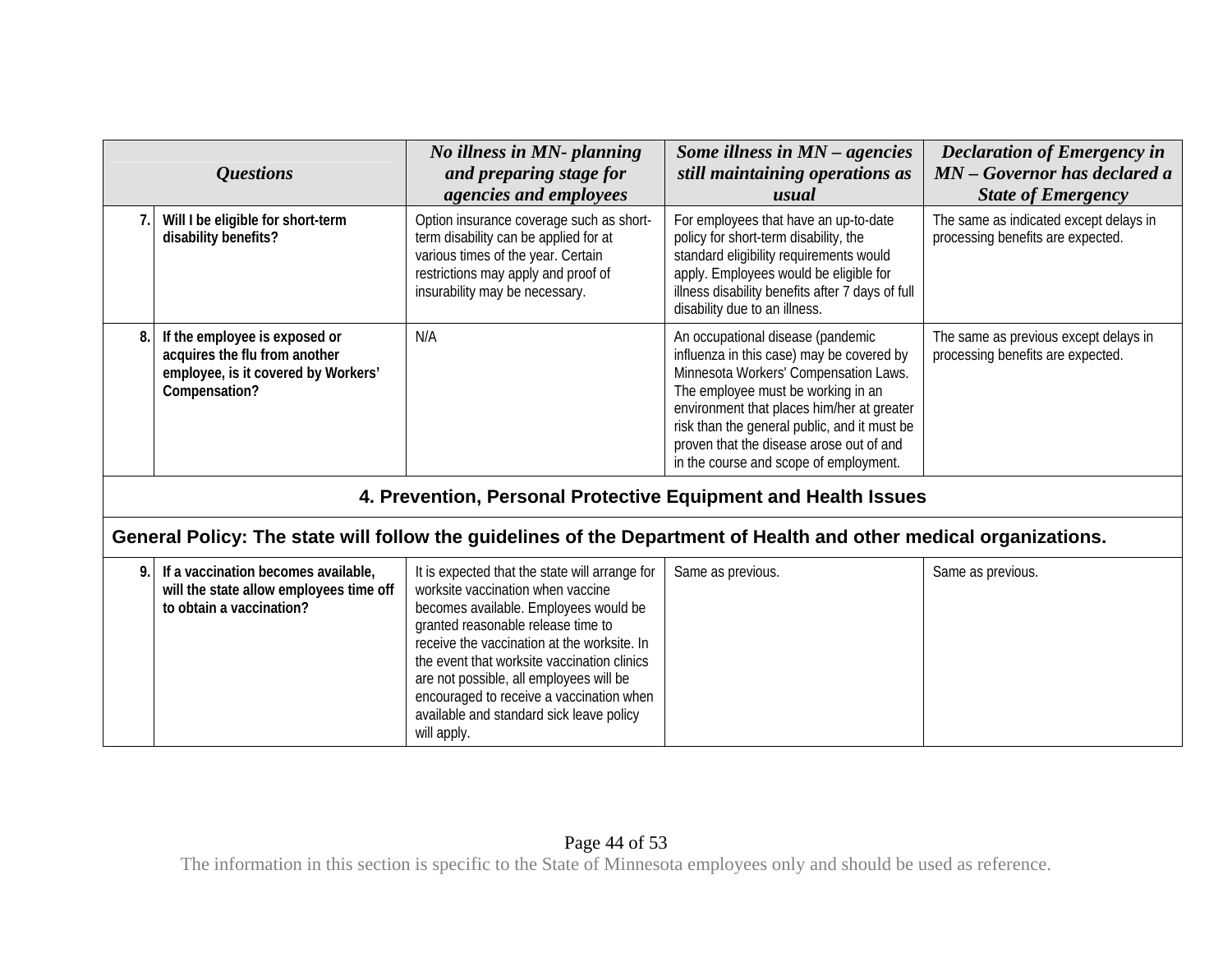| <b>Questions</b>                                                                                                       | No illness in MN- planning<br>and preparing stage for                                                                                                                                                                                                                | Some illness in MN - agencies<br>still maintaining operations as | <b>Declaration of Emergency in</b><br>MN - Governor has declared a |
|------------------------------------------------------------------------------------------------------------------------|----------------------------------------------------------------------------------------------------------------------------------------------------------------------------------------------------------------------------------------------------------------------|------------------------------------------------------------------|--------------------------------------------------------------------|
|                                                                                                                        | agencies and employees                                                                                                                                                                                                                                               | usual                                                            | <b>State of Emergency</b>                                          |
| 10 Will the vaccine be offered to<br>employees without cost?                                                           | Yes, if the employee is covered by the<br>Advantage Health Plan. Vaccines are<br>covered as preventive services (no<br>deductible, no co-pay) under the<br>Advantage Health Plan.                                                                                    | Same as previous.                                                | Same as previous.                                                  |
| Is the MinuteClinic equipped to test<br>employees for the pandemic flu?                                                | If a patient presented to MinuteClinic w/<br>suspected flu symptoms, they would be<br>referred out to an urgent care or<br>emergency room. MinuteClinics are set<br>up to see simple, uncomplicated medical<br>issues and are not equipped to test for<br>Avian flu. | Same as previous.                                                | Same as previous.                                                  |
| If protective equipment is<br>recommended (face mask) will I be<br>provided one or am I expected to<br>procure my own. | Personal protective equipment (PPE)<br>including masks and/or respirators will be<br>provided to employees by the state when<br>employees are required to conduct work<br>tasks for which the MN Dept of Health or<br>the employer recommends PPE.                   | Same as previous.                                                | Same as previous.                                                  |
| 13 If I think the face mask I have is better<br>than the one I am provided with, may I<br>use my own?                  | Yes, subject to prior review by the<br>employer to ensure that the face<br>mask/respirator meets the minimum<br>recommended level of protection for the<br>circumstances.                                                                                            | Same as previous.                                                | Same as previous.                                                  |
| 14 If I don't think protective gear is<br>necessary, but it's being provided,<br>must I use it?                        | N/A                                                                                                                                                                                                                                                                  | Yes, if it is required by the employer, you<br>must use it.      | Same as previous.                                                  |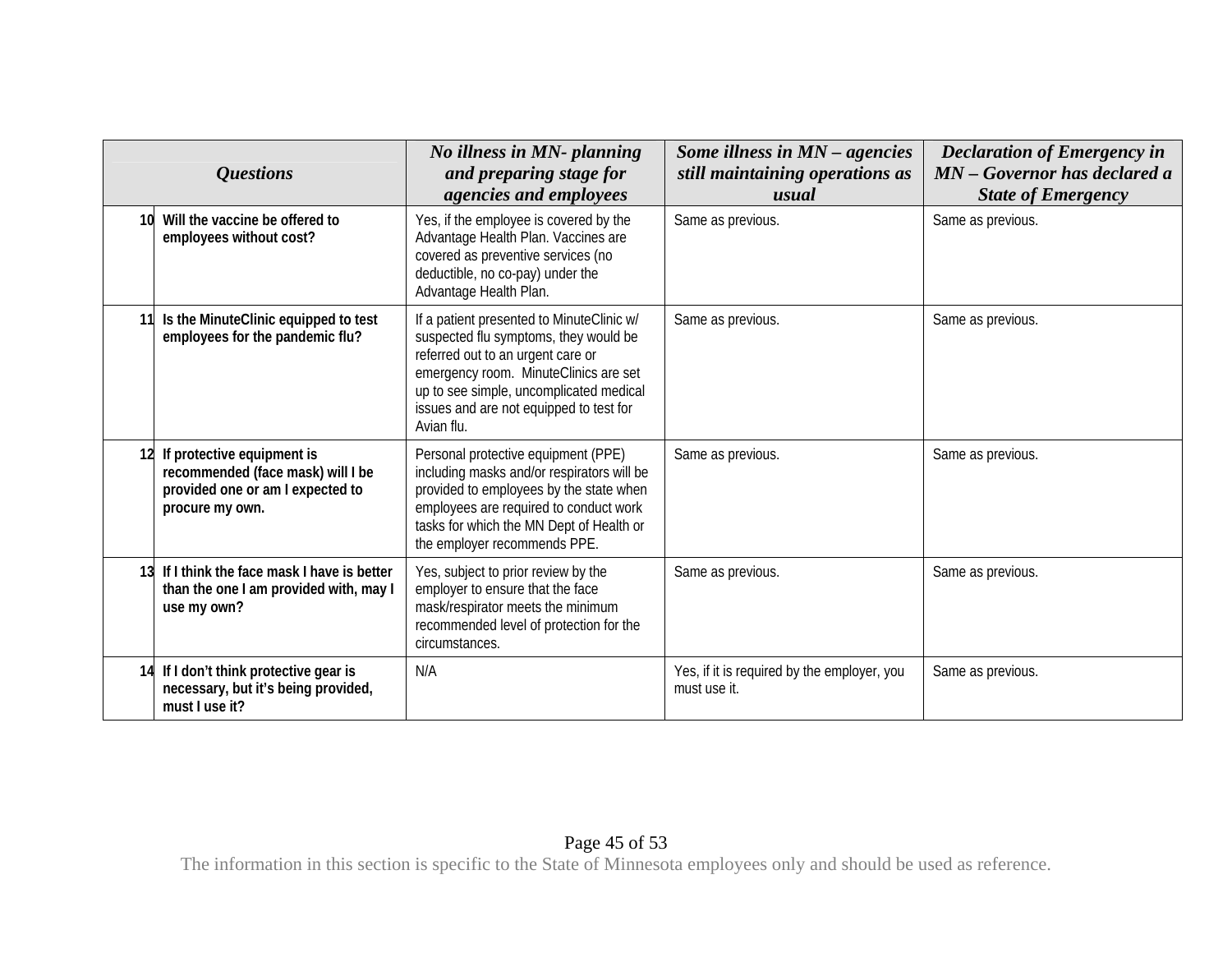|    | <i><b>Questions</b></i>                                                                                                                                        | No illness in MN- planning<br>and preparing stage for<br><i>agencies and employees</i>                                                                                                                                                                           | Some illness in $MN$ – agencies<br>still maintaining operations as<br>usual                                                                                                                                                                                                                               | <b>Declaration of Emergency in</b><br>MN - Governor has declared a<br><b>State of Emergency</b> |
|----|----------------------------------------------------------------------------------------------------------------------------------------------------------------|------------------------------------------------------------------------------------------------------------------------------------------------------------------------------------------------------------------------------------------------------------------|-----------------------------------------------------------------------------------------------------------------------------------------------------------------------------------------------------------------------------------------------------------------------------------------------------------|-------------------------------------------------------------------------------------------------|
|    | If an employee travels to a<br>country/location that is experiencing a<br>pandemic, can we restrict them from<br>coming to work? If so, what type of<br>leave? | Maybe. "Quarantine" of individuals will be<br>based on recommendations made by the<br>MN Dept of Health and/or CDC.<br>Individuals restricted from the workplace<br>may still be able to perform work<br>assignments by alternate means (e.g.<br>telecommuting). | Same as previous.                                                                                                                                                                                                                                                                                         | Same as previous.                                                                               |
| 16 | Regarding the previous question:<br>If so, for how long? Who decides if<br>they need to be quarantined?                                                        | "Quarantine" of individuals will be based<br>on recommendations made by the MN<br>Dept of Health and/or CDC.                                                                                                                                                     | Same as previous.                                                                                                                                                                                                                                                                                         | Same as previous.                                                                               |
|    | 17 If we have the outbreak, what daily<br>strategies are we going to implement<br>to help prevent the spread of the<br>infection?                              | N/A                                                                                                                                                                                                                                                              | State agencies will be provided with the<br>most current public health<br>recommendations regarding infection<br>control. Agencies will be encouraged to<br>employ social distancing into their work.<br>Increased cleaning of frequently touched<br>surfaces will be recommended.                        | Same as previous.                                                                               |
| 18 | How will the employer deal with<br>employees who are "quarantined" by<br>public health officials?                                                              | N/A                                                                                                                                                                                                                                                              | Quarantined employees able to perform<br>required work assignments by alternate<br>means (e.g. telecommuting) will be<br>expected to work. Quarantined<br>employees unable to perform their<br>required assignments while away from the<br>worksite will be allowed to use appropriate<br>forms of leave. | Same as previous.                                                                               |

#### Page 46 of 53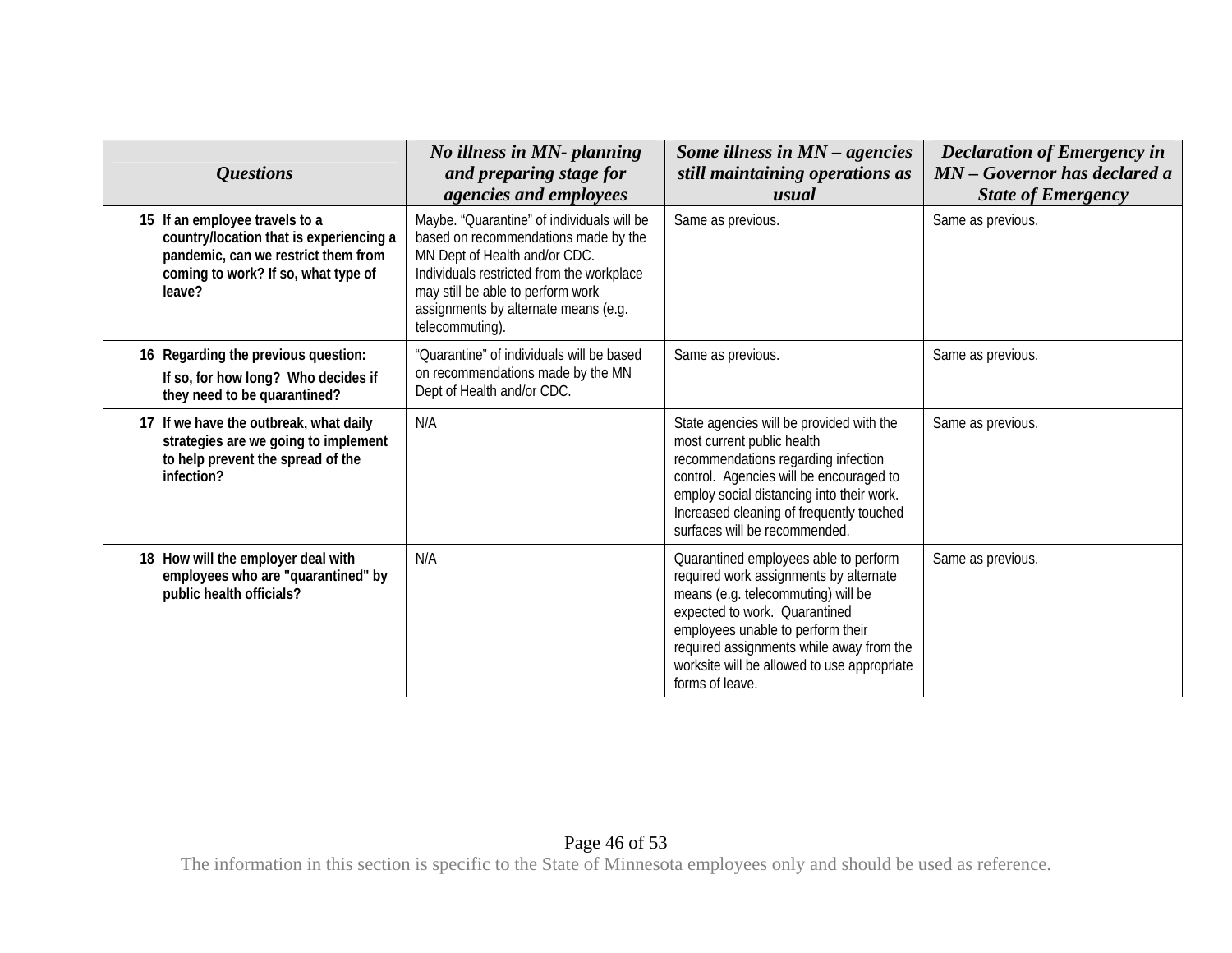|    | <i><b>Questions</b></i>                                                                                                                                                                        | No illness in MN- planning<br>and preparing stage for<br><i>agencies and employees</i>                                                                                                                                                                                                                                                                                                                                                                                                                                                                                                                                                                                              | Some illness in $MN$ – agencies<br>still maintaining operations as<br>usual                                                                                                                                                                                                                            | <b>Declaration of Emergency in</b><br>MN - Governor has declared a<br><b>State of Emergency</b> |
|----|------------------------------------------------------------------------------------------------------------------------------------------------------------------------------------------------|-------------------------------------------------------------------------------------------------------------------------------------------------------------------------------------------------------------------------------------------------------------------------------------------------------------------------------------------------------------------------------------------------------------------------------------------------------------------------------------------------------------------------------------------------------------------------------------------------------------------------------------------------------------------------------------|--------------------------------------------------------------------------------------------------------------------------------------------------------------------------------------------------------------------------------------------------------------------------------------------------------|-------------------------------------------------------------------------------------------------|
| 19 | Will the state be doing anything<br>proactive to reduce the likelihood of<br>spreading the flu such as installing<br>waterless sanitizers in the offices and<br>limiting public events/access? | Installation and use of waterless sanitizers<br>in state work places is expected to be as<br>needed depending on needs of each work<br>place and the type of work being<br>completed. Employers should educate<br>employees on various personal infection<br>control procedures.                                                                                                                                                                                                                                                                                                                                                                                                    | State agencies will be provided with the<br>most current public health<br>recommendations regarding infection<br>control. Agencies will be encouraged to<br>employ social distancing into their work.<br>Increased cleaning of frequently touched<br>surfaces and hand hygiene will be<br>recommended. | Same as previous.                                                                               |
|    | How will EAP help us with the trauma<br>caused by employees losing family<br>members and co-workers? Do we<br>have a plan for recovery after the<br>event?                                     | State EAP services are recognized as a<br>priority service function for state<br>employees and dependents during times<br>of crisis. DOER will be working with its<br>contract vendor to assure that EAP<br>services will be available to employees<br>during a pandemic. Delivery of services<br>maybe restricted to phone consulting and<br>web based resources so as to practice the<br>need for social distancing and self-<br>shielding to limit the spread of illness.<br>Recovery will include critical incident<br>stress debriefing and other services to<br>assist employees and agency<br>management in coping with events and a<br>new reality in the work environment. | Same as previous.                                                                                                                                                                                                                                                                                      | Same as previous.                                                                               |
| 21 | Will the state develop requirements<br>for distributing N-95 respirators?                                                                                                                      | Distribution and use of respirators will be<br>in accordance with Respiratory Protection<br>Standard. 29CFR 1910.134                                                                                                                                                                                                                                                                                                                                                                                                                                                                                                                                                                | Same as previous.                                                                                                                                                                                                                                                                                      | Same as previous.                                                                               |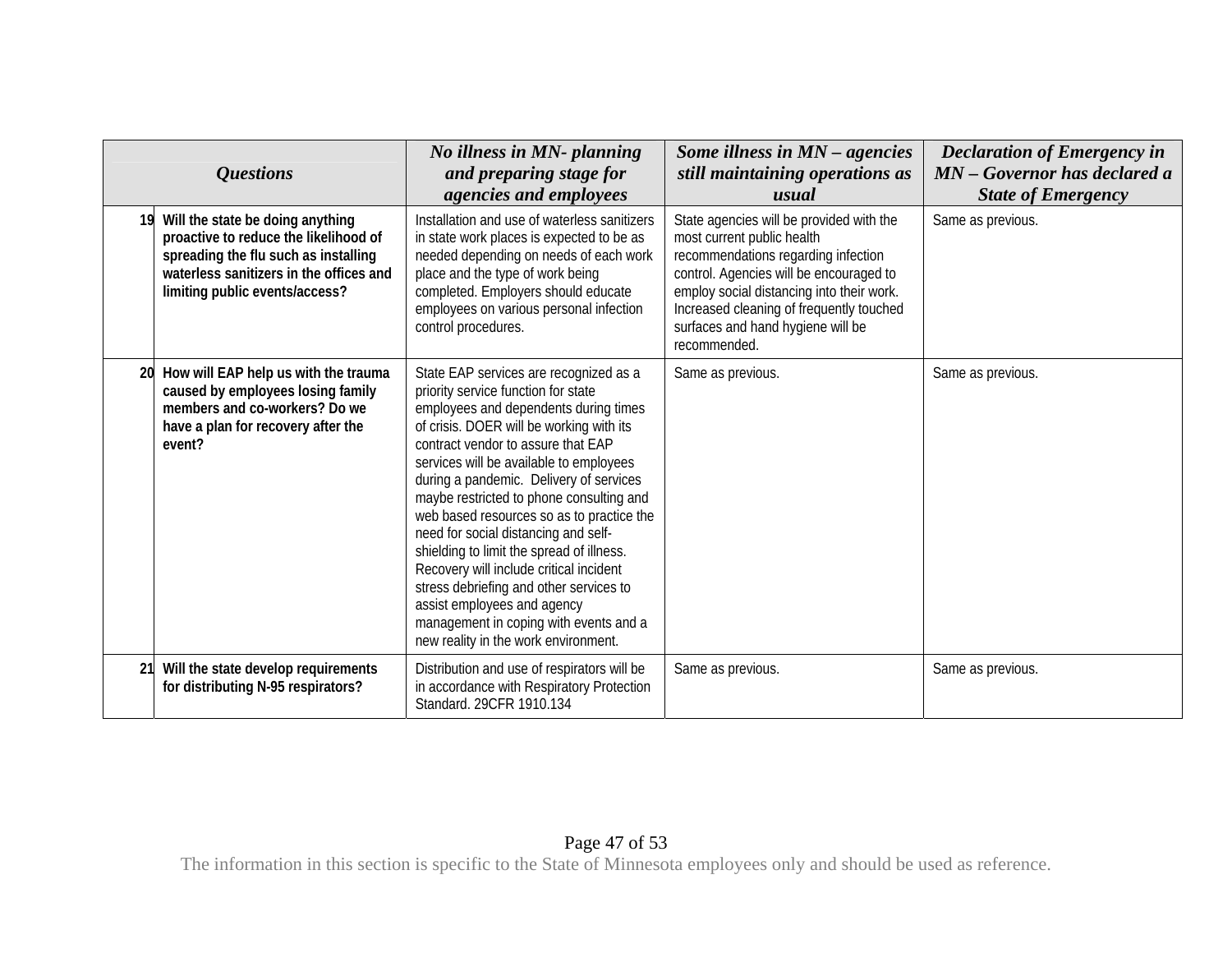|    | <b>Questions</b>                                                                                         | No illness in MN- planning<br>and preparing stage for<br>agencies and employees                                                                                                                                                                                                                                                                                                                                                                                                                               | Some illness in $MN$ – agencies<br>still maintaining operations as<br>usual                                         | <b>Declaration of Emergency in</b><br>MN - Governor has declared a<br><b>State of Emergency</b> |
|----|----------------------------------------------------------------------------------------------------------|---------------------------------------------------------------------------------------------------------------------------------------------------------------------------------------------------------------------------------------------------------------------------------------------------------------------------------------------------------------------------------------------------------------------------------------------------------------------------------------------------------------|---------------------------------------------------------------------------------------------------------------------|-------------------------------------------------------------------------------------------------|
| 22 | Should each state agency be<br>purchasing their own N95 respirators<br>for employees?                    | Agencies that have employees with an<br>occupational need for respiratory<br>protection as recommended by OSHA or<br>public health organizations should acquire<br>their own supply of respirators. Currently<br>respirators are only recommended for<br>employees that have direct patient care<br>responsibilities or those with direct<br>exposure to infected items such as dead<br>fowl. Agencies planning to stockpile<br>respirators should work with the<br>Departments of Administration and Health. | Same as previous.                                                                                                   | Same as previous.                                                                               |
| 23 | If yes, will a list of recommended<br>models be provided and guidance on<br>fit testing?                 | Recommendations will be based on level<br>of protection (e.g. N95) and not on specific<br>model of respirator. Fit testing information<br>is available on the Department of Labor<br>and Industry's website.                                                                                                                                                                                                                                                                                                  | Same as previous.                                                                                                   | Same as previous.                                                                               |
| 24 | Will Labor and Industry provide the fit<br>testing training?                                             | Labor and Industry has information<br>available on their website regarding the<br>use of respirators. Each agency is<br>responsible for fit testing. In general<br>Labor and Industry does not directly<br>provide this type of training.                                                                                                                                                                                                                                                                     | Same as previous.                                                                                                   | Same as previous.                                                                               |
| 25 | Will guidance be provided on who<br>should wear the respirators, how to<br>dispose of respirators, etc.? | MN Dept of Health and/or OSHA are<br>expected to provide recommendations to<br>employers regarding respirator use<br>requirements. The recommendations may<br>change as information regarding the strain<br>and characteristics of the pandemic<br>influenza becomes available.                                                                                                                                                                                                                               | Any changes in recommendations will be<br>distributed to agencies by the Pandemic<br>Influenza Executive Committee. | Same as previous.                                                                               |

#### Page 48 of 53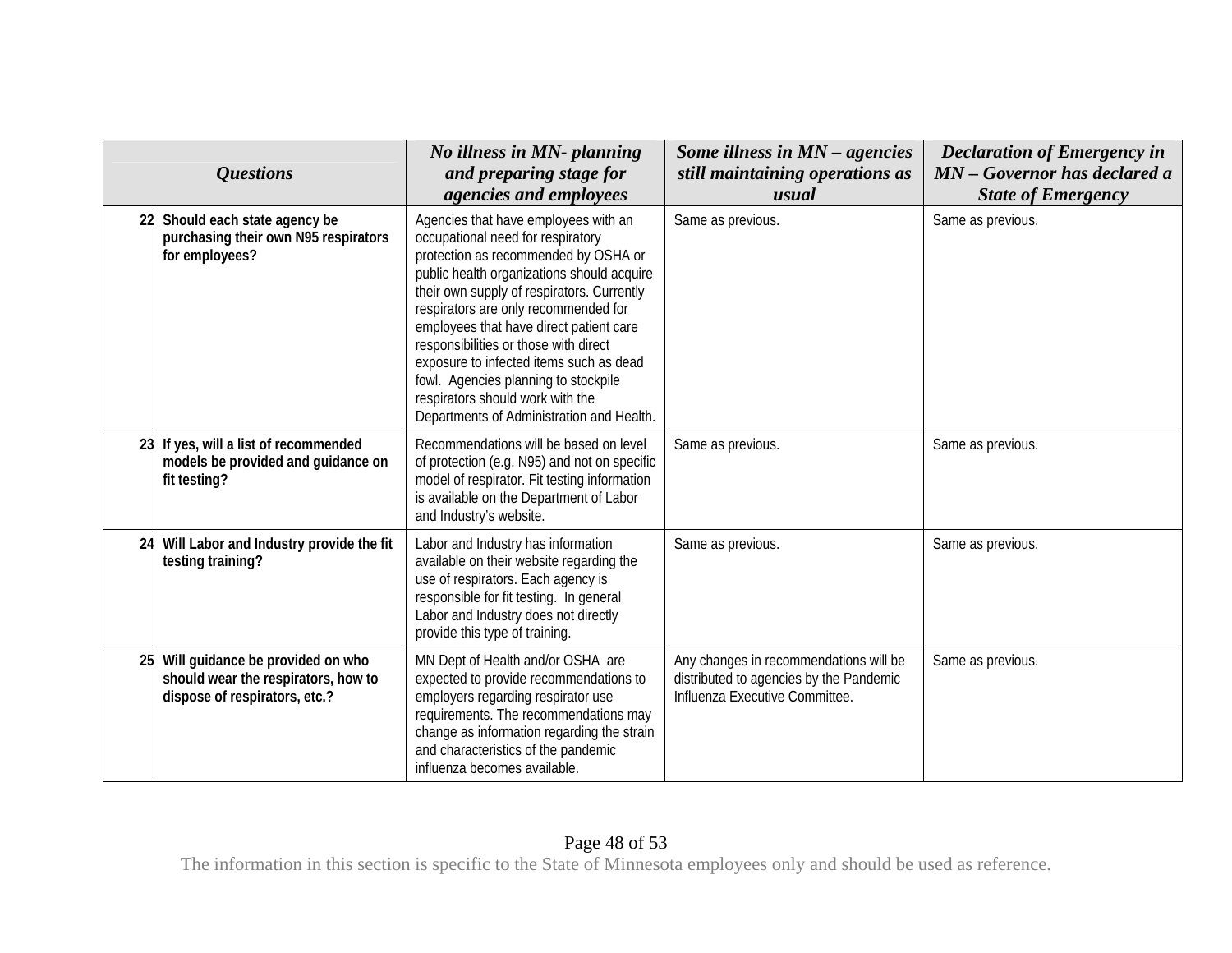|    | <i><b>Questions</b></i>                                                                                                                                                                                                                              | No illness in MN- planning<br>and preparing stage for<br>agencies and employees                                                                                                                                                                              | Some illness in $MN$ – agencies<br>still maintaining operations as<br>usual                                                                                                                                                                                                                                                                        | <b>Declaration of Emergency in</b><br>MN - Governor has declared a<br><b>State of Emergency</b>                                                            |
|----|------------------------------------------------------------------------------------------------------------------------------------------------------------------------------------------------------------------------------------------------------|--------------------------------------------------------------------------------------------------------------------------------------------------------------------------------------------------------------------------------------------------------------|----------------------------------------------------------------------------------------------------------------------------------------------------------------------------------------------------------------------------------------------------------------------------------------------------------------------------------------------------|------------------------------------------------------------------------------------------------------------------------------------------------------------|
|    | 26 Will the state request Department of<br><b>Administration Plant Management</b><br>Cleaning staff to increase the<br>frequency of office cleaning and<br>sanitation?                                                                               | The Pandemic Influenza Executive<br>Committee will be working with<br>Administration to develop a custodial plan<br>to be used during a pandemic.                                                                                                            | Custodial services are expected to focus<br>on frequently touched surfaces or items.                                                                                                                                                                                                                                                               | Same as previous.                                                                                                                                          |
|    |                                                                                                                                                                                                                                                      | 5. Emergency Declaration, Scheduling and HR Administration                                                                                                                                                                                                   |                                                                                                                                                                                                                                                                                                                                                    |                                                                                                                                                            |
|    | General Policy: Collective bargaining agreements will be followed as much as possible during a pandemic.<br>Redeployment and changes to work schedules without advance notice are expected to occur in order<br>to cover priority service functions. |                                                                                                                                                                                                                                                              |                                                                                                                                                                                                                                                                                                                                                    |                                                                                                                                                            |
| 27 | In case of a Weather Emergency, the<br>state shuts down and employees still<br>get paid. Would this be the same in a<br>pandemic shutdown?                                                                                                           | No. During weather emergencies the<br>state does not shut down completely.<br>Weather essential employees are required<br>to report to work. During a pandemic,<br>employees will be compensated on for<br>time worked or for an approved eligible<br>leave. | State agencies are expected to continue<br>to provide services on a priority basis.<br>Employees will be expected to report to<br>work as directed                                                                                                                                                                                                 | Same as previous.                                                                                                                                          |
|    | 28 If the Governor shuts down state<br>buildings will everything be closed<br>like a snow day or will agencies need<br>to keep essential services going such<br>as were identified during the potential<br>shutdown in 2001?                         | A pandemic situation is not the same as a<br>snow day or government shutdown. State<br>agencies are making plans to identify what<br>priority service functions will need to<br>continue.                                                                    | It will be necessary for agencies/state<br>buildings to remain open e.g., state<br>hospitals, prisons, veteran homes or other<br>designated buildings in order to continue<br>priority service functions. Employees may<br>be assigned to work for a different agency<br>or program as needed to support the<br>state's priority service functions | Same as previous.                                                                                                                                          |
| 29 | If an employee works out of class (in a<br>higher classification) will they be<br>compensated accordingly?                                                                                                                                           | Employees will be compensated<br>according to collective bargaining<br>agreements/plans.                                                                                                                                                                     | Same as previous.                                                                                                                                                                                                                                                                                                                                  | Employees will continue to be<br>compensated according to collective<br>bargaining agreements/plans. Processing<br>of salary adjustments could be delayed. |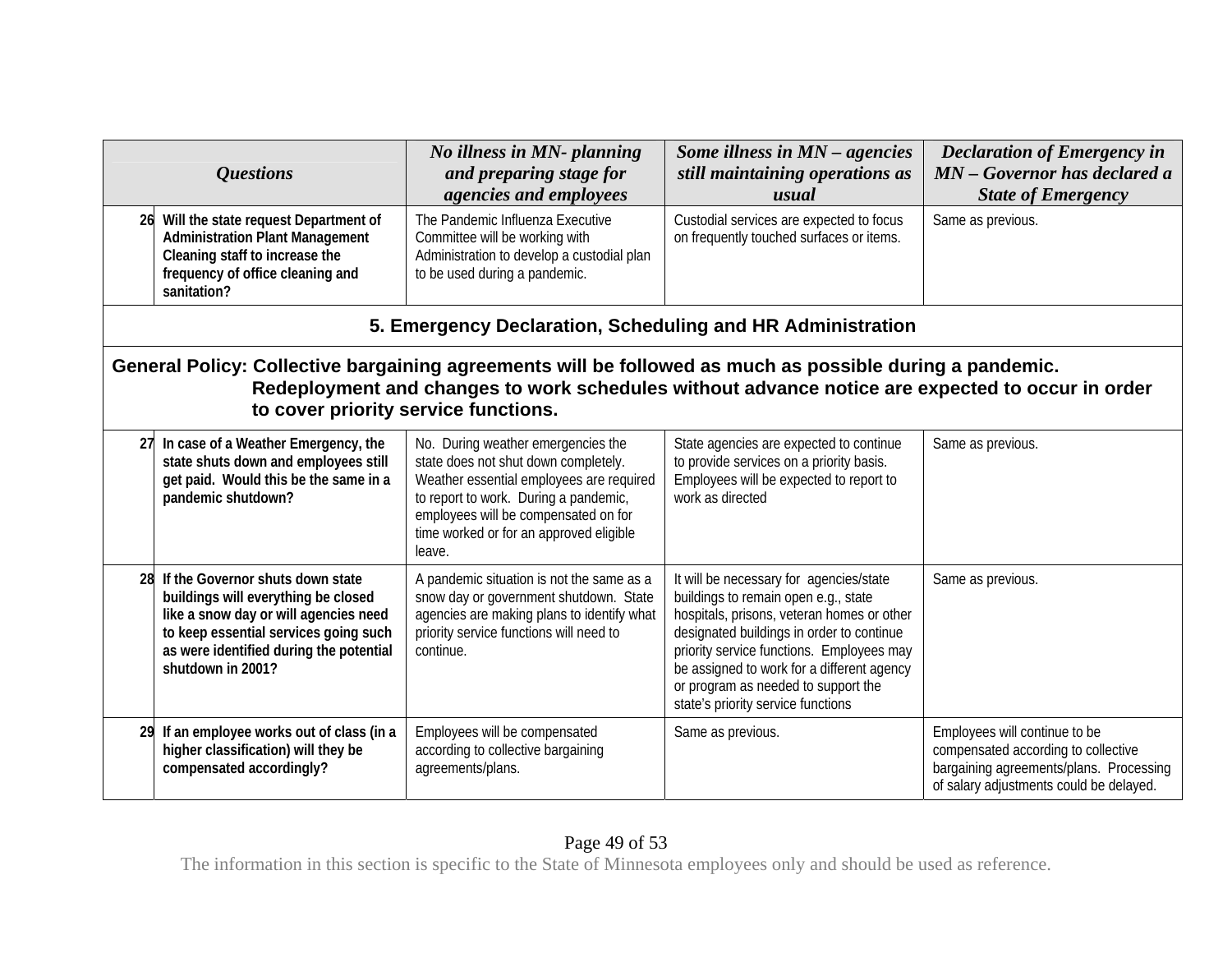|    | <i><b>Questions</b></i>                                                                                                              | No illness in MN- planning<br>and preparing stage for<br>agencies and employees                              | Some illness in $MN$ – agencies<br>still maintaining operations as<br>usual                                                                                                                                                                                                                      | <b>Declaration of Emergency in</b><br>MN - Governor has declared a<br><b>State of Emergency</b> |
|----|--------------------------------------------------------------------------------------------------------------------------------------|--------------------------------------------------------------------------------------------------------------|--------------------------------------------------------------------------------------------------------------------------------------------------------------------------------------------------------------------------------------------------------------------------------------------------|-------------------------------------------------------------------------------------------------|
| 30 | Can employees be assigned to<br>perform work normally performed by<br>employees under different union<br>contracts?                  | Business as usual.                                                                                           | Yes. Employees will be expected to cover<br>those duties deemed to be priority service<br>functions regardless of union<br>contracts/plans.                                                                                                                                                      | Same as previous.                                                                               |
| 31 | May I adjust my work schedule to<br>accommodate a pandemic situation<br>(e.g., my spouse works day; I want to<br>work nights)?       | Business as usual.                                                                                           | Requests made by employees will be<br>taken into consideration and where<br>possible, allowed. However, the decision<br>to allow any adjustments in work<br>schedules will ultimately be determined by<br>the employer based on continuing priority<br>service functions necessary to the state. | Same as previous.                                                                               |
| 32 | Must I, as the supervisor, approve an<br>employee's request to telecommute if<br>there is a pandemic outbreak?                       | Agencies are looking at the feasibility of<br>telecommuting as a part of their pandemic<br>planning efforts. | No; however, each individual request will<br>be reviewed based on the priority service<br>function needs of the agency and the<br>technical infrastructure availability within<br>the agency. The final decision to allow<br>telecommuting is determined by the<br>employer.                     | Same as previous.                                                                               |
| 33 | During a pandemic, in what<br>circumstances could the employer<br>cancel vacation leave requests that<br>have already been approved? | Business as usual.                                                                                           | The employer has the authority to cancel<br>any pre-approved vacation leave<br>requests.                                                                                                                                                                                                         | Same as previous.                                                                               |
| 34 | Will an agency be required to pay<br>overtime and shift differential?                                                                | Business as usual.                                                                                           | Employees will be compensated for shift<br>differential and overtime according to<br>collective bargaining agreements/plans.                                                                                                                                                                     | Same as previous. Payments for overtime<br>and shift differential may be delayed.               |

#### Page 50 of 53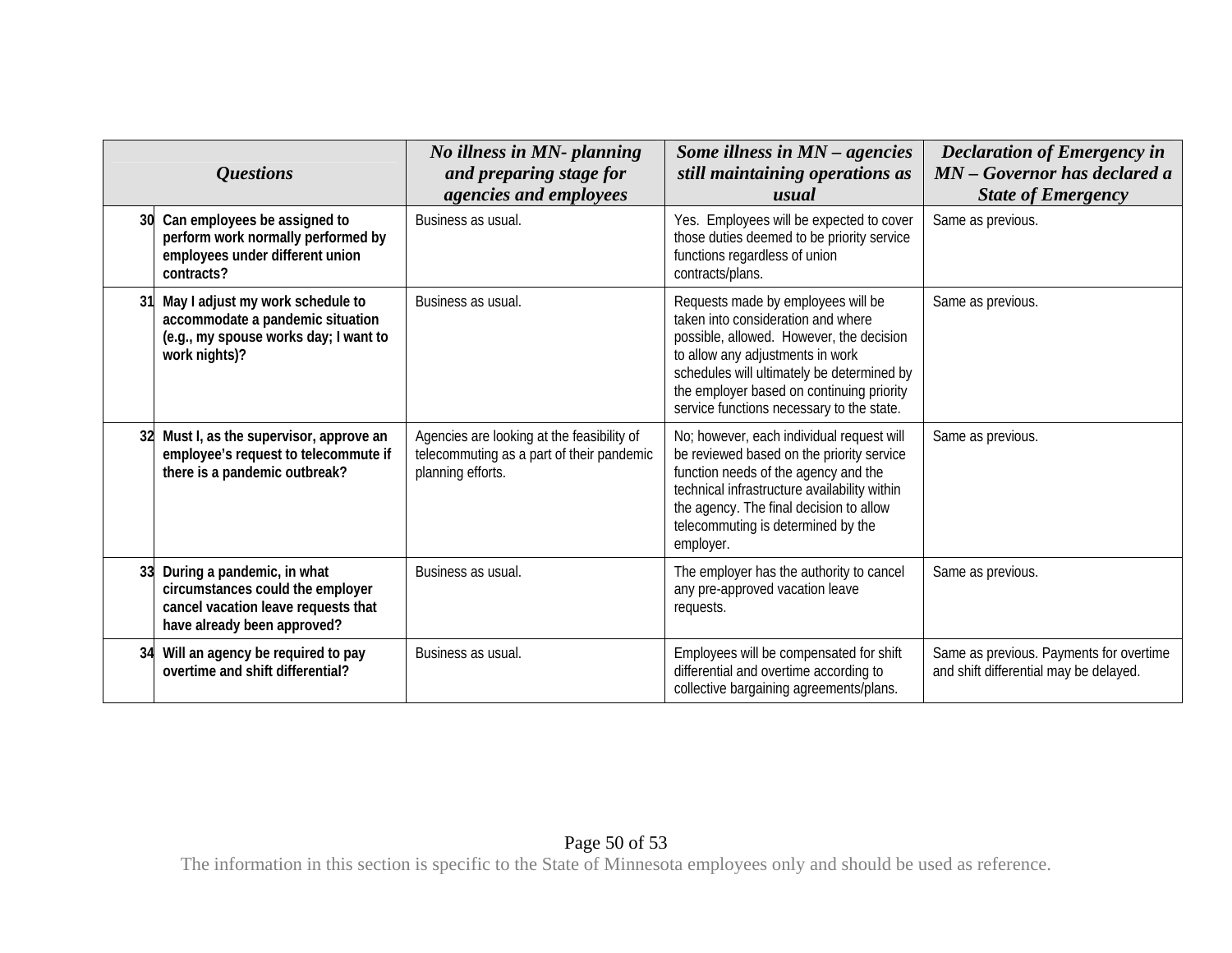|    | <b>Questions</b>                                                                                                                                                                                                                                                                                                                          | No illness in MN- planning<br>and preparing stage for<br>agencies and employees                 | Some illness in MN - agencies<br>still maintaining operations as<br>usual                                                                                                                                                                                                                                                                                                                           | <b>Declaration of Emergency in</b><br>MN - Governor has declared a<br><b>State of Emergency</b> |
|----|-------------------------------------------------------------------------------------------------------------------------------------------------------------------------------------------------------------------------------------------------------------------------------------------------------------------------------------------|-------------------------------------------------------------------------------------------------|-----------------------------------------------------------------------------------------------------------------------------------------------------------------------------------------------------------------------------------------------------------------------------------------------------------------------------------------------------------------------------------------------------|-------------------------------------------------------------------------------------------------|
|    | 35 If it is necessary for the employee to<br>change a work schedule or create a<br>new shift to meet the agency's needs,<br>is the agency required to give 14 days<br>or 28 days notice to the employee? If<br>the employee requests the change,<br>must they give the employer required<br>notice? Can an agency create split<br>shifts? | Business as usual. Note that some<br>collective bargaining agreements prohibit<br>split shifts. | The employer may make changes to work<br>schedules without prior notice in order to<br>continue priority service function needs of<br>the agency. Some of these changes may<br>result in payment of overtime depending<br>on collective bargaining units/plans. The<br>employer will consider on an individual<br>basis the personal needs of those<br>employees whose schedules may change.        | Same as previous. Payments may be<br>delayed or suspended in the Executive<br>order.            |
|    | Will supervisors be able to change<br>employee's hours of work e.g., from 8<br>to 10 or 12 hour work days, as needed<br>in order to react to staffing and<br>operational requirements?                                                                                                                                                    | Business as usual.                                                                              | Yes, the employer may make changes to<br>work schedules without prior notice in<br>order to continue the priority service<br>functions of the agency. Some of these<br>changes may result in payment of<br>overtime depending on collective<br>bargaining units/plans. The employer will<br>consider on an individual basis the<br>personal needs of those employees<br>whose schedules may change. | Same as previous.                                                                               |
| 37 | Will employees be allowed to<br>telecommute?                                                                                                                                                                                                                                                                                              | See question #32.                                                                               | See question #32.                                                                                                                                                                                                                                                                                                                                                                                   | See question #32.                                                                               |
| 38 | Can employees be redeployed to other<br>locations, other departments (similar<br>to when we had a strike) that require<br>direct patient care, and what do we do<br>if the employee refuses to go for<br>whatever reason.                                                                                                                 | Business as usual.                                                                              | Yes, when it becomes a critical situation.<br>The employer will closely consider the<br>personal needs of the employee before<br>determining if redeployment is necessary.<br>Employees refusing to report to work as<br>assigned will be subject to discipline in<br>accordance to contracts/plans.                                                                                                | Same as previous.                                                                               |

#### Page 51 of 53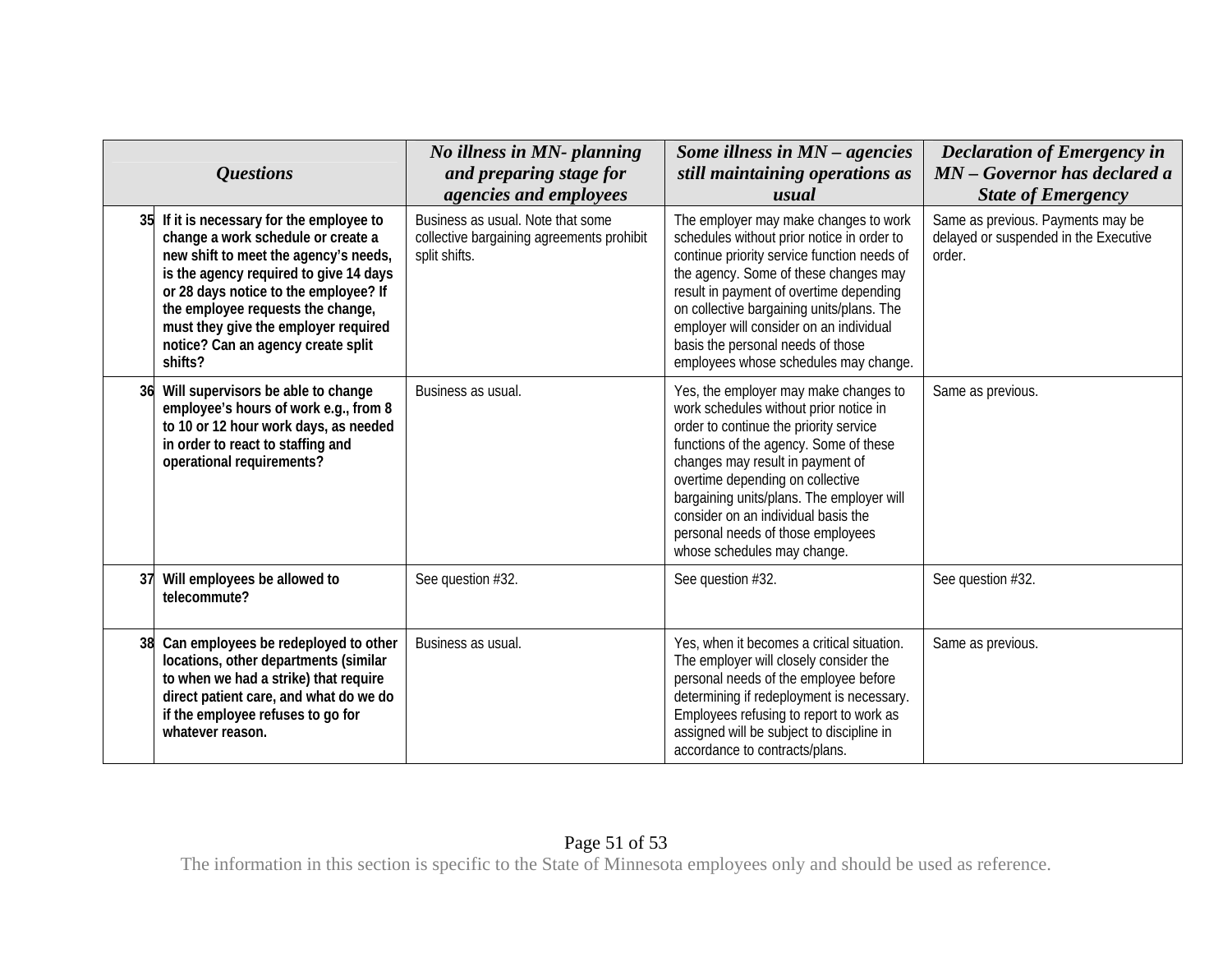|    | <i><b>Questions</b></i>                                                                                                                                                                                                                                    | No illness in MN- planning<br>and preparing stage for<br>agencies and employees                                                                                                                                                                                                                                                                                                                      | Some illness in $MN$ – agencies<br>still maintaining operations as<br>usual                                                                                                                                                                                                                                                                                                                                                                                                                               | <b>Declaration of Emergency in</b><br>MN - Governor has declared a<br><b>State of Emergency</b>                                                  |
|----|------------------------------------------------------------------------------------------------------------------------------------------------------------------------------------------------------------------------------------------------------------|------------------------------------------------------------------------------------------------------------------------------------------------------------------------------------------------------------------------------------------------------------------------------------------------------------------------------------------------------------------------------------------------------|-----------------------------------------------------------------------------------------------------------------------------------------------------------------------------------------------------------------------------------------------------------------------------------------------------------------------------------------------------------------------------------------------------------------------------------------------------------------------------------------------------------|--------------------------------------------------------------------------------------------------------------------------------------------------|
| 39 | Since we will be looking not only at<br><b>Commissioner's Plan and Managerial</b><br>Plan employees but also bargaining<br>units, what provisions do we have<br>under the existing contracts or what<br>MOUs do we need to negotiate to<br>implement this? | Business as usual.                                                                                                                                                                                                                                                                                                                                                                                   | Bargaining agreements and plans will be<br>honored to the extent possible.                                                                                                                                                                                                                                                                                                                                                                                                                                | Provisions of the collective bargaining<br>agreements will likely be subject to review<br>and may be temporarily suspended as<br>allowed by law. |
|    |                                                                                                                                                                                                                                                            | 6. Miscellaneous                                                                                                                                                                                                                                                                                                                                                                                     |                                                                                                                                                                                                                                                                                                                                                                                                                                                                                                           |                                                                                                                                                  |
| 40 | What are the subcontracting issues<br>that arise if we need to bring<br>temporary employees or contractors<br>in to provide services employees<br>cannot, due to absenteeism                                                                               | State agencies are encouraged to include<br>the use of subcontractors only as a last<br>resort in their pandemic planning. Those<br>agencies that believe that they may need<br>to use subcontractors are encouraged to<br>use the RFP process to identify qualified<br>subcontractors and enter into contingent<br>contracts which will be used only in the<br>event a pandemic makes it necessary. | Each agency is accountable for<br>determining priority service functions and<br>must operate during a pandemic. This<br>does include responsibility for assessing<br>and assuring staffing levels are<br>appropriate to support priority service<br>functions. Each agency will utilize existing<br>appointment methods appropriate for their<br>needs. Each agency will make a good<br>faith effort to determine the availability of<br>state employees to perform work before<br>employing contractors. | Same as previous.                                                                                                                                |
| 41 | An employee raises chickens and<br>brings eggs into work for co-workers.<br>Should we be concerned? Can we tell<br>that employee that they are no longer<br>allowed to bring eggs to work?                                                                 | Send notice to all employees requesting<br>them to not bring poultry or bird products<br>from their farms into the workplace.                                                                                                                                                                                                                                                                        | Same as previous. If employee does not<br>comply they may be subject to disciplinary<br>action.                                                                                                                                                                                                                                                                                                                                                                                                           | Same as stage1. If employee does not<br>comply they may be subject to disciplinary<br>action.                                                    |